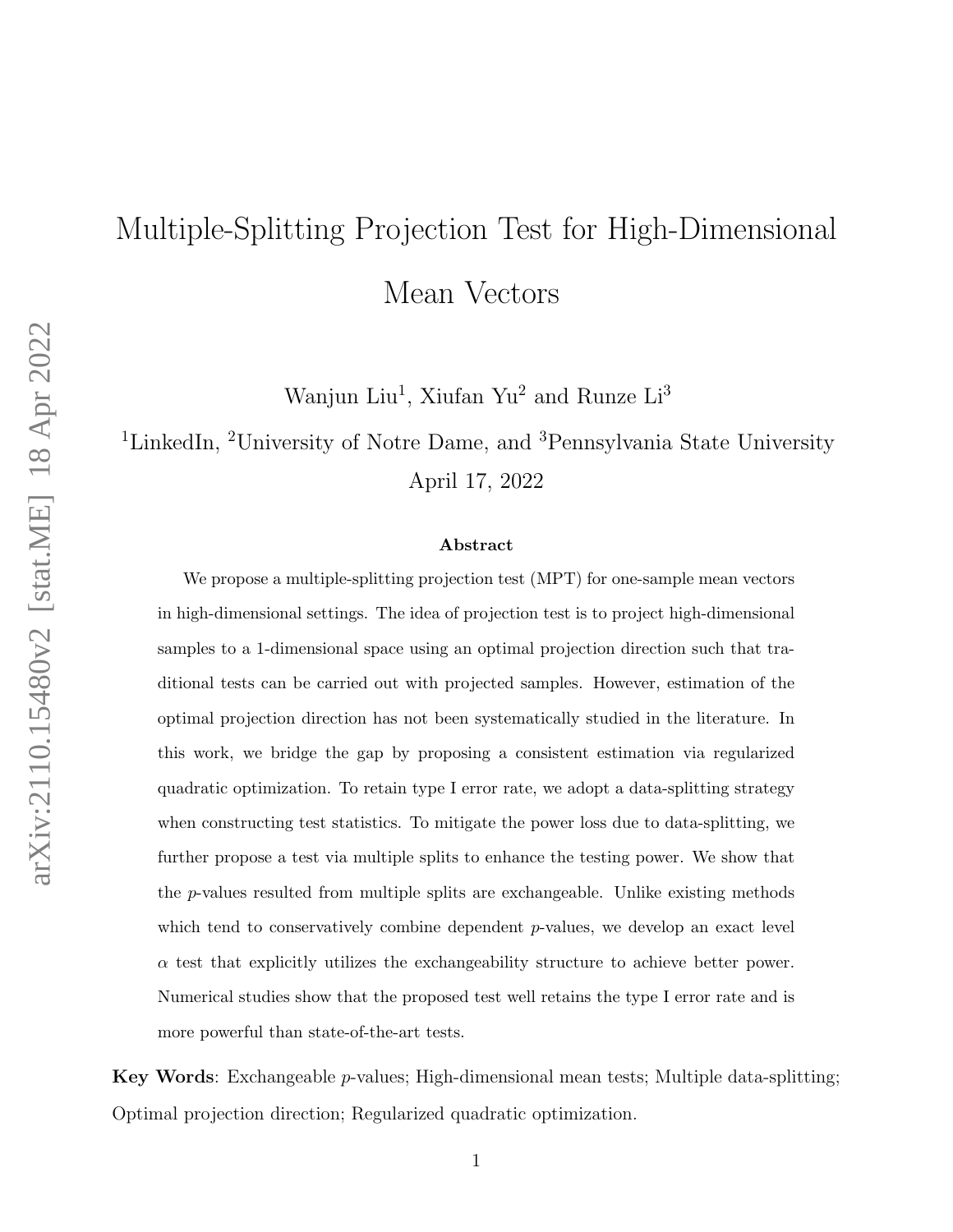## 1 Introduction

Hypothesis testing on mean vectors is a fundamental problem in statistical inference theory and attracts considerable interest in numerous scientific applications. For example, neuroscientists make inferences on the average signals of fMRI data to monitor brain activities and diagnose abnormal tissues [\(Ginestet et al., 2017\)](#page-24-0). Geneticists analyze gene expression levels to understand the mechanism of how genes are related to diseases [\(Wang](#page-25-0) [et al., 2015\)](#page-25-0). In these applications, the data dimension  $p$  is typically comparable with or much larger than sample size  $n$ , making traditional tests ineffective or practically infeasible. In this work, we study the problem of testing whether a population mean  $\mu$  equals to some known vector  $\mu_0$  under high-dimensional regime where  $p > n$ . Without loss of generality, we set  $\mu_0 = 0$  throughout the paper. To formally formulate the problem, let  $X = (x_1, \ldots, x_n)^\top$ be a random sample from a p-dimensional population **x** with mean  $\mu$  and covariance  $\Sigma$ . Of interest is to test

$$
H_0: \boldsymbol{\mu} = \mathbf{0} \quad \text{versus} \quad H_1: \boldsymbol{\mu} \neq \mathbf{0}.\tag{1.1}
$$

The Hotelling's  $T^2$  test has been well studied when  $p < n$  and p is fixed. As p exceeds n, the sample covariance matrix becomes singular and hence  $T^2$  is not well-defined. Even in the case  $p < n$ , the testing power of  $T^2$  is largely defective if  $p/n \to c \in (0, 1)$  [\(Bai and](#page-23-0) [Saranadasa, 1996\)](#page-23-0).

Three types of tests have been developed in efforts to handle the high-dimensional challenge. The first type is quadratic-form test, which replaces the singular sample covariance matrix with an invertible matrix (e.g., identity matrix) [\(Bai and Saranadasa, 1996;](#page-23-0) [Chen](#page-23-1) [et al., 2011;](#page-23-1) [Chen and Qin, 2010\)](#page-23-2). These tests tend to neglect the dependence among covariates and may suffer from low power when covariates are strongly correlated. The second type is known as extreme-type test, which utilizes the extreme value of a sequence of marginal test statistics, see [Cai et al.](#page-23-3) [\(2014\)](#page-23-3); [Zhong et al.](#page-26-0) [\(2013\)](#page-26-0). Such extreme-type statistics typically converge to some extreme value distribution and are generally disadvantaged by slow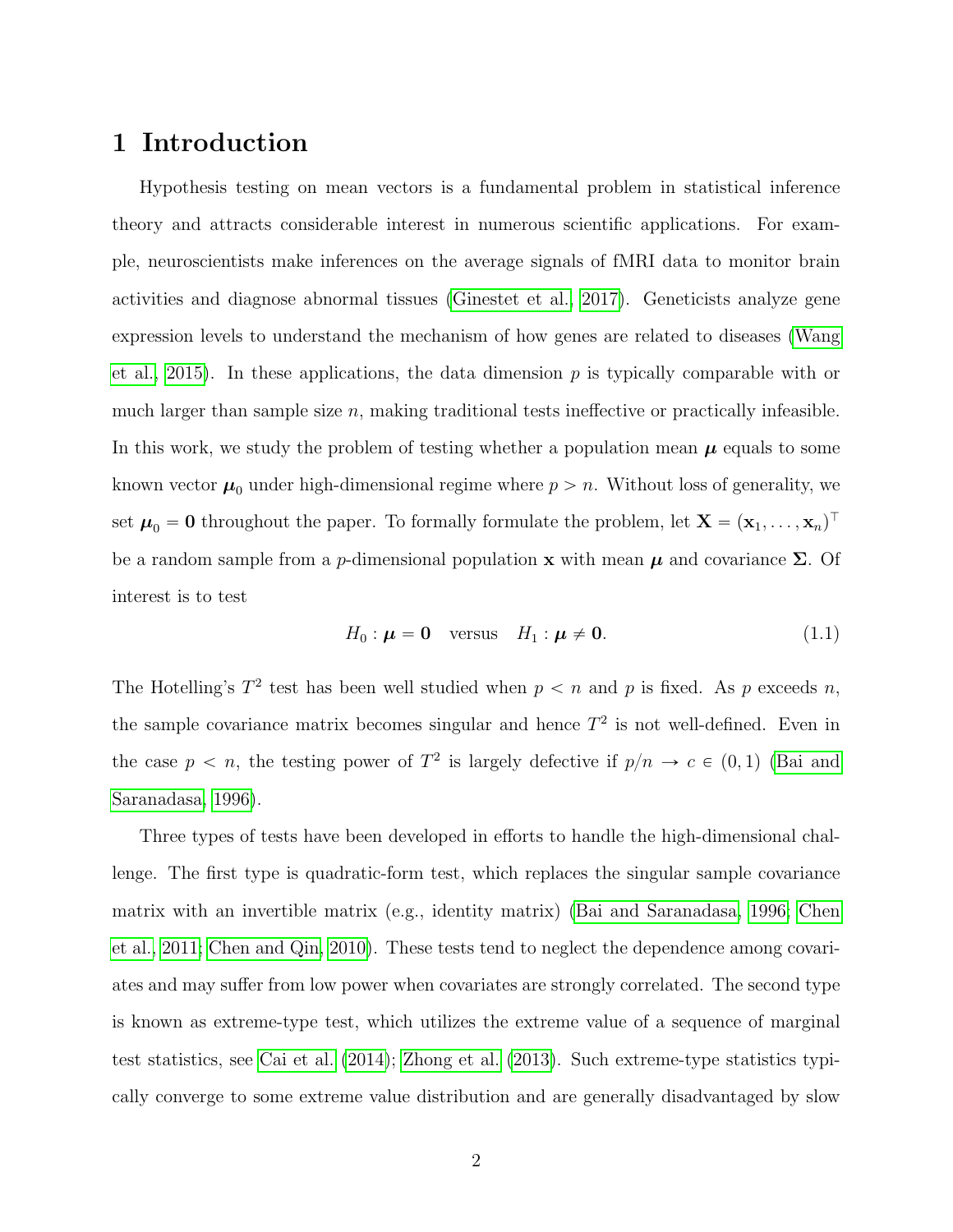convergence, making it hard to control the type I error when n is small. The third type is projection test [\(Lopes et al., 2011;](#page-24-1) [Huang, 2015;](#page-24-2) [Liu and Li, 2020;](#page-24-3) [Li and Li, 2021\)](#page-24-4), which maps the high-dimensional sample to a low-dimensional space, and subsequently applies traditional methods (e.g., Hotelling's  $T^2$ ) to the projected sample. Intuitively, the projection procedure seeks to transform the data in such a way that the dimension is reduced, while the statistical distance between  $H_0$  and  $H_1$  is mostly preserved through the transformed distributions.

Recently, [Huang](#page-24-2) [\(2015\)](#page-24-2) proved that the optimal choice of projection direction is  $\Sigma^{-1}\mu$ . To facilitate a data-driven decision regarding the projection direction, [Huang](#page-24-2) [\(2015\)](#page-24-2) also proposed a projection test based on a data-splitting procedure, i.e., half of the sample is employed to estimate the optimal projection direction, while the other half is used to perform the test. However, there are two main drawbacks with this data-splitting projection test. First, a ridge-type estimator is used to estimate the projection direction. Their power analysis relies on the assumption that the ridge-type estimator is consistent, which is no longer true in high-dimensional settings. Secondly, the single data-splitting procedure is often criticized as only half of the sample is used to perform the test, which inevitably results in power loss. These two drawbacks actually reveal two existing unsolved issues with the projection test based on a data-splitting procedure:

- 1. How to estimate the optimal projection direction with statistical guarantee?
- 2. How to mitigate the power loss caused by the data-splitting procedure?

In this paper, we propose a multiple-splitting projection test for high-dimensional mean vectors. Our proposed test addresses the aforementioned issues in the following two ways: (1) the optimal projection is estimated via a regularized quadratic optimization such that a consistent estimator is obtained; and (2) a multiple data-splitting procedure is proposed to improve the testing power. The main contributions can be summarized in three folds.

First, we propose a consistent estimation of the optimal projection direction via nonconvex regularized quadratic programming. Non-asymptotic error bounds are established,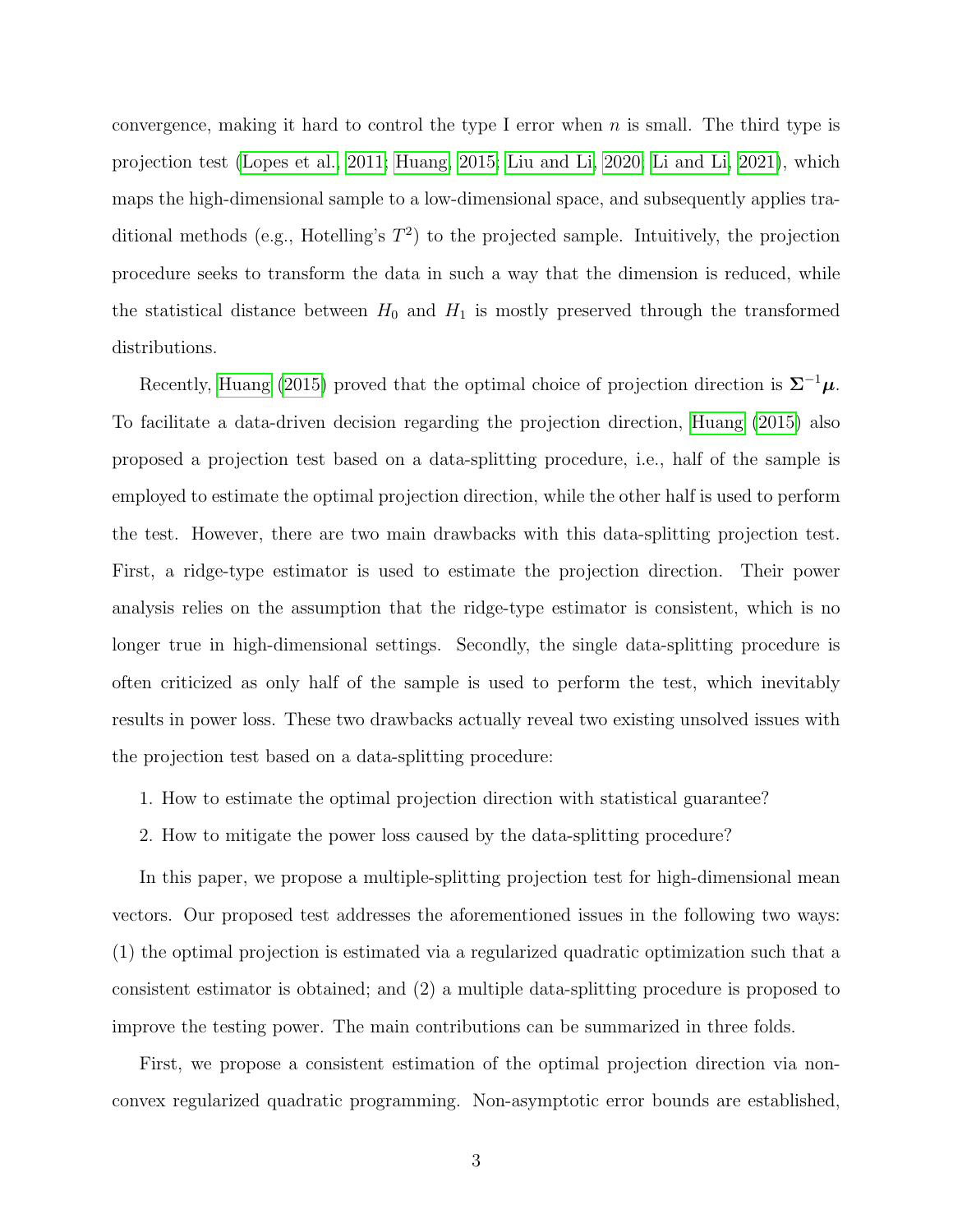which hold for all stationary points with high probability. In other words, we do not need to solve the global solution to the nonconvex optimization problem as any stationary point has desirable statistical guarantee.

Second, we prove that *p*-values constructed from a multiple data-splitting procedure are exchangeable. Furthermore, we generalize the exchangeability of p-values proposition to a more general permutation framework. As an extension, the methodology proposed in this work can be further applied to many statistical inference problems.

Third, an exact level  $\alpha$  test is proposed to combine multiple p-values which explicitly utilizes the exchangeability of these p-values. Such exchangeability is often neglected in traditional combination approaches. By doing so, our test is more powerful than the singlesplitting test as well as existing combination approaches. To the best of our knowledge, this is the first work that exploits the exchangeability of  $p$ -values and utilizes such exchangeability in developing high-dimensional hypothesis testing.

The rest of this paper is organized as follows. In Section [2,](#page-3-0) we introduce a new estimation of the optimal projection direction via regularized quadratic programming. In Section [3,](#page-8-0) we investigate the dependency structure of p-values resulted from a multiple-splitting procedure and propose an exact level  $\alpha$  multiple-splitting projection test. In Section [4,](#page-16-0) we conduct numerical studies to compare the proposed MPT with existing tests as well as other  $p$ -value combination methods. We conclude this paper with discussion on potential applications of this multiple-splitting framework to other statistical inference problems in Section [5.](#page-22-0)

# <span id="page-3-0"></span>2 Estimation of Optimal Projection Direction

<span id="page-3-1"></span>In this section, we introduce a consistent estimation of the optimal projection direction for projection tests. Section [2.1](#page-3-1) provides a brief introduction to projection tests. Section [2.2](#page-5-0) presents the estimator as a stationary point of a regularized quadratic optimization problem and establishes its non-asymptotic error bounds.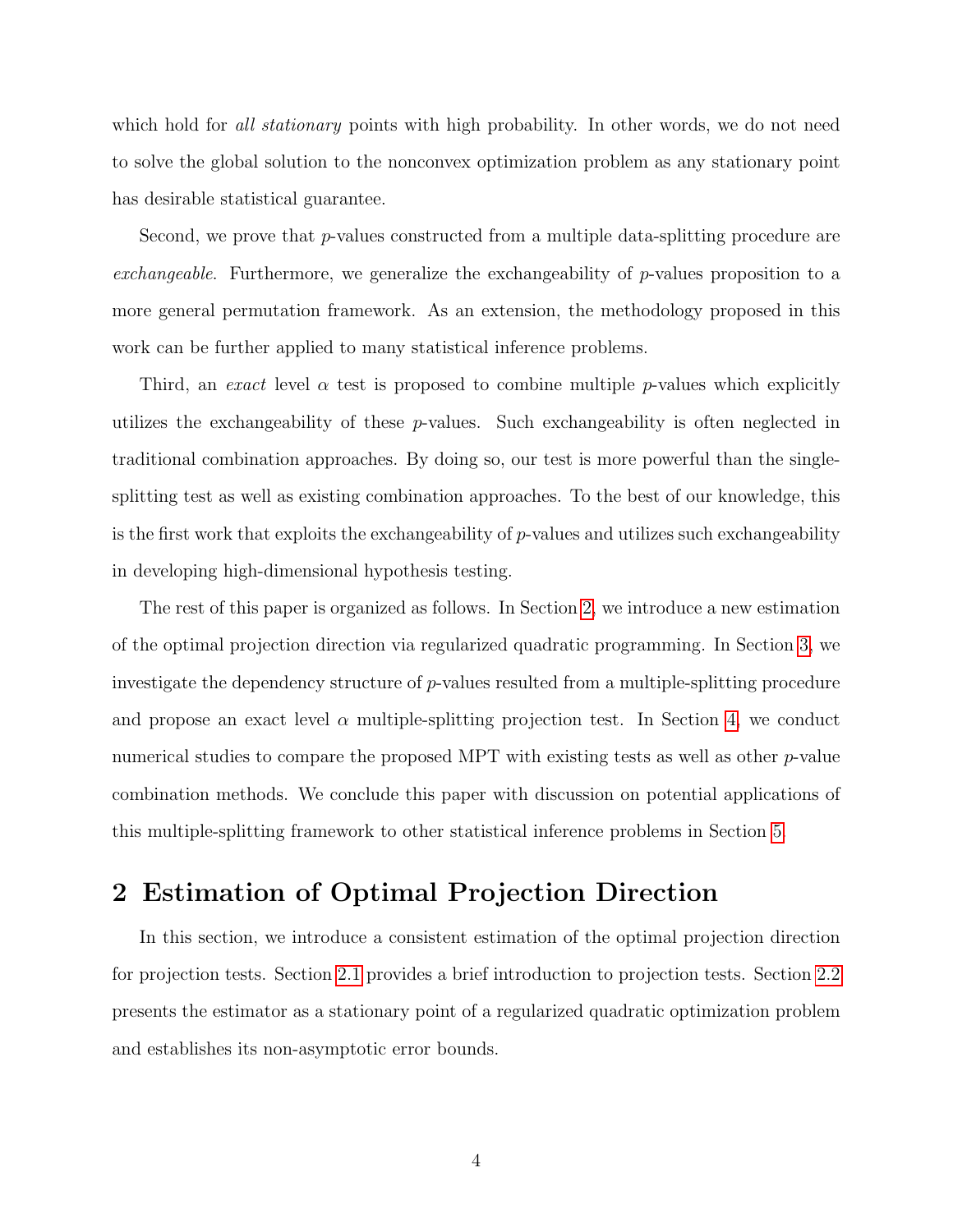#### 2.1 Background on Projection Tests

The idea of projection test is to project the high-dimensional vector  $\mathbf{x} \in \mathbb{R}^p$  onto a space of low dimension such that traditional tests can be applied. Let **P** be a  $p \times q$  full column-rank projection matrix (or vector if  $q = 1$ ) with  $q < n$  and define  $y_i = P^{\top} x_i \in \mathbb{R}^q, i = 1, \ldots, n$ . Under  $H_0$ ,  $E(y_i) = 0$  and Hotelling's  $T^2$  test can be applied to the q-dimensional projected sample  $y_i$ 's,

$$
T_{\mathbf{P}}^2 = n\bar{\mathbf{x}}^{\top} \mathbf{P} (\mathbf{P}^{\top} \hat{\mathbf{\Sigma}} \mathbf{P})^{-1} \mathbf{P}^{\top} \bar{\mathbf{x}},
$$

where  $\bar{\mathbf{x}}$  and  $\hat{\mathbf{\Sigma}}$  are the sample mean and sample covariance matrix. Under  $H_0$ ,  $T^2_{\mathbf{P}}$  converges to  $\chi_q^2$  distribution as  $n \to \infty$ .

The projection test pivots the attention to the question on how to effectively construct the projection matrix P. Various approaches have been developed with respect to different choices of **P**. A data-dependent method was proposed in [Lauter](#page-24-5) [\(1996\)](#page-24-5) by setting  $P = d$ , where **d** is a  $p \times 1$  vector depending on data only through  $X^{\top}X$ . [Lopes et al.](#page-24-1) [\(2011\)](#page-24-1) proposed a random projection test in which the entries in  $P$  are randomly drawn from standard normal distribution. More recently, [Huang](#page-24-2) [\(2015\)](#page-24-2) proved that under normality assumption, the optimal choice q is 1 and the optimal projection direction is of the form  $P = \Sigma^{-1} \mu$  in the sense that the power of  $T_{\rm P}^2$  is maximized. For non-Gaussian samples, the direction  $\mathbf{P} = \mathbf{\Sigma}^{-1} \boldsymbol{\mu}$  is still asymptotically optimal as long as the sample mean of projected sample is asymptotically normal.

The estimation of the optimal projection direction has not been systematically studied yet, leaving a gap between theory and practice for projection tests. In what follows, we propose a new estimating procedure such that a consistent estimator is obtained.

**Notations:** Before proceeding, we first set up some notations. For a vector  $\mathbf{v} = (v_j)_{j=1}^p \in \mathbb{R}$  $\mathbb{R}^p$ , let  $\|\mathbf{v}\|_k$  be its  $\ell_k$  norm,  $k = 1, 2$ . Its  $\ell_0$  norm  $\|\mathbf{v}\|_0$  is the number of nonzero entries in **v** and  $\ell_{\infty}$  norm is  $\|\mathbf{v}\|_{\infty} = \max |v_j|$ . For a matrix  $\mathbf{M} = (m_{ij})_{i,j=1}^p \in \mathbb{R}^{p \times p}$ , its elementwise  $\ell_{\infty}$ norm is  $\|\mathbf{M}\|_{\text{max}} = \max |m_{ij}|$ . For a set  $\mathcal{D}, |\mathcal{D}|$  denotes its cardinality. We use  $a \vee b$  to denote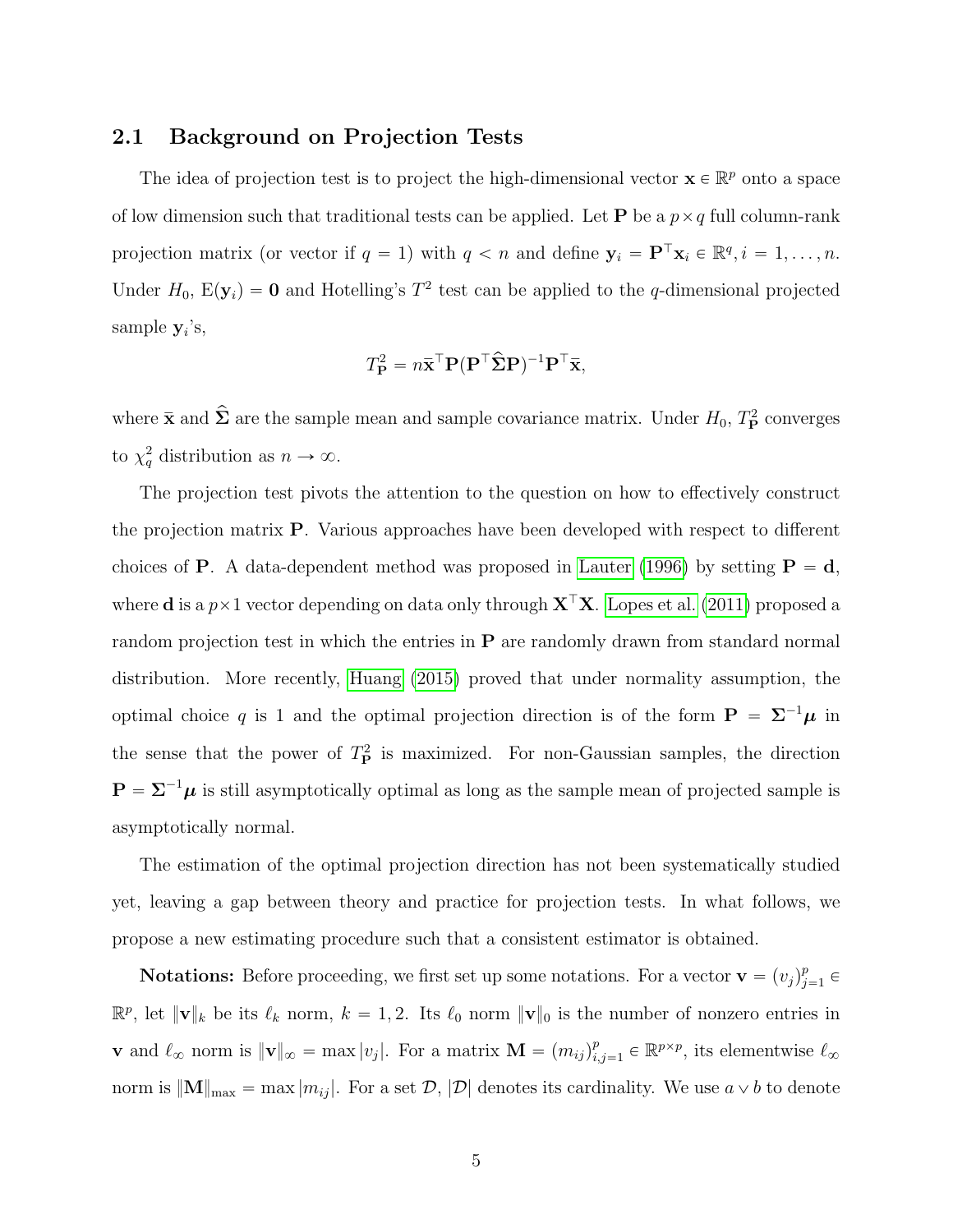<span id="page-5-0"></span>the larger one of a and b.

#### 2.2 Estimation via Regularized Quadratic Optimization

In this subsection, we aim to bridge the gap between theoretical analysis and practical implementation regarding the optimal projection direction. The empirical performance of a data-driven projection test relies heavily on the estimation accuracy of the optimal projection direction. However, in high-dimensional settings, there is no statistical guarantee for the ridge-type estimator introduced in [Huang](#page-24-2) [\(2015\)](#page-24-2).

We propose a new consistent estimator to improve the test performance with the assumption that  $\mathbf{w}^*$  is sparse. Observing that  $\Sigma^{-1}\mu$  is the minimizer of  $\frac{1}{2}\mathbf{w}^\top \Sigma \mathbf{w} - \mu^\top \mathbf{w}$ , we propose to estimate  $\mathbf{w}^* = \mathbf{\Sigma}^{-1} \boldsymbol{\mu}$  using the following regularized quadratic optimization

<span id="page-5-2"></span>
$$
\underset{\mathbf{w}}{\text{minimize}} \frac{1}{2} \mathbf{w}^\top \widehat{\mathbf{\Sigma}} \mathbf{w} - \bar{\mathbf{x}}^\top \mathbf{w} + P_\lambda(\mathbf{w}),\tag{2.1}
$$

where  $P_{\lambda}(\mathbf{w}) = \sum_{j=1}^{p} P_{\lambda}(w_j)$  is a penalty function satisfying the following conditions

- (i)  $P_\lambda(0) = 0$  and  $P_\lambda(t)$  is symmetric around 0,
- (ii)  $P_\lambda(t)$  is differentiable for  $t \neq 0$  and  $\lim_{t \to 0^+} P'_\lambda(t) = \lambda$ ,
- (iii)  $P_{\lambda}(t)$  is a non-decreasing function on  $t \in [0, \infty)$ ,
- (iv)  $P_{\lambda}(t)/t$  is a non-increasing function on  $t \in [0, \infty)$ ,
- (v) There exists  $\gamma > 0$  such that  $P_{\lambda}(t) + \frac{\gamma}{2}t^2$  is convex.

Such conditions on  $P_{\lambda}$  are mild [\(Loh and Wainwright, 2015\)](#page-24-6) and are satisfied by a wide variety of penalties including the Lasso [\(Tibshirani, 1996\)](#page-25-1) and nonconvex regularizers such as the SCAD [\(Fan and Li, 2001\)](#page-23-4), and the MCP [\(Zhang, 2010\)](#page-26-1). We further assume that the sample covariance matrix  $\hat{\Sigma}$  satisfies the following restricted strong convexity (RSC) condition, ci<br>C

<span id="page-5-1"></span>
$$
\Delta^{\top} \widehat{\Sigma} \Delta \geqslant \nu \|\Delta\|_{2}^{2} - \tau \sqrt{\frac{\log p}{n}} \|\Delta\|_{1} \text{ for } \Delta \in \mathbb{R}^{p} \text{ and } \|\Delta\|_{1} \geqslant 1,
$$
\n(2.2)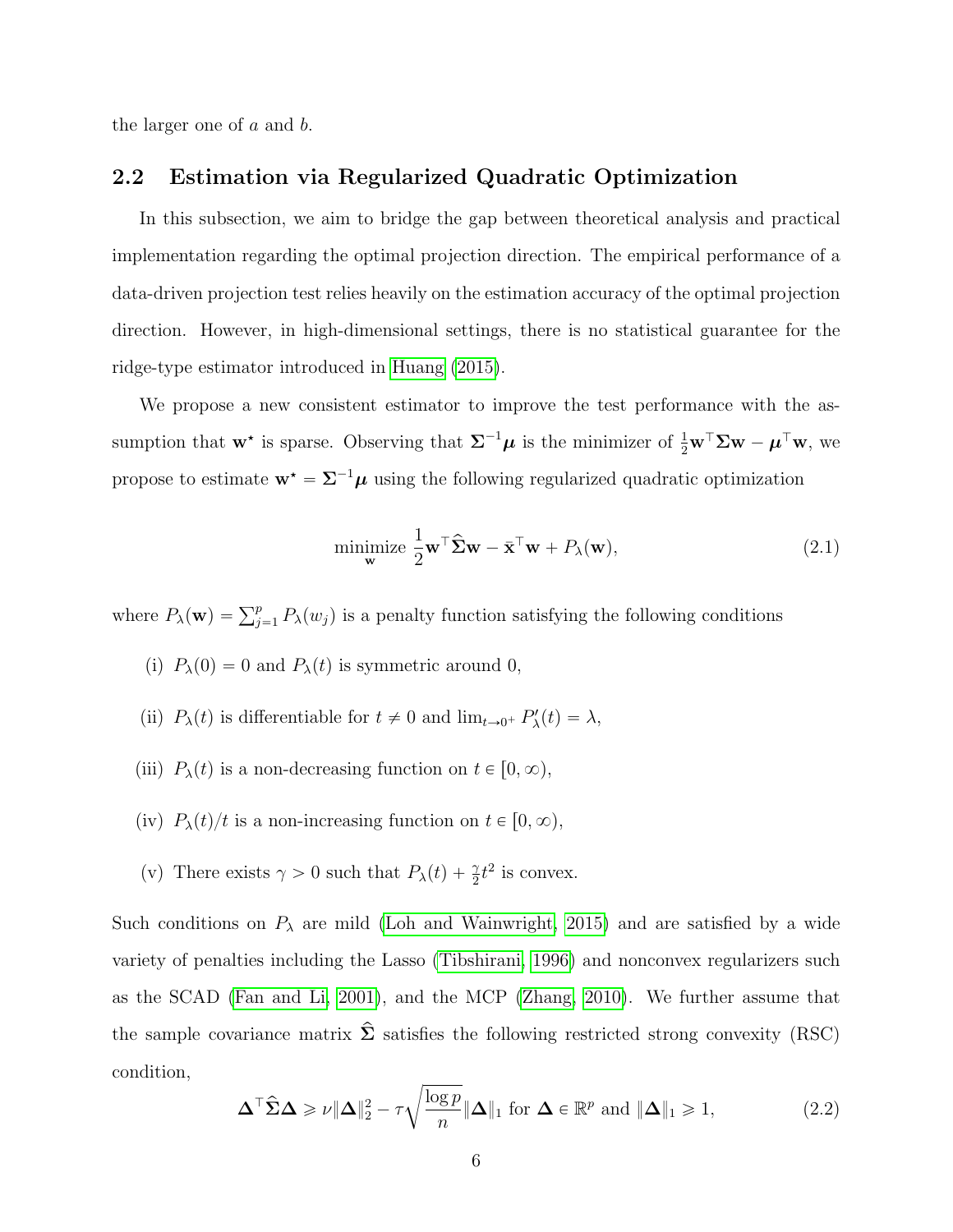where  $\nu > 0$  is a strictly positive constant and  $\tau \geq 0$  is a non-negative constant. When  $p < n$ ,  $\hat{\Sigma}$  is positive definite, one can set  $\tau = 0$  and  $\nu$  be the smallest eigenvalue of  $\hat{\Sigma}$ . In the highdimensional setting where  $p > n$ ,  $\hat{\Sigma}$  is semi-positive definite and  $\Delta^{\top} \hat{\Sigma} \Delta \geq 0$  for all  $\Delta \in \mathbb{R}^p$ . Thus the RSC condition [\(2.2\)](#page-5-1) holds trivially for  $\{\Delta : \|\Delta\|_1/\|\Delta\|_2^2 > c\}$  with  $c = \frac{\nu}{\tau}$ τ b n  $\frac{n}{\log p}$ . As a result, we only require the RSC condition to hold in the set  $\{\Delta : \|\Delta\|_1/\|\Delta\|_2^2 \leqslant c, \|\Delta\|_1 \geqslant 1\}$ . The RSC condition [\(2.2\)](#page-5-1) is imposed on  $\hat{\Sigma}$  only for  $\|\Delta\|_1 \geq 1$ , and it turns out the condition actually holds for all  $\Delta \in \mathbb{R}^p$ , see Lemma [1.](#page-28-0) Such RSC-type condition is widely used in establishing the non-asymptotic error bounds in high-dimensional statistics and is satisfied with high probability under sub-Gaussianity assumption [\(Agarwal et al., 2012;](#page-22-1) [Loh and](#page-24-6) [Wainwright, 2015,](#page-24-6) [2017\)](#page-24-7). Alternatively, the RSC-type condition can also be replaced by a similar condition known as restricted eigenvalue (RE) condition [\(Bickel et al., 2009;](#page-23-5) [Van](#page-25-2) De Geer and Bühlmann, 2009).

It is quite challenging to obtain the global solution to the optimization problem [\(2.1\)](#page-5-2) if a nonconvex penalty  $P_{\lambda}$  is used. Instead of searching for the global solution, we establish the non-asymptotic error bounds for any stationary point  $\hat{\mathbf{w}}$  that satisfies the following first-order condition,

<span id="page-6-0"></span>
$$
\hat{\Sigma}\hat{\mathbf{w}} - \bar{\mathbf{x}} + \nabla P_{\lambda}(\hat{\mathbf{w}}) = \mathbf{0},\tag{2.3}
$$

where  $\nabla P_\lambda$  denotes the sub-gradient of  $P_\lambda$ . The condition [\(2.3\)](#page-6-0) is a necessary condition for  $\hat{\mathbf{w}}$  to achieve a local minimum. Therefore the set of  $\hat{\mathbf{w}}$  satisfying [\(2.3\)](#page-6-0) includes all local minimizers as well as the global one.

Lots of efficient algorithms have been developed to attain stationary points even when the objective function is nonconvex. These algorithms include local linear approximation [\(Fan et al., 2014;](#page-23-6) [Wang et al., 2013;](#page-25-3) [Zou and Li, 2008\)](#page-26-2), composite gradient descent method [\(Loh and Wainwright, 2015;](#page-24-6) [Nesterov, 2013\)](#page-25-4), and proximal-gradient method [\(Wang et al.,](#page-25-5) [2014\)](#page-25-5). In practice, we may choose the tuning parameter  $\lambda$  in the penalty function by crossvalidation or the high-dimensional BIC criterion proposed in [Wang et al.](#page-25-3) [\(2013\)](#page-25-3). We impose the following conditions,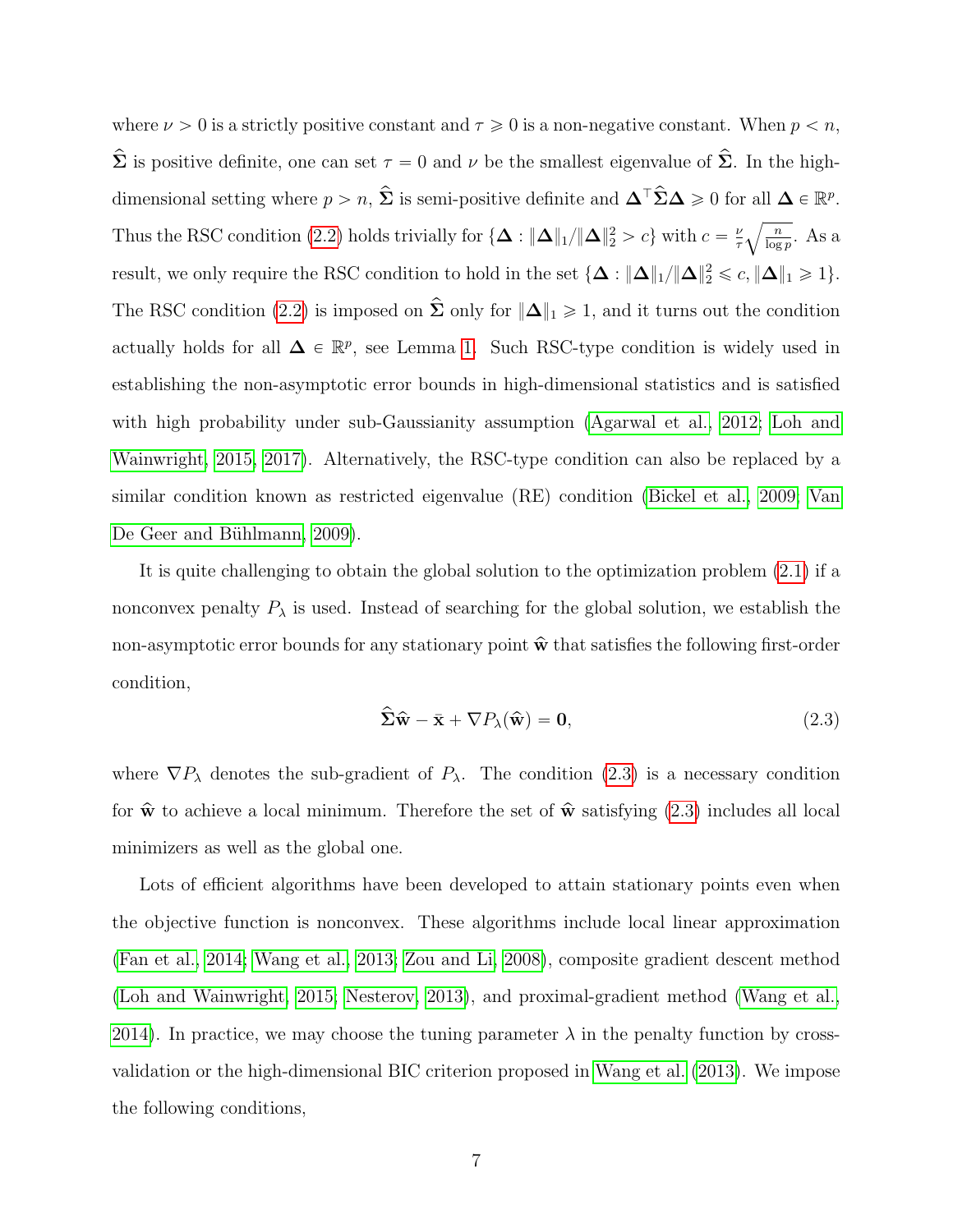(C1)  $x_1, \ldots, x_n$  are identically and independently distributed sub-Gaussian vectors.

(C2) The sample covariance matrix  $\hat{\Sigma}$  satisfies the RSC condition in [\(2.2\)](#page-5-1) with  $3\gamma \leq 4\nu$ .

(C3) There exists constant  $C_1 > 0$  such that  $\|\mathbf{w}^{\star}\|_1 \leq C_1$ .

**Remark 1.** Condition (C3) is posited to ensure a good estimation of  $w^*$ . By the definition of  $w^*$ ,  $\hat{\Sigma}w^*$  should be somewhat close to  $\mu$ . Note that  $\|\hat{\Sigma}w^* - \mu\|_{\infty} = \|\hat{\Sigma}w^* - \Sigma w^*\|_{\infty} \leq$  $\|\hat{\Sigma} - \Sigma\|_{\max} \cdot \|\mathbf{w}^{\star}\|_1$ . A diverging  $\|\mathbf{w}^{\star}\|_1$  would amplify the estimation error of  $\hat{\Sigma}$ .

The following theorem establishes the  $\ell_1$  and  $\ell_2$  error bounds for all stationary points  $\hat{\mathbf{w}}$ under the alternative hypothesis.

<span id="page-7-0"></span>**Theorem 1.** Suppose conditions (C1)-(C3) hold. Let  $\hat{\mathbf{w}}$  be any stationary point of the problem [\(2.1\)](#page-5-2) with  $\lambda = C$ a  $\log p/n$  for some large constant C. Then under  $H_1$  (i.e.,  $\mathbf{w}^* \neq \mathbf{0}$ ), with probability at least  $1 - cp^{-1}$  for some absolute constant c, we have

$$
\|\widehat{\mathbf{w}} - \mathbf{w}^{\star}\|_{1} = O\left(s\sqrt{\frac{\log p}{n}}\right) \quad and \quad \|\widehat{\mathbf{w}} - \mathbf{w}^{\star}\|_{2} = O\left(\sqrt{\frac{s\log p}{n}}\right),
$$

where  $s = \|\mathbf{w}^*\|_0$  is the number of nonzero entries in  $\mathbf{w}^*$ .

Remark 2. Though inspired by [Loh and Wainwright](#page-24-6) [\(2015\)](#page-24-6), we would like to clarify the difference between Theorem [1](#page-7-0) and the results in [Loh and Wainwright](#page-24-6) [\(2015\)](#page-24-6). The optimiza-tion problem in [Loh and Wainwright](#page-24-6) [\(2015\)](#page-24-6) requires an additional constraint  $\|\mathbf{w}\|_1 \leq R$  for some tuning parameter R to ensure  $\|\widehat{\mathbf{w}}\|_1$  is bounded by R. R needs to be chosen carefully such that  $w^*$  is feasible and both the penalty parameter  $\lambda$  and sample size n also depend on R. However, how to choose R is not clear in practice. In our work, we modify the RSC condition by substituting  $\|\Delta\|_2^2$  for  $\|\Delta\|_2$  in the RSC condition [\(2.2\)](#page-5-1) so that the constraint  $\|\widehat{\mathbf{w}}\|_1 \leq R$  is no longer needed.

Note that the error bounds in Theorem [1](#page-7-0) hold for all stationary points. In other words, any local solution is guaranteed with desirable statistical accuracy and a global one is un-necessary if it is too challenging to achieve. Theorem [1](#page-7-0) implies  $\hat{\mathbf{w}}$  is a consistent estimator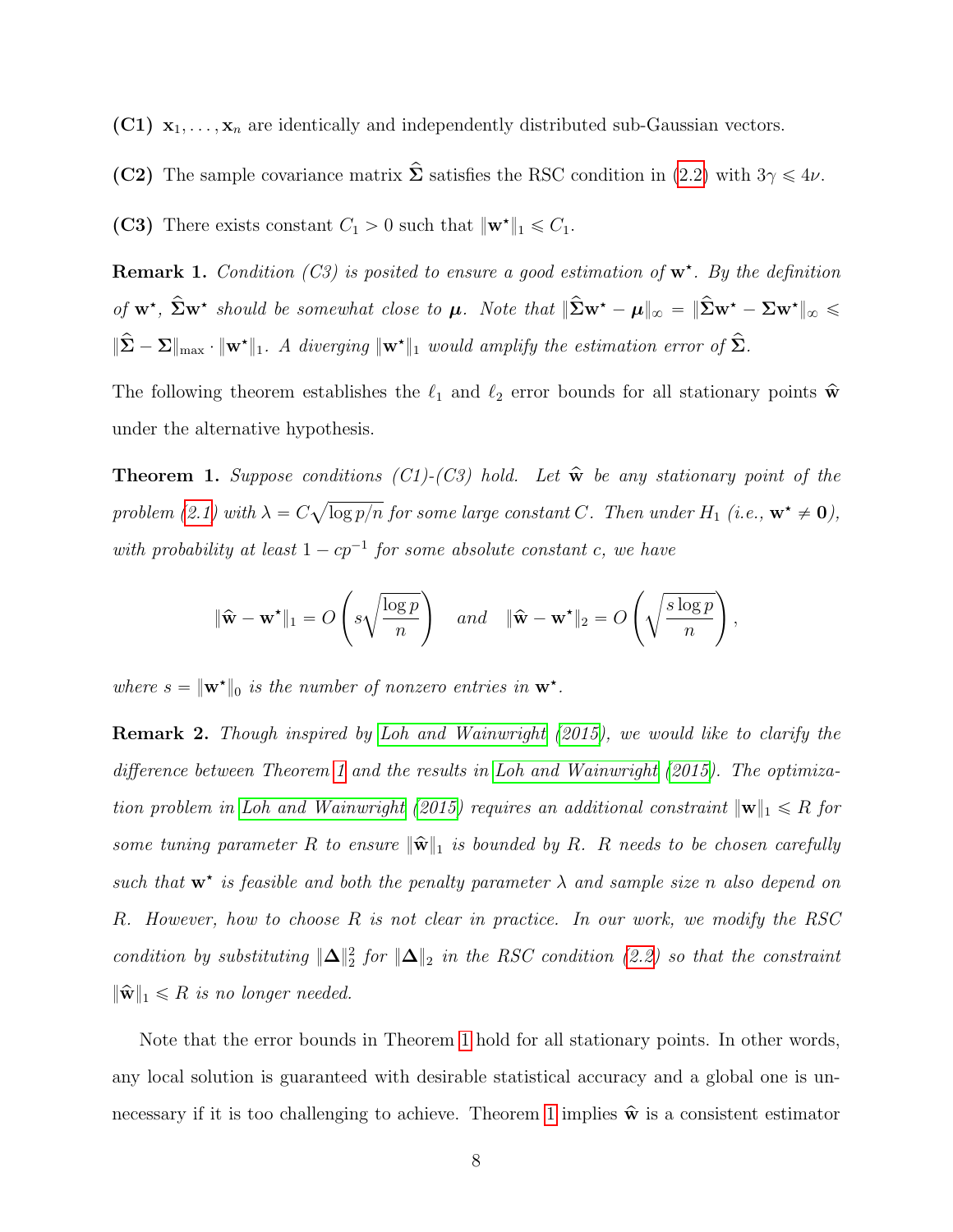under  $H_1$  if  $w^*$  is sparse (more precisely,  $\sqrt{s \log p/n} \to 0$ ). Such consistency under  $H_0$  is not guaranteed as there is no signal in the true parameter  $w^* = 0$ . Fortunately, with the data-splitting technique, we will see in Section [3](#page-8-0) that the size of the proposed projection test is always controlled regardless of the consistency of the estimator  $\hat{\mathbf{w}}$ .

## <span id="page-8-0"></span>3 Data-Splitting Based Projection Test

In this section, we present full methodological details of our proposed multiple-splitting projection test (MPT) together with its theoretical properties. After carefully studying the dependency of p-values resulted from a multiple-splitting procedure, we introduce a new combination framework that makes use of the dependency structure. Section [3.1](#page-8-1) demonstrates a single-splitting projection test using the estimator introduced in the previous section. Section [3.2](#page-10-0) studies the exchangeability of p-values. Section [3.3](#page-11-0) provides a brief overview of traditional approaches for combining multiple p-values. Section [3.4](#page-12-0) formally presents our combination framework and the proposed MPT.

#### <span id="page-8-1"></span>3.1 Single-Splitting Projection Test (SPT)

Data-splitting technique has a long history in statistical applications and remains attrac-tive in modern statistics [\(Wasserman and Roeder, 2009;](#page-25-6) Barber and Candès, 2019). We begin with one single data-splitting. Let  $\mathcal{D} = {\mathbf{x}_1, \dots, \mathbf{x}_n}$  denote the set of full sample and we partition the full sample into two disjoint sets  $\mathcal{D}_1 = {\mathbf{x}_1, \dots, \mathbf{x}_{n_1}}$  and  $\mathcal{D}_2 = {\mathbf{x}_{n_1+1}, \dots, \mathbf{x}_n}$ with  $|\mathcal{D}_1| = n_1$  and  $|\mathcal{D}_2| = n_2 = n - n_1$ . The idea is to use  $\mathcal{D}_1$  to estimate the optimal projection direction while use  $\mathcal{D}_2$  to conduct the test with projected sample. To be more specific, we estimate the optimal projection direction  $\mathbf{w}^*$  using a stationary point  $\hat{\mathbf{w}}$  of the following regularized quadratic optimization problem

$$
\underset{\mathbf{w}}{\text{minimize}} \frac{1}{2} \mathbf{w}^\top \widehat{\boldsymbol{\Sigma}}_1 \mathbf{w} - \bar{\mathbf{x}}_1^\top \mathbf{w} + P_\lambda(\mathbf{w}), \tag{3.1}
$$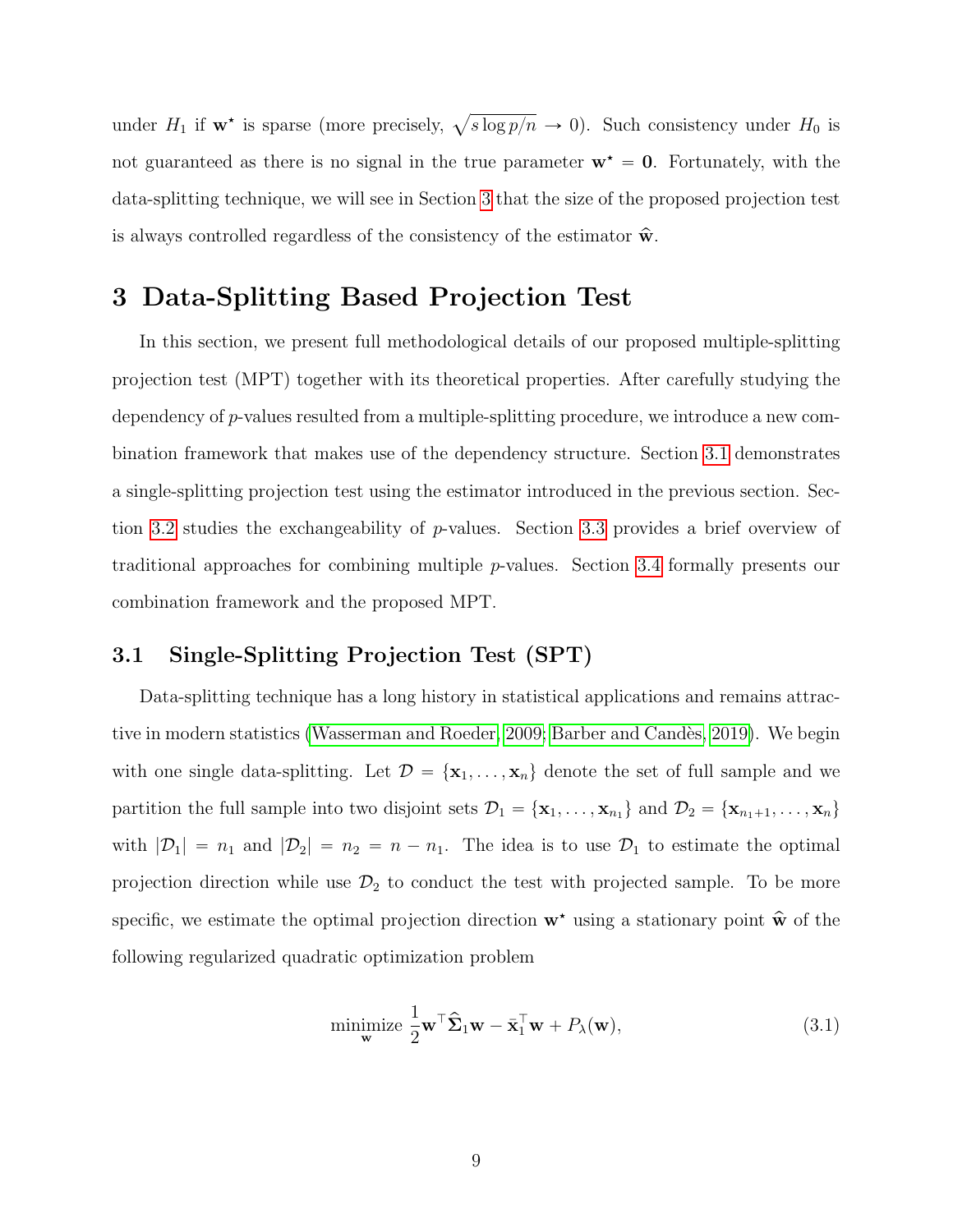where  $\bar{\mathbf{x}}_1$  and  $\hat{\mathbf{\Sigma}}_1$  are sample mean and sample covariance matrix computed from  $\mathcal{D}_1$ . Then we project the observations in  $\mathcal{D}_2$  to a 1-dimensional space as follows:  $y_i = \hat{\mathbf{w}}^{\top} \mathbf{x}_i$ ,  $i =$  $n_1 + 1, \ldots, n$ . The one-sample t-test is readily applied to the projected sample and the resulting test statistic is

$$
T_{\hat{\mathbf{w}}} = \sqrt{n_2} \bar{y}/s_y,\tag{3.2}
$$

where  $\bar{y}$  and  $s_y^2$  are the sample mean and sample variance of  $\{y_{n_1+1}, \ldots, y_n\}$ . Due to the data-splitting, the estimator  $\hat{\mathbf{w}}$  is independent of  $\mathcal{D}_2$ . As a result, the test  $T_{\hat{\mathbf{w}}}$  is an exact one-sample t-test if  $\mathbf{x}_i$ 's are normally distributed, and the p-value of test  $T_{\hat{\mathbf{w}}}$  is given by

<span id="page-9-0"></span>
$$
p(T_{\hat{\mathbf{w}}}) = 2\left(1 - G_{n_2 - 1}(|T_{\hat{\mathbf{w}}}|)\right),\tag{3.3}
$$

where  $G_{n_2-1}$  is the cdf of  $t_{n_2-1}$  distribution. Without normality assumption,  $T_{\hat{\mathbf{w}}}$  has an asymptotic standard normal distribution, and the p-value is given by  $p(T_{\hat{\mathbf{w}}}) = 2 \left(1 - \Phi(|T_{\hat{\mathbf{w}}}|)\right)$ . We reject the null hypothesis at significance level  $\alpha$  whenever  $p(T_{\hat{\mathbf{w}}}) < \alpha$ .

We refer to  $T_{\hat{\mathbf{w}}}$  as the single-splitting projection test (SPT). Ideally, one would like to use full sample to estimate  $w^*$  and use full sample to perform the test, which makes the limiting distribution challenging to derive since the projection  $\hat{\mathbf{w}}$  and sample are dependent. Thanks to the data-splitting procedure, an exact t-test can be achieved as  $\hat{\mathbf{w}}$  is independent of  $\mathcal{D}_2$ . Furthermore, we would like to point out that the size of the SPT is well controlled regardless of how  $\hat{\mathbf{w}}$  is estimated, but a consistent  $\hat{\mathbf{w}}$  ensures high power under the alternative. The following theorem demonstrates the asymptotic power of the SPT.

#### <span id="page-9-1"></span>Theorem 2. Suppose that the conditions in Theorem [1](#page-7-0) hold. Further assume a

 $(1 \times \|\boldsymbol{\mu}\|_{\infty})s$  $\log p/n \to 0$  and  $n_2/n \to \kappa \in (0,1)$ , where  $n_2$  is the sample size of  $\mathcal{D}_2$ . Let  $\zeta = \boldsymbol{\mu}^\top \boldsymbol{\Sigma}^{-1} \boldsymbol{\mu}$  and  $z_{\alpha/2}$  be the upper  $\alpha/2$  quantile of  $N(0, 1)$ , then the asymptotic power of the proposed SPT at a given significance level  $\alpha$  is

$$
\beta(T_{\hat{\mathbf{w}}}) = \Phi(-z_{\alpha/2} + \sqrt{n\kappa\zeta}).
$$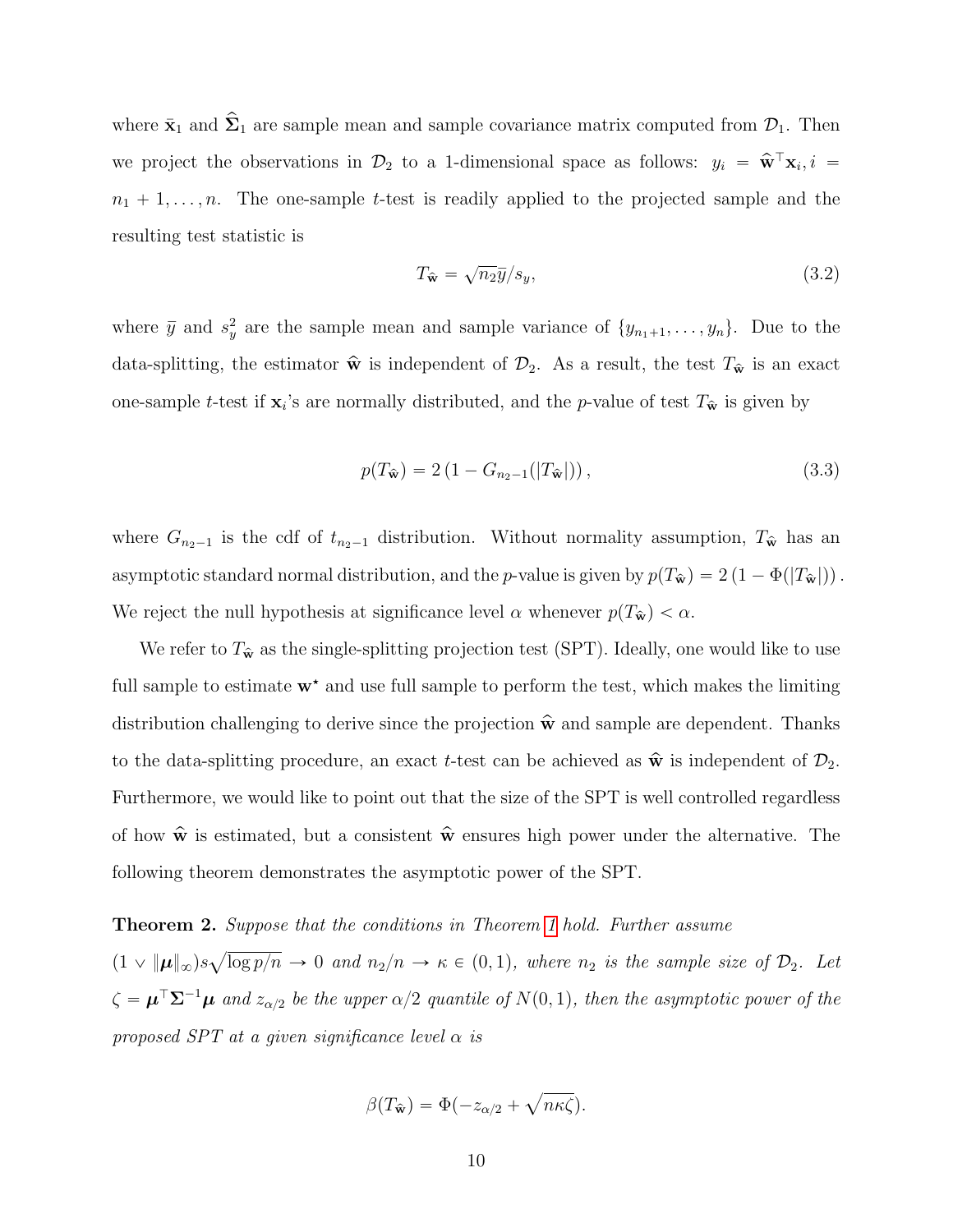**Remark 3.** The term  $\zeta$  can be interpreted as the signal strength of alternative hypothesis. As long as  $n\mu^{\top} \Sigma^{-1} \mu \to \infty$ , the proposed SPT has asymptotic power approaching 1. Under local alternative  $\mu = \delta/\sqrt{n}$  for some fixed  $\delta \neq 0$ , the asymptotic power of the SPT is  $\Phi(-z_{\alpha/2} +$  $\overline{\phantom{a}}$  $\kappa\boldsymbol{\delta}^\top\mathbf{\Sigma}^{-1}\boldsymbol{\delta})$ . To achieve high power empirically, we adopt the same strategy as in [Huang](#page-24-2) [\(2015\)](#page-24-2) and recommend to take  $n_2 = \lfloor \kappa n \rfloor$  with  $\kappa \in [0.4, 0.6]$ .

#### <span id="page-10-0"></span>3.2 Exchangeability of  $p$ -values

To compensate the power loss due to the data-splitting procedure, we consider a multiplesplitting procedure (formally presented in Section [3.4\)](#page-12-0), which repeats the data-splitting multiple times and aggregates all the information in  $p$ -values to make inferences on  $H_0$ . More specifically, we consider m times of data-splitting for some fixed integer m. Let  $\pi_k$ ,  $k =$  $1, \ldots, m$ , be a random permutation of  $\{1, \ldots, n\}$ . Accordingly, let  $\mathcal{D}^{\pi_k} = \{\mathbf{x}_{\pi_k(1)}, \ldots, \mathbf{x}_{\pi_k(n)}\}$ denote the permutated sample. For each  $k = 1, ..., m$ , we apply the SPT to  $\mathcal{D}^{\pi_k}$  and obtain the p-value  $p_k$  according to [\(3.3\)](#page-9-0). Before proceeding with the combination of p-values, we first investigate the dependence structure of these  $p$ -values. The following theorem establishes the exchangeability among the p-values.

<span id="page-10-1"></span>**Theorem 3.** The p-values  $(p_1, p_2, \ldots, p_m)$  resulted from the multiple-splitting procedure are exchangeable, i.e.,  $(p_1, \ldots, p_m) \stackrel{d}{=} (p_{\pi(1)}, \ldots, p_{\pi(m)})$  for any  $\pi$ , a permutation of  $\{1, \ldots, m\}$ .

The exchangeability of p-values holds no matter it is under  $H_0$  or  $H_1$ . We would like to point out that such exchangeability structure of p-values holds for a general permutation framework. In many statistical problems, with the technique of data-splitting, the first half sample  $\mathcal{D}_1^{\pi_k}$  can be used to learn the underlying model (e.g., parameter estimation, variable selection). We denote the acquired knowledge by  $f(\mathcal{D}_1^{\pi_k})$ . Then together with the second half sample  $\mathcal{D}_2^{\pi_k}$ , a p-value (or some other statistic) can be derived for some specific inference problem  $p_k = g(f(\mathcal{D}_1^{\pi_k}), \mathcal{D}_2^{\pi_k})$ . With fixed mappings f and g, it can be shown that the  $p_k$ 's are also exchangeable. For instance, let us consider the high-dimensional linear regression problem and of interest is to test whether some coefficient, say  $\beta_j$ , is 0 or not. With data-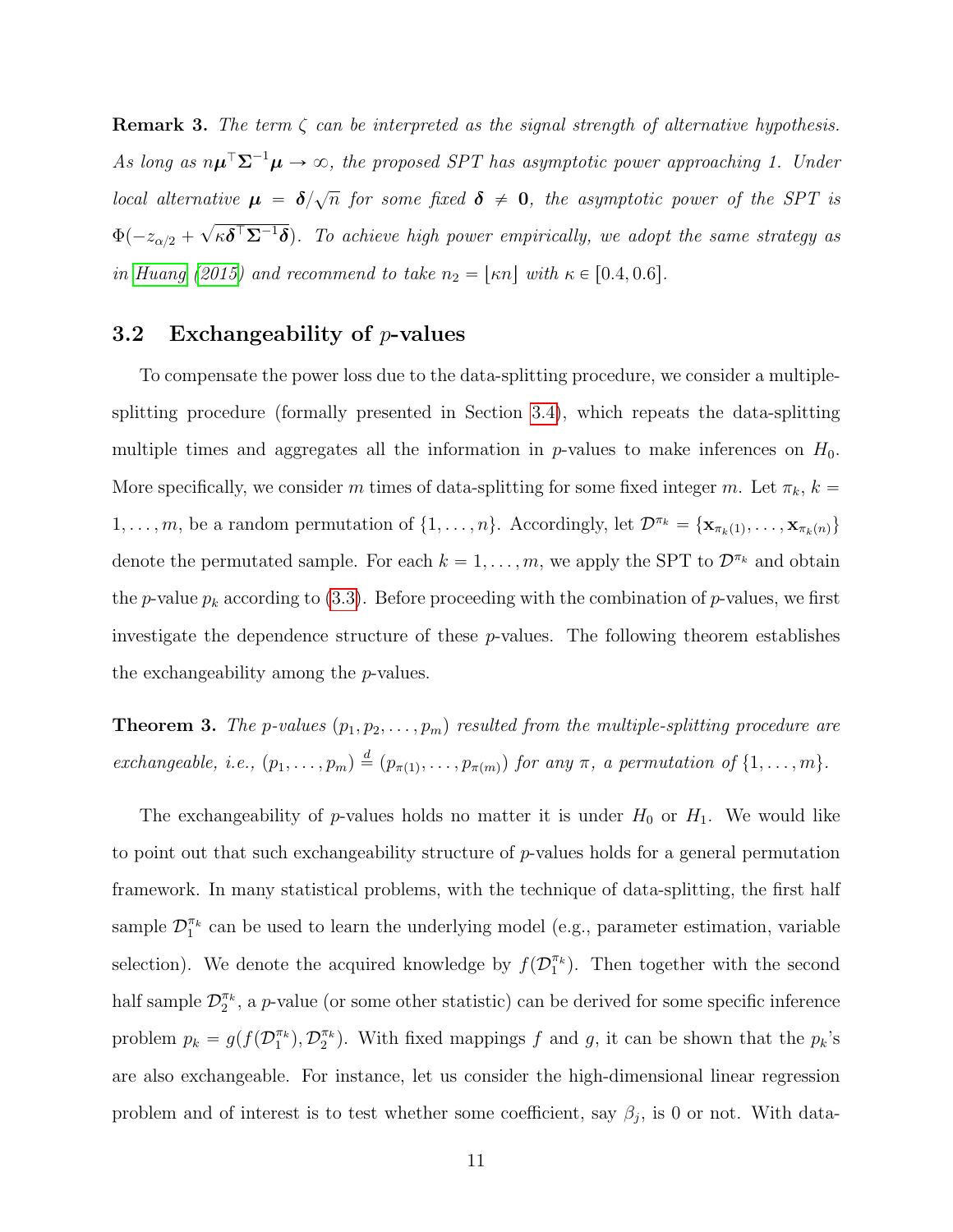splitting, one can use  $\mathcal{D}_1^{\pi_k}$  to select a set of important covariates  $\hat{\mathcal{A}}$  such that  $|\hat{\mathcal{A}}| < n - 1$ . Then we can fit ordinary least squares with the covariate set  $\hat{\mathcal{A}} \cup \{j\}$  and obtain the pvalue  $p_k$  of a test regarding whether  $\beta_j = 0$ . Since the p-values are exchangeable, the MPT introduced in Section [3.4](#page-12-0) is readily to combine the p-values.

In fact, such exchangeability holds even without data-splitting. The key of exchangeability lies in that conditioning on the dataset  $\mathcal{D}$ , its m permutations  $\mathcal{D}^{\pi_1}, \ldots, \mathcal{D}^{\pi_m}$  are independent from each other. The following theorem generalizes the results in Theorem [3.](#page-10-1)

<span id="page-11-1"></span>**Theorem 4.** Let  $\mathcal{D} = {\mathbf{x}_1, ..., \mathbf{x}_n}$  be a random sample and  $\pi_1, \dots, \pi_m$  be m permutations of  $\{1, \dots, n\}$ .  $\mathcal{D}^{\pi_1}, \dots, \mathcal{D}^{\pi_m}$  denote the m permutated samples of  $\mathcal{D}$ . Let g be a mapping from  $\mathcal{D}^{\pi_k}$  to a statistic:  $T_k = g(\mathcal{D}^{\pi_k})$ , then  $T_1, \ldots, T_m$  are exchangeable.

#### <span id="page-11-0"></span>3.3 Traditional Combination of p-values

One popular strategy to enhance testing power is via the combination of p-values [\(Ro](#page-25-7)[mano and DiCiccio, 2019;](#page-25-7) [Yu et al., 2019,](#page-26-3) [2020,](#page-26-4) [2022\)](#page-26-5). In fact, combining multiple p-values from a set of hypothesis tests has been widely used in statistical literature. Let  $p_1, \ldots, p_m$ denote m valid p-values. That is, under  $H_0$ ,

$$
\Pr(p_k \leqslant u) = u, \ 0 < u < 1 \quad \text{for } k = 1, \dots, m.
$$

A natural question is how we can decide whether  $H_0$  should be rejected based on the m p-values such that the type I error rate is still retained.

Classical approaches require independence assumption among  $p$ -values. Examples include the Fisher's method, the Pearson's method, the Stouffer's method, the Tippett's method, and many others. In the meantime, significant efforts were made to combine dependent p-values. Rüschendorf [\(1982\)](#page-25-8) proved that twice the average p-values remains a valid pvalue and proposed an average-based combination test, which rejects  $H_0$  at level  $\alpha$  if the average of  $p_1, \ldots, p_m$  is less than or equal to  $\alpha/2$ . [Romano and DiCiccio](#page-25-7) [\(2019\)](#page-25-7) introduced a quantile-based combination test. A special case is we reject  $H_0$  at level  $\alpha$  if the median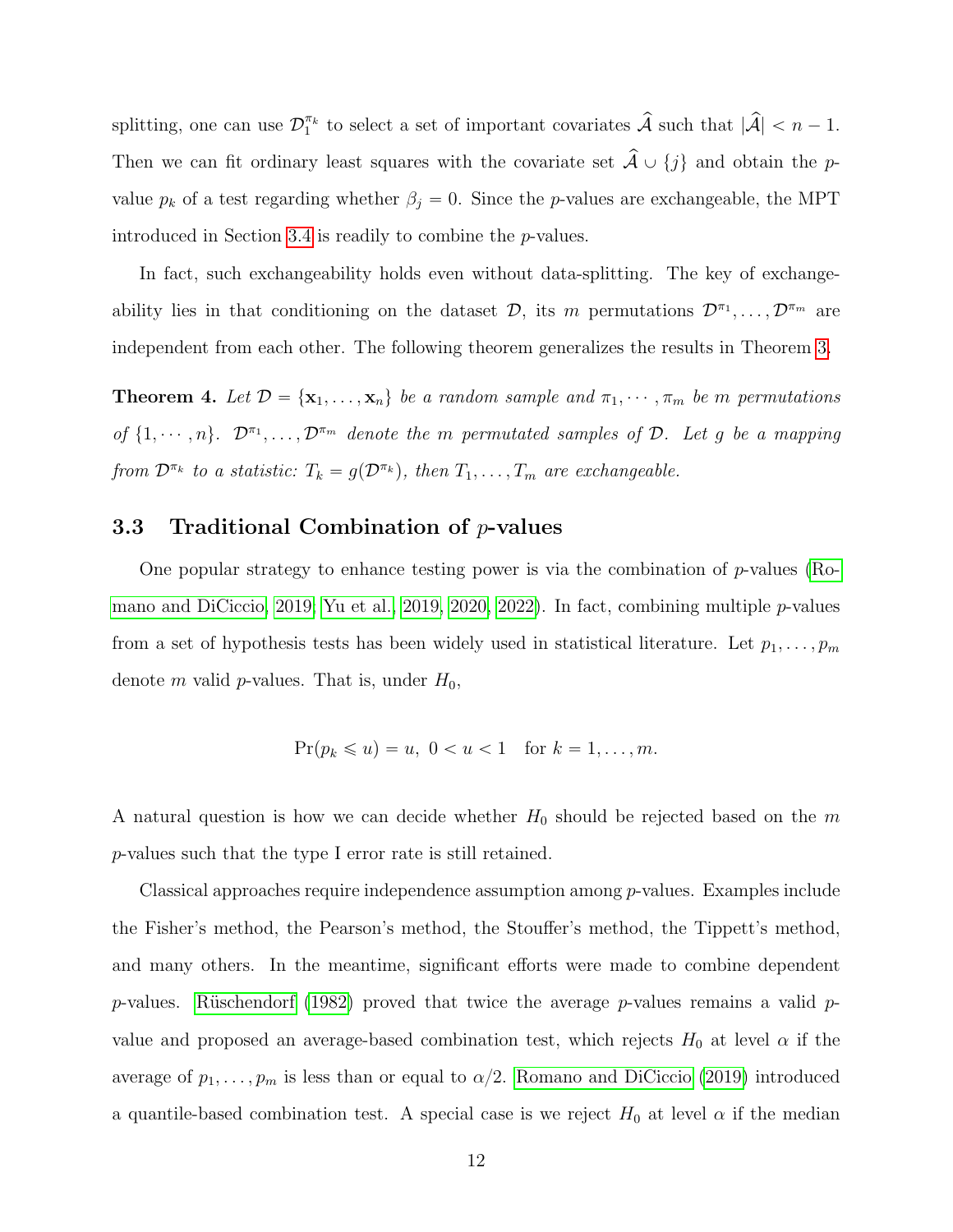of p-values is less than or equal to  $\alpha/2$ . Under  $H_0$ , we know  $Z_k = \Phi^{-1}(p_k) \sim N(0, 1)$ , where  $\Phi(\cdot)$  is the cdf of  $N(0, 1)$ . Assuming  $(Z_1, \ldots, Z_m)$ <sup>T</sup> follows a multivariate normal distribution, [Romano and DiCiccio](#page-25-7) [\(2019\)](#page-25-7) proposed a Z-average test based on the sample mean of  $Z_k$ 's, that rejects  $H_0$  if  $\sum_{k=1}^m$  $\binom{m}{k-1} Z_k \geqslant m z_{\alpha/2}$ , where  $z_{\alpha/2}$  is the upper  $\alpha/2$ -quantile of  $N(0, 1)$ . More recently, [Liu and Xie](#page-24-8) [\(2020\)](#page-24-8) introduced a new combination test based on the Cauchy transformation which is insensitive to dependencies among p-values. The test rejects  $H_0$  at level  $\alpha$  if  $\sum_{k=1}^m \tan\{(0.5 - p_i)\pi\} \geqslant mc_\alpha$ , where  $c_\alpha$  is the upper  $\alpha$ -quantile of standard Cauchy distribution.

In general, these methods tend to be over-conservative in order to control Type I error rate without taking advantage of certain dependence structure (e.g., exchangeability). This can be regarded as a trade-off between potential size inflation and possible power loss. The traditional combination methods generally ignore the dependency structure, therefore tend to make unnecessarily large comprise in testing power in order to retain a correct size for a less favorable scenario. In Section 4.1, we use simulation studies to compare the size and power of the proposed MPT with those of traditional combination methods. On the one hand, the numerical studies show that the size of MPT is slightly below the level  $\alpha = 0.05$ while the size of traditional combination methods are almost 0. On the other hand, the power of MPT is much higher than those traditional combination methods. In summary, compared to the traditional ones, the proposed MPT is less conservative in terms of testing size, and exhibits much higher testing power.

## <span id="page-12-0"></span>3.4 Multiple-Splitting Projection Test (MPT)

Based on the m exchangeable p-values  $\{p_1, \ldots, p_m\}$ , the question is how we can make a decision on whether  $H_0$  should be rejected or not. To improve upon the traditional methods, we propose a new framework to combine p-values obtained from multiple splits. The proposed framework takes advantage of the exchangeability structure among those p-values, as a result, achieving higher testing power than existing commonly used combination approaches.

Let  $Z_k = \Phi^{-1}(p_k)$ ,  $k = 1, ..., m$ . Under  $H_0, Z_1, ..., Z_m$  are exchangeable standard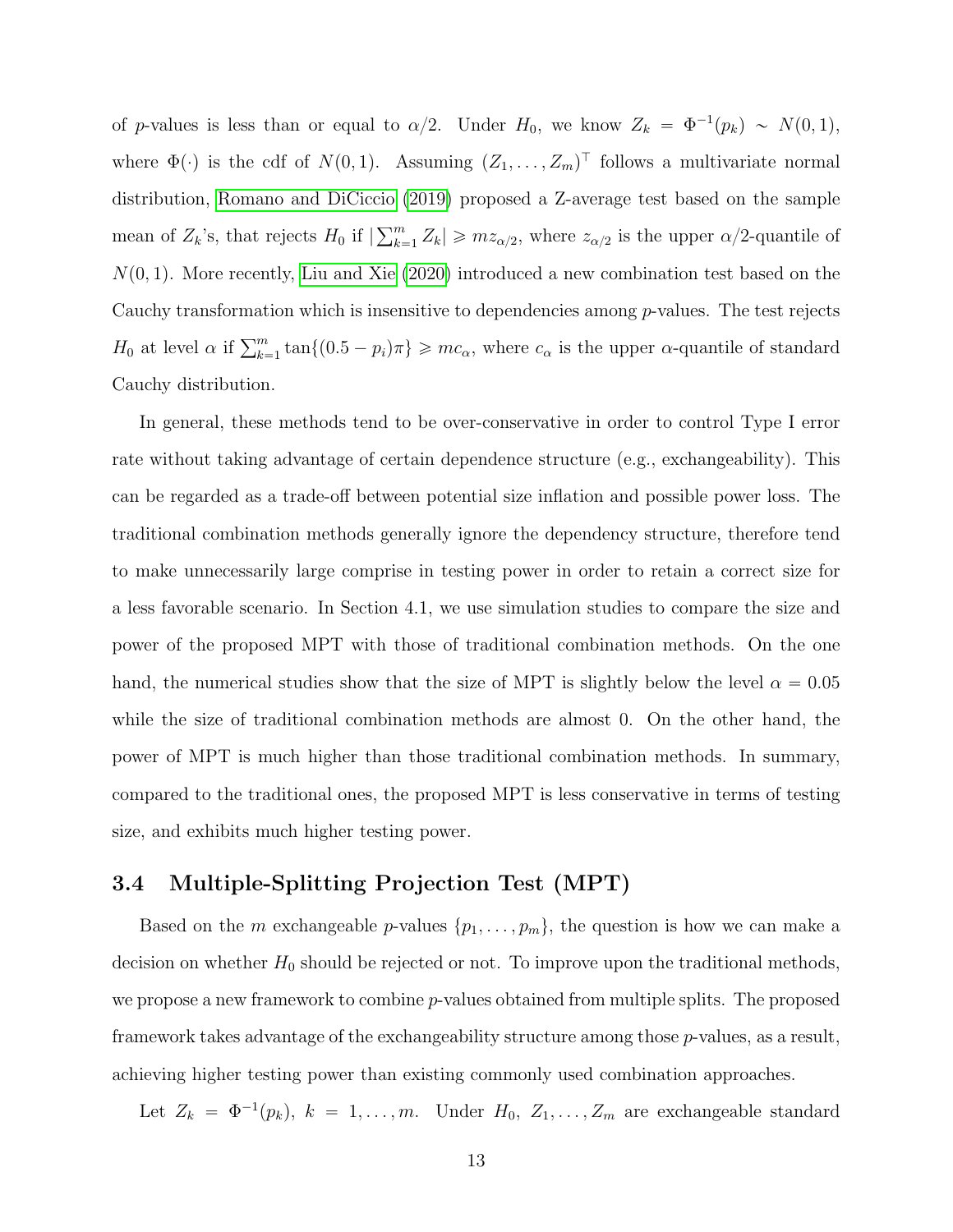<span id="page-13-0"></span>

Figure 1: Density plots of  $(Z_1, Z_2)$  under  $H_0$  and  $H_1$  with autocorrelation (AR) covariance structure and compound symmetry (CS) covariance structure when  $n = 40$  and  $p = 1000$ .

normal random variables, with correlation  $\text{corr}(Z_i, Z_j) = \rho \geq 0$  for any pair  $(i, j), i \neq j$ due to exchangeability. Figure [1](#page-13-0) depicts the density of  $(Z_1, Z_2)$  with  $m = 2$  under different covariance structures (see Section [4](#page-16-0) for detailed descriptions of simulation settings). It shows that  $(Z_1, Z_2)$  are clearly exchangeable (symmetric). Under  $H_0$ ,  $(Z_1, Z_2)$  are approximately normally distributed centering at  $(0, 0)$ . Under  $H_1$ , the joint distribution of  $(Z_1, Z_2)$  is not normal and its center is far away from  $(0, 0)$ .

Let  $\overline{Z}$  be the sample mean, then we have  $E(\overline{Z}) = 0$  and  $Var(\overline{Z}) = (1 + (m - 1)\rho)/m$ under  $H_0$ . If  $(Z_1, \ldots, Z_m)$  are jointly normally distributed, then the standardized statistic of  $\overline{Z}$ ,  $M_{\rho} = \overline{Z}/\sqrt{2}$  $(1 + (m - 1)\rho)/m \sim N(0, 1)$ . In general, by the central limit theorem for exchangeable random variables (e.g., see [Klass and Teicher](#page-24-9) [\(1987\)](#page-24-9)), we know

$$
M_{\rho} = \bar{Z}/\sqrt{(1 + (m - 1)\rho)/m} \stackrel{d}{\to} N(0, 1).
$$
 (3.4)

The correlation  $\rho$  is typically unknown and needs to be estimated from the sample. Two approaches to estimate  $\rho$  will be provided later in this subsection. Let  $\hat{\rho}$  denote an estimator of  $\rho$ . We first present the asymptotic distribution of  $M_{\hat{\rho}}$  under  $H_0$ .

<span id="page-13-2"></span>**Theorem 5.** Let  $\hat{\rho}$  be a consistent estimator of  $\rho > 0$ . Under  $H_0$ , we have as  $m \to \infty$ ,

<span id="page-13-1"></span>
$$
M_{\hat{\rho}} = \bar{Z}/\sqrt{(1 + (m-1)\hat{\rho})/m} \stackrel{d}{\to} N(0, 1). \tag{3.5}
$$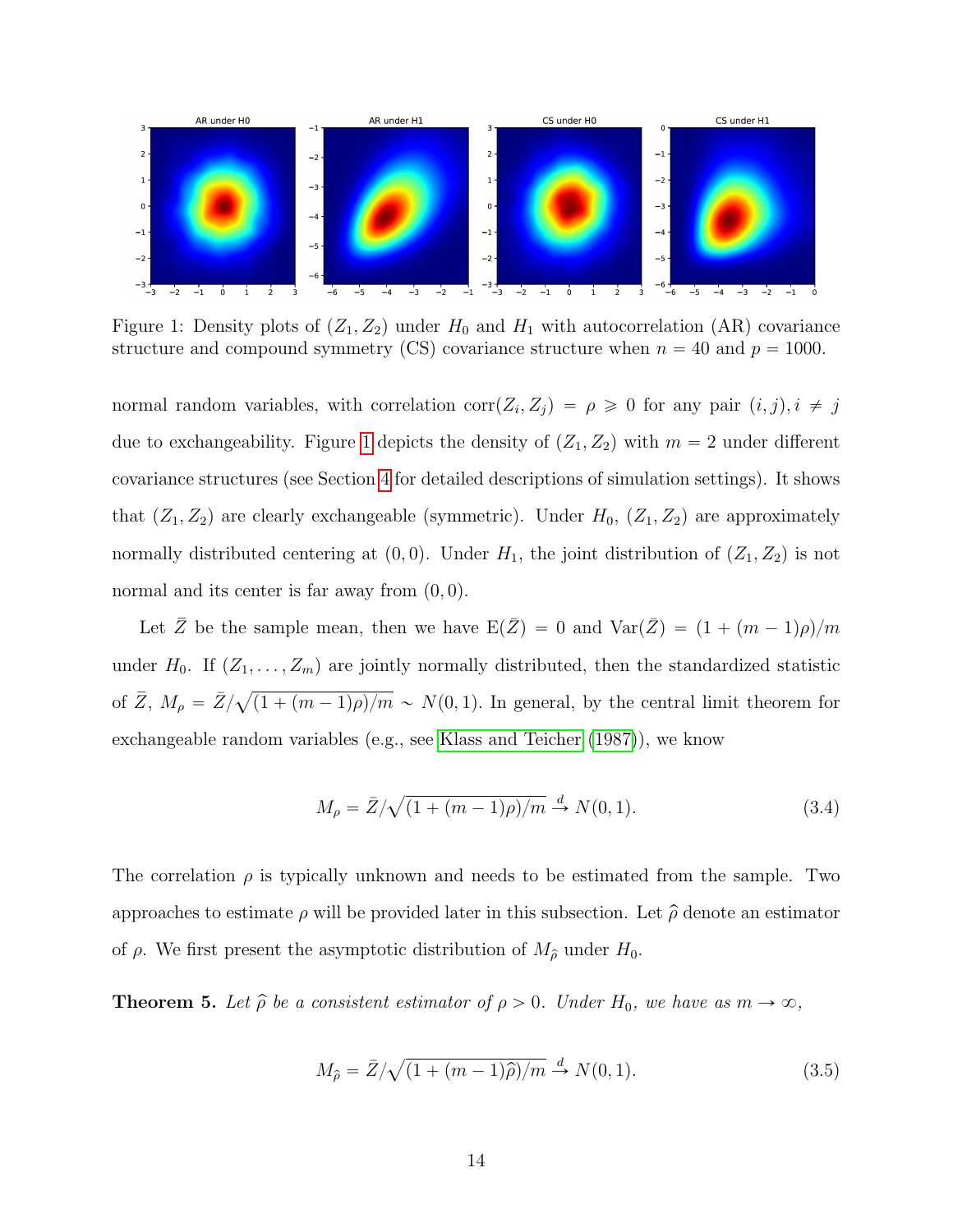<span id="page-14-0"></span>**Remark 4.** When  $\rho = 0$ , the p-value combination is reduced to the independent case. Hence  $M_{\rho}$  converges to the standard normal distribution at rate  $\sqrt{m}$  as  $m \to \infty$ . However, when  $\rho \neq 0$ ,  $M_{\hat{\rho}}$  converges at a slower rate m as the variance of  $\bar{Z}$  is not asymptotically degenerate. Hypothesis testing based on such a slow convergence rate is more likely to fail in controlling the type I error in finite-sample performance.

Remark [4](#page-14-0) suggests that the asymptotic distribution in [\(3.5\)](#page-13-1) does not serve as a good cornerstone to test  $H_0$ . The slow convergence rate and potential size inflation become major concerns for practitioners. In practice, one may conduct a large number of splits which bring in extra computational burden. This motivates us to seek an exact level  $\alpha$  test to ensure the finite-sample performance. Let  $c(\rho, m, \alpha/2)$  be the upper  $\alpha/2$  quantile of the distribution of  $M_{\hat{\rho}}$  and we reject  $H_0$  if  $|M_{\hat{\rho}}| > c(\rho, m, \alpha/2)$ . Given  $\hat{\rho}$ , the exact distribution of  $M_{\hat{\rho}}$  depends on  $\rho$  and is very difficult to derive, so is  $c(\rho, m, \alpha/2)$ . Instead, we use the critical value  $c(m, \alpha)$ that is chosen against the least favorable  $\rho$  such that type I error is controlled regardless  $\rho$ , i.e.,  $c(m, \alpha/2) = \sup_{\rho \in (0,1)} c(\rho, m, \alpha/2)$ . Then we reject  $H_0$  at level  $\alpha$  if

<span id="page-14-1"></span>
$$
|M_{\hat{\rho}}| > c(m, \alpha/2). \tag{3.6}
$$

We refer to the test [\(3.6\)](#page-14-1) as multiple-splitting projection test (MPT) and summarize full methodological details in Algorithm [1.](#page-15-0) Note that the critical value  $c(m, \alpha/2)$  depends on the way you estimate  $\rho$ . With the choice  $c(m, \alpha/2)$ , the MPT is still an exact level  $\alpha$  test but no longer a size  $\alpha$  test.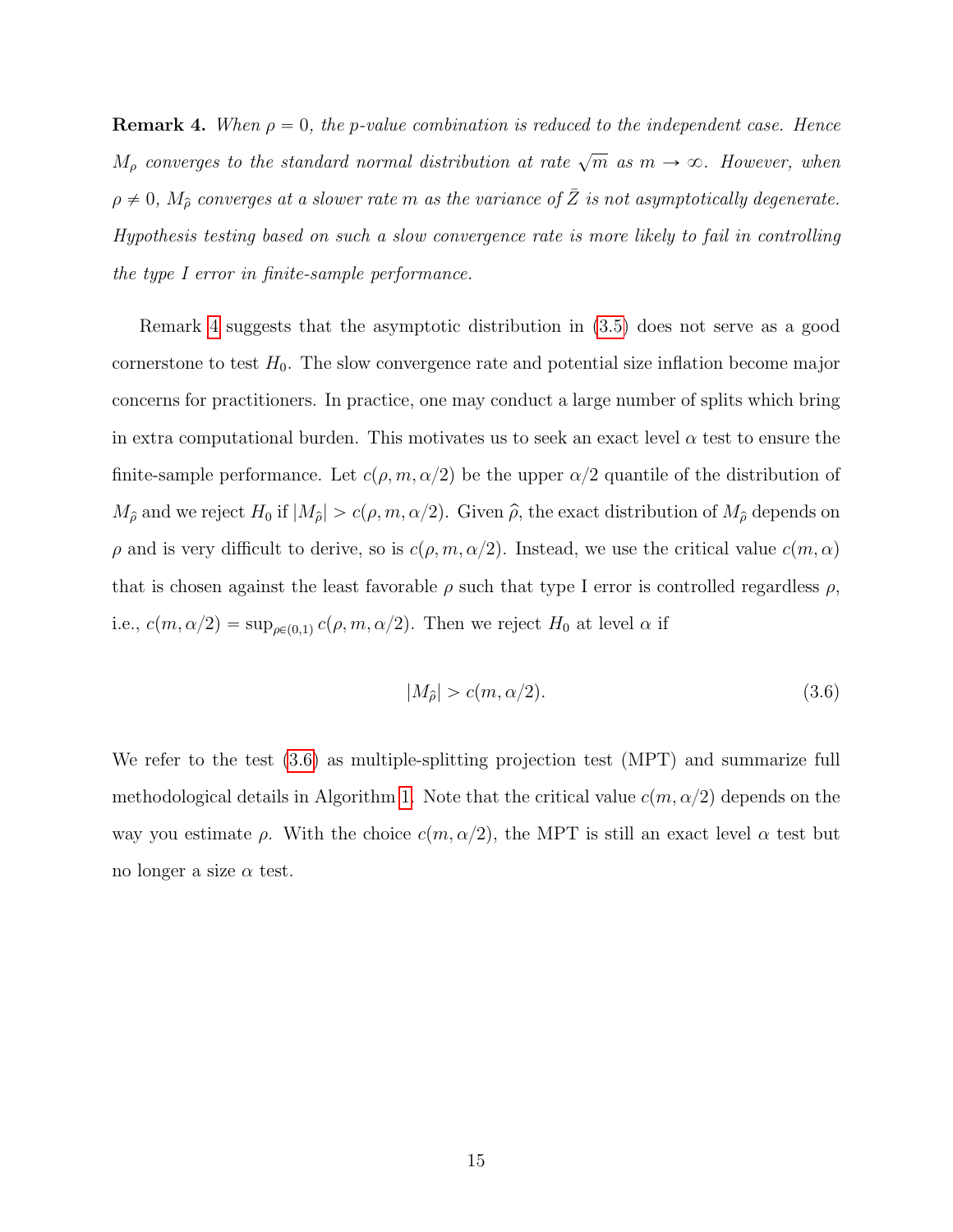#### <span id="page-15-0"></span>Algorithm 1 Multiple-splitting Projection Test (MPT)

- 1: **Input:** dataset  $\mathcal{D}$ , the number of splits  $m$ ,  $n_1$ , and significance level  $\alpha$
- 2: **Step 1:** randomly generate m permutations of  $\{1, \ldots, n\}$ , denoted by  $\pi_k$ ,  $k = 1, \ldots, m$
- 3: Step 2: obtain multiple  $p$ -values
- 4: for  $k = 1$  to m do
- 5: (1) partition the permuted sample  $\mathcal{D}^{\pi_k}$  into  $\mathcal{D}_1^{\pi_k}$  and  $\mathcal{D}_2^{\pi_k}$  and obtain  $\bar{\mathbf{x}}_1^k$ ,  $\hat{\mathbf{\Sigma}}_1^k$  $\frac{k}{1}$  from  $\mathcal{D}_1^{\pi_k}$
- 6: (2) estimate  $\hat{\mathbf{w}}^k$  using a stationary point of minimize  $\frac{1}{2}\mathbf{w}^\top \widehat{\boldsymbol{\Sigma}}_1^k \mathbf{w} - \bar{\mathbf{x}}_1^{k\top}\mathbf{w} + P_\lambda(\mathbf{w})$
- 7: (3) project  $\mathcal{D}_2^{\pi_k}$  and obtain  $y_i^k = \hat{\mathbf{w}}^{k\top} \mathbf{x}_{\pi_k(i)}, i = n_1 + 1, \ldots, n$
- 8: (4)  $T_{\hat{\mathbf{w}}^k} = \sqrt{n_2} \bar{y}^k / s_y^k$ , where  $\bar{y}^k$  and  $(s_y^k)^2$  are the sample mean and variance of  $\{y_{n_1+1}^k, \ldots, y_n^k\}$
- 9: (5) compute the *p*-values by  $p_k = 2 \left(1 \Phi(|T_{\hat{\mathbf{w}}^k}|)\right)$
- 10: end for
- 11: **Step 3:** combine the  $p$ -values
- 12: (1) compute the sample mean  $\overline{Z}$  and variance  $s_Z^2$  of  $\{Z_k = \Phi^{-1}(p_k), k = 1, \ldots, m\}$ 12: (1) compute the sample mean Z and<br>
13: (2) compute test statistic  $M_{\hat{\rho}} = \bar{Z}/\sqrt{2}$
- $\sqrt{(1 + (m-1)\hat{\rho})/m}$
- 14: **Return:** Reject  $H_0$  at level  $\alpha$  if  $|M_{\hat{\rho}}| > c(m, \alpha/2)$

Two estimators of  $\rho$  are introduced in [Follmann and Proschan](#page-23-8) [\(2012\)](#page-23-8). Let  $s_Z^2$  is the sample variance of  $Z_i$ 's. The first estimator is given by  $\hat{\rho}_1 = \max(0, 1 - s_Z^2)$ . The second estimator, which is quantile based, is given by  $\hat{\rho}_2 = \max(0, 1 - (m - 1)s_Z^2 / \chi_{m-1}^2 (1 - \beta)),$ where  $\chi^2_{m-1}(1-\beta)$  is the upper  $(1-\beta)$  quantile of  $\chi^2_{m-1}$ . An appealing approach is to choose β as large as possible so that the test with  $c(m, \alpha/2) = z_{\alpha/2}$  remains level α for all ρ. We refer to [Follmann and Proschan](#page-23-8) [\(2012\)](#page-23-8) for more details. [Follmann and Proschan](#page-23-8) [\(2012\)](#page-23-8) also provides the table of critical values  $c(m, \alpha/2)$  and β for different m, see Tables [2](#page-27-0) and [3](#page-27-1) in Appendix [A.](#page-27-2) We see that  $c(m, \alpha/2)$  increases dramatically as m increases, leading to low power when  $m$  is large. Hence the quantile approach is preferred when  $m$  is relatively large.

As for the choice of  $m$ , Figure [2](#page-16-1) shows how the testing power changes with the number of splits m under settings with different correlation structure, samples sizes and dimensions. We would like to point out that the proposed MPT is a valid level  $\alpha$  test regardless the dependence structure since the critical value is chosen such that Type I error is controlled for all dependence structure (i.e., for all  $\rho$ ). In other words, the proposed MPT is able to control Type I error regardless the number of splits  $m$  and data characteristics (e.g., sample size, data dimensionality). The main purpose of conducting multiple splitting (i.e., choosing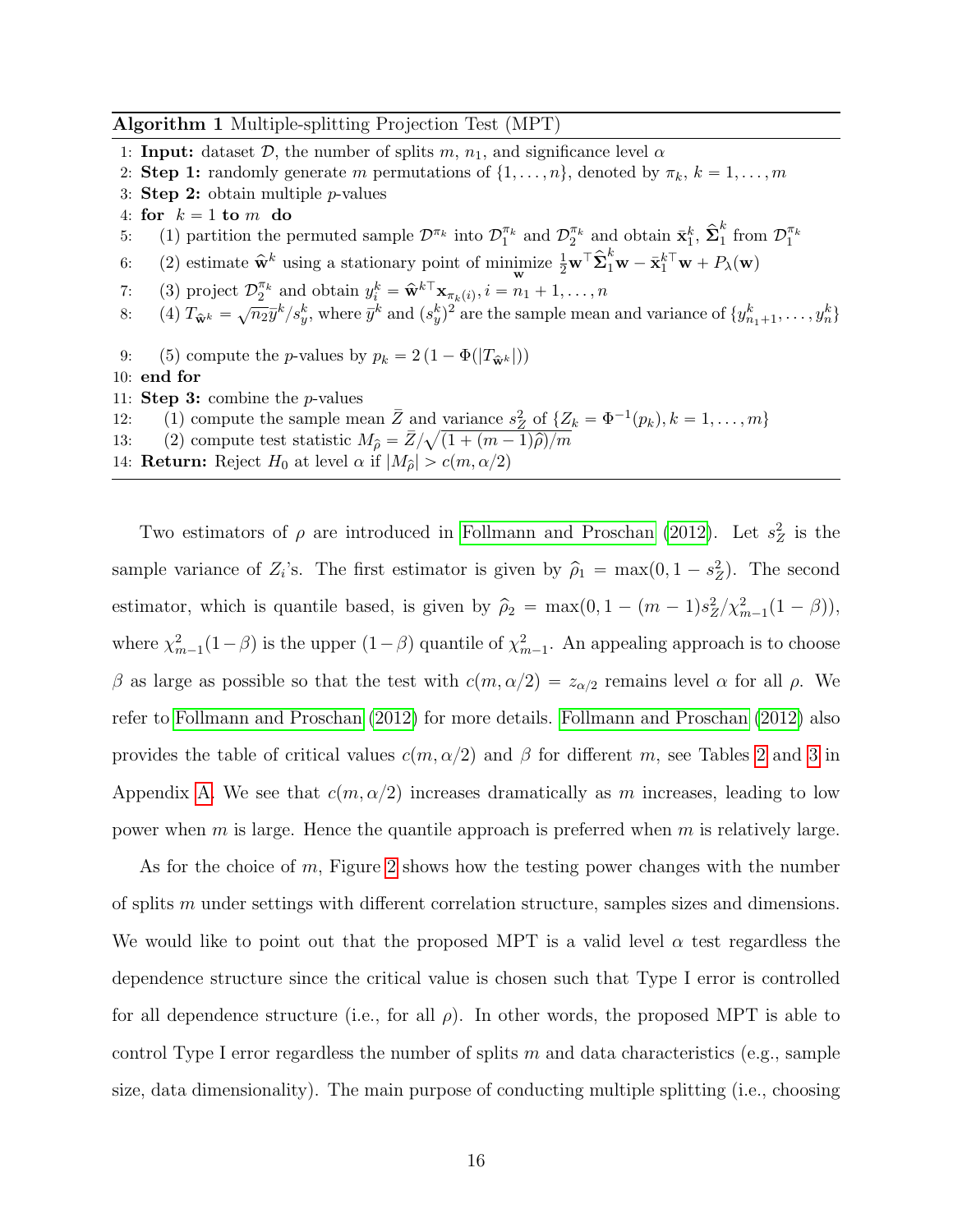$m > 1$ ) is to mitigate power loss brought by single data-splitting procedure and improve the testing power over SPT. Under alternative hypothesis, the testing power from each split depends on the original data characteristics. Hence theoretically the exact relationship between m and the testing power of MPT also depend on original data characteristics. As shown in the plot, the testing power increases as  $m$  increases but the improvement of power becomes insignificant when  $m$  is relatively large. Considering the fact that a large number of splits will increase computational cost, we recommend to set  $m \in [30, 60]$  as a reasonable choice in practice considering the trade-off between testing power and computational cost.

<span id="page-16-1"></span>

<span id="page-16-0"></span>Figure 2: Testing power versus number of splits m for autocorrelation (AR) structure and compound symmetry  $(CS)$  structure with different choices of n and p. Different colors correspond to different correlations r.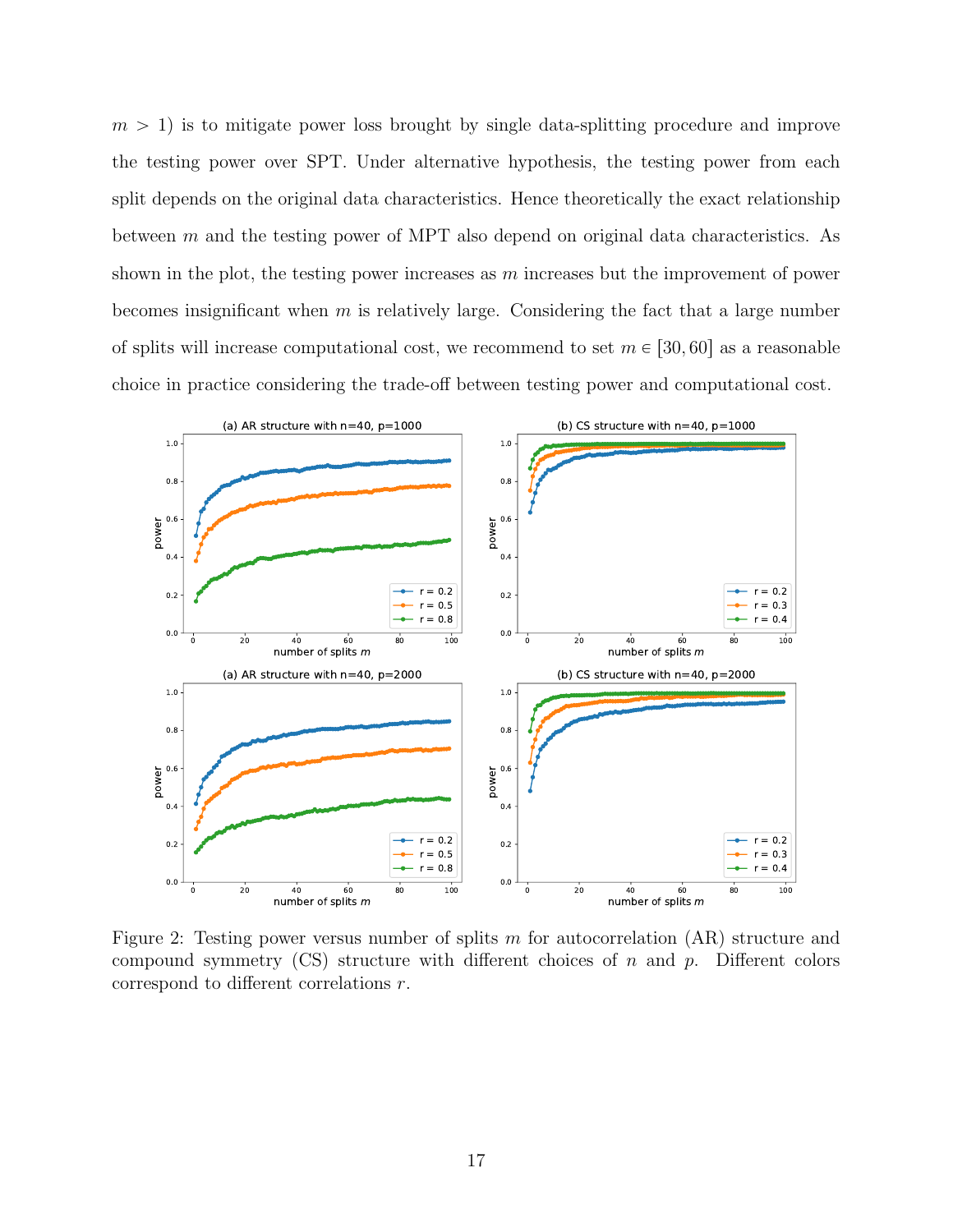## 4 Numerical Studies

In this section, we conduct numerical studies to demonstrate the finite-sample performance of the proposed MPT through both Monte Carlo simulation and a real data example.

#### 4.1 Monte Carlo Simulation

We compare the proposed MPT with other state-of-the-art tests and  $p$ -value combination approaches. In particular, we include the following tests in our experiments:

- Projection test: our proposed SPT and MPT (with  $m = 40$ ), ridge projection test (Ridge) [\(Huang, 2015\)](#page-24-2), and random projection test (RPT) [\(Lopes et al., 2011\)](#page-24-1).
- Combining p-values: Median-based combination (Median) [\(Romano and DiCiccio,](#page-25-7) [2019\)](#page-25-7), average-based combination (Average) [\(R¨uschendorf, 1982\)](#page-25-8), average-based combination using  $\Phi^{-1}(p_k)$  (Z-average) [\(Romano and DiCiccio, 2019\)](#page-25-7), and Cauchy combination (Cauchy) [\(Liu and Xie, 2020\)](#page-24-8).
- Quadratic-form test: CQ test [\(Chen and Qin, 2010\)](#page-23-2).
- Extreme-type test: CLX test [\(Cai et al., 2014\)](#page-23-3).

We generate a random sample of size n from  $N_p(c\mu, \Sigma)$  with  $\mu = (\mathbf{1}_{10}^\top, \mathbf{0}_{p-10}^\top)^\top$ . We set  $c = 0, 0.5$  to examine the size and the power of these tests, respectively. To examine the test robustness to non-normally distributed data, we also generate random samples from a multivariate  $t_6$ -distribution. Let  $\sigma_{ij}$  be the  $(i, j)$  entry in  $\Sigma$ . For  $r \in (0, 1)$ , we consider the following two covariance matrices: (1) compound symmetry (CS) with  $\sigma_{ij} = r$  if  $i \neq j$  and  $\sigma_{ij} = 1$  if  $i = j$  and (2) autocorrelation (AR) with  $\sigma_{ij} = r^{|i-j|}$ . We vary r from 0.1 to 0.9 with step size 0.1 to examine the impact of correlation on size and power. We set sample size  $n = 40, 100$  and dimension  $p = 1000$ .

In the above settings, the optimal projection direction  $\Sigma^{-1}\mu$  is sparse or approximately sparse. When  $\Sigma$  has the compound symmetry structure,  $\Sigma^{-1}$  is an approximately sparse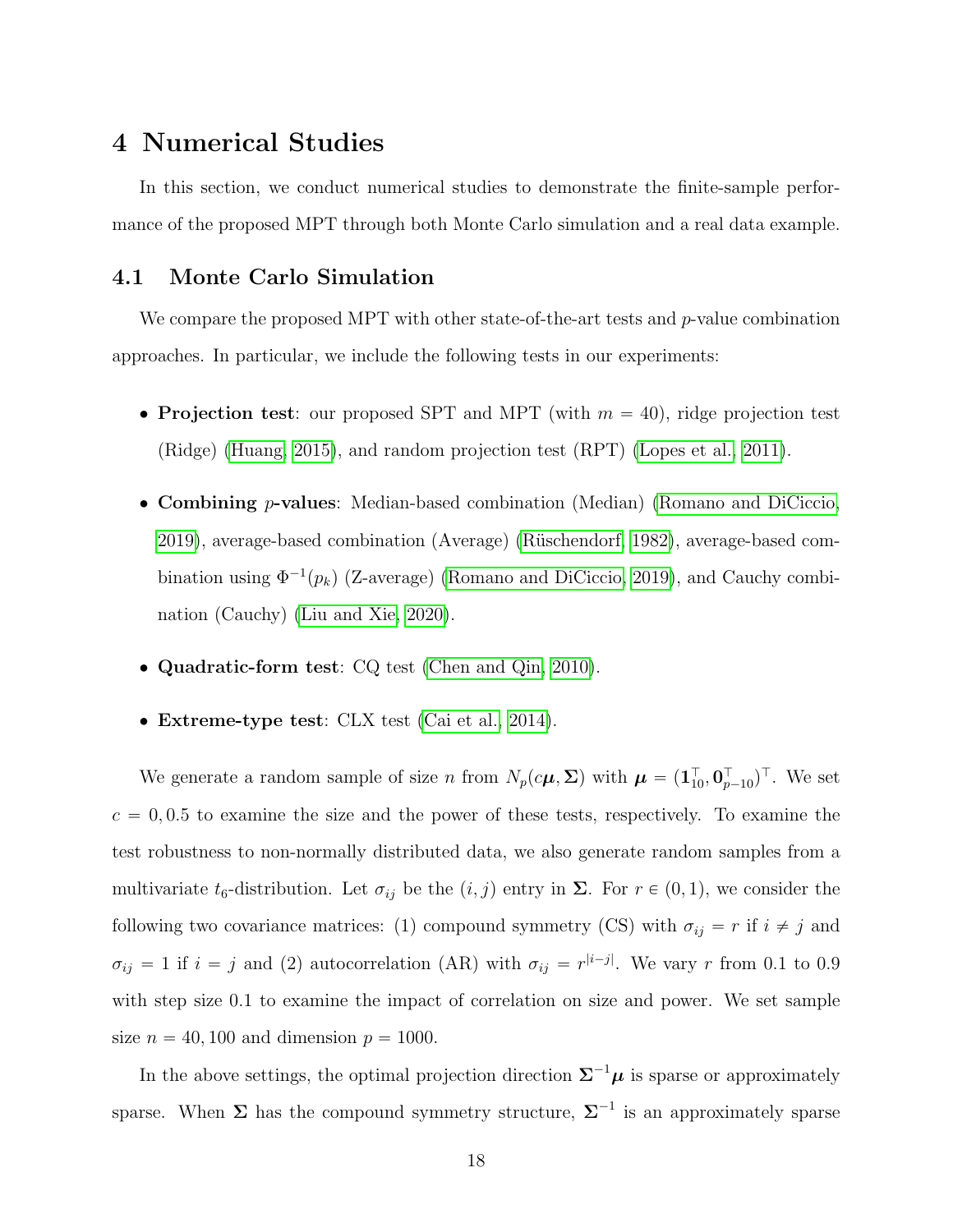matrix in the sense that the off-diagonal entries are of order  $p^{-1}$  and dominated by its diagonal entries. Then optimal projection direction  $\Sigma^{-1}\mu$  is also approximately sparse since the first 10 entries dominate the rest entries. When  $\Sigma$  has the autocorrelation structure,  $\Sigma^{-1}$ is a 3-sparse matrix, meaning that at most three entries in each row or column are nonzero, and the resulting optimal projection direction  $\Sigma^{-1}\mu$  is sparse as well. We set  $\kappa = 0.5$ when implementing the SPT and the MPT, i.e., half of the sample is used to estimate the projection direction and the other half is used to perform the test. The quantile approach  $\hat{\rho}_2$ is used to estimate pairwise correlation among  $Z_k$ 's. We set the type I error rate  $\alpha = 0.05$ . All simulation results are based on 10,000 independent replications.

<span id="page-18-0"></span>

Figure 3: Size and power of different tests for normally distributed samples with  $n = 40$ . Panels (a) and (b) show size  $(c = 0)$  under the null hypothesis for the CS and AR structure, respectively. Panels (c) and (d) show power  $(c = 0.5)$  under the alternative hypothesis for the CS and AR structure, respectively.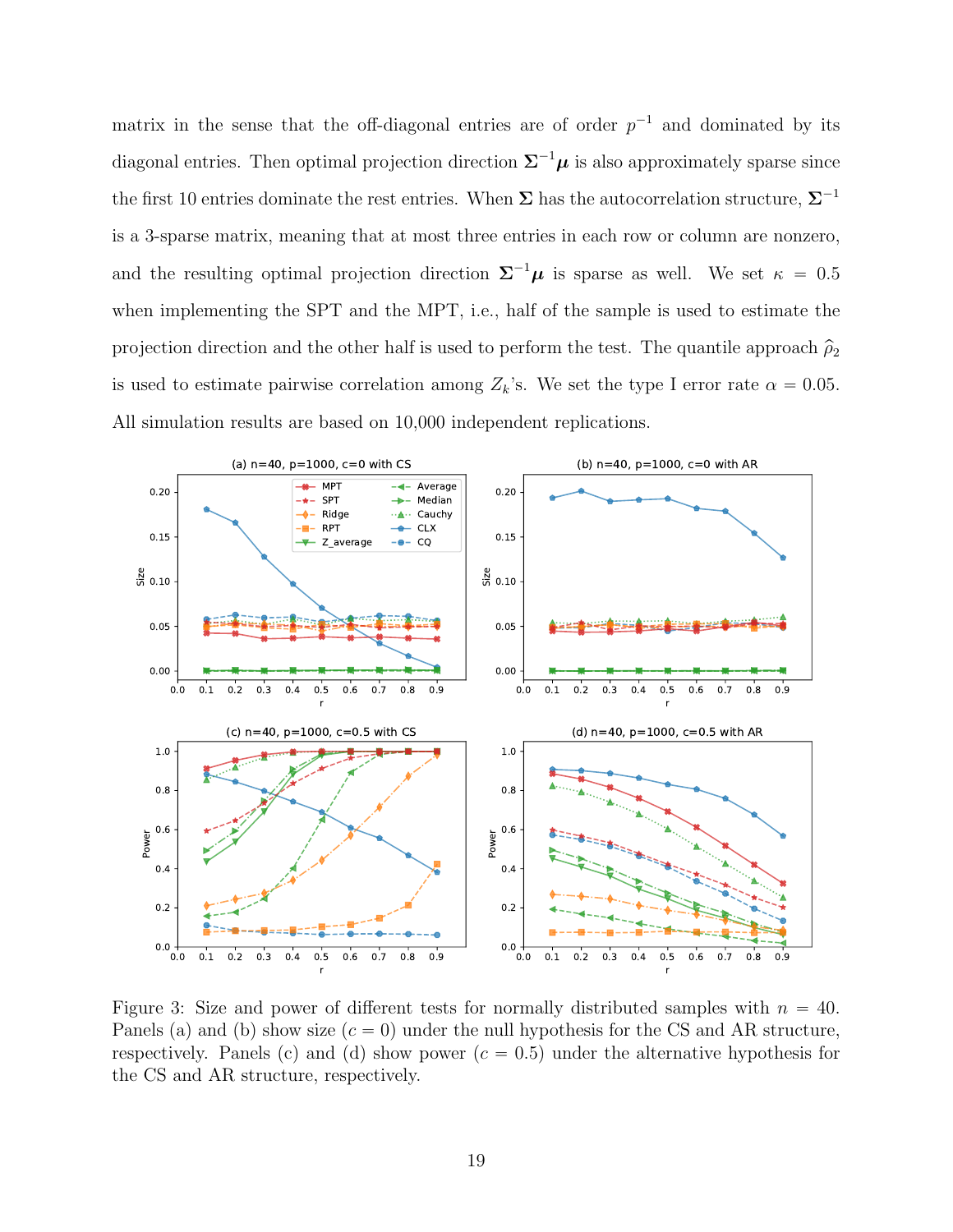Figure [3](#page-18-0) reports the size and power of different tests for normally distributed samples with  $n = 40$ . In terms of size, the proposed MPT successfully controls the type I error rate below  $\alpha$ . It is slightly conservative since the critical value is chosen against the worst  $\rho$ . The size of Cauchy test and CQ test are slightly inflated. The Median test, Average test and Z-average test are too conservative and their size are very close to 0. The CLX test completely fails to control the type I error rate due to the slow convergence rate of the limiting distribution. As for power analysis, under the CS structure, the MPT outperforms all other tests. Cauchy test is slightly less powerful than the MPT but more powerful than other conservative combination approaches. The power of CLX test and CQ test decreases as the correlation increases since both tests ignore the dependence among variables. In addition, CLX test and CQ test require the largest eigenvalue of  $\Sigma$  is upper bounded by some constant, which is not satisfied in the CS structure. Under the AR structure, note that the CLX test cannot control the size at all under  $H_0$  (can be as large as 0.20). The size inflation makes the testing power artificially high and hence it is not trustworthy. Excluding the CLX test, the proposed MPT has the best performance, followed by the Cauchy test. Other conservative combination tests are even less powerful than the SPT, which indicates such conservative combination methods do not necessarily improve the testing power.

We also examine the finite-sample performance of the proposed MPT when the normality assumption is not satisfied. Figure [4](#page-20-0) shows the size and power comparisons of different tests when  $\mathbf{x}_i$ 's are generated from multivariate  $t_6$  distribution with AR and CS covariance structure. The results show a similar pattern as those in the normal settings, which provide numerical evidences on the robustness of the MPT to non-Gaussianity. When  $n = 100$ , the patterns of size and power are similar to that of  $n = 40$ . Due to the limit of space, we relegate the results for  $n = 100$  to the appendix, see Figures [5](#page-36-0) and [6](#page-37-0) in Appendix [C.](#page-35-0)

The numerical results in this subsection emphasize that the MPT greatly improves the testing power upon the SPT thanks to the multiple splits. In a brief summary, our proposed MPT successfully controls the type I error rate and achieves the highest testing power in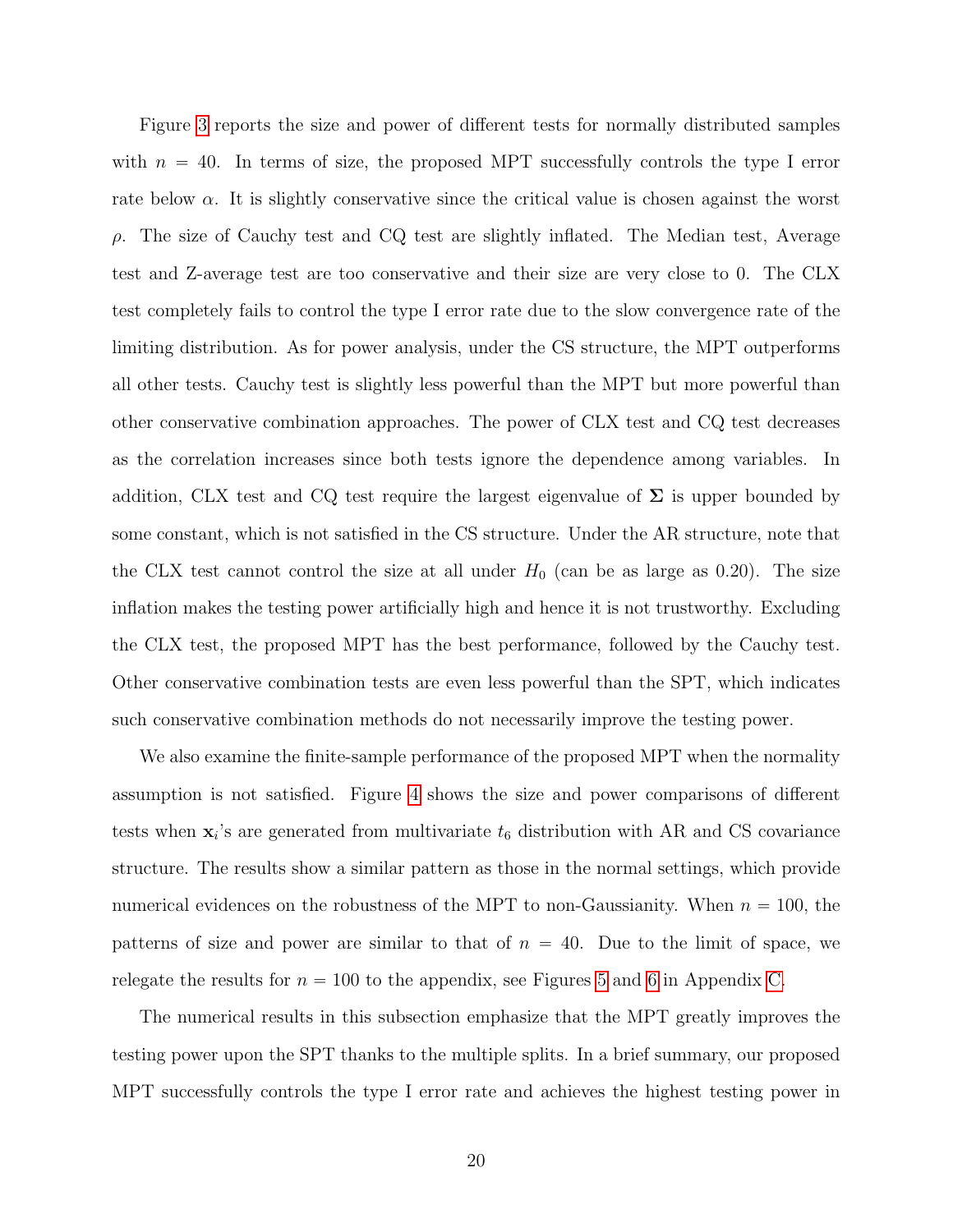<span id="page-20-0"></span>

Figure 4: Size and power of different tests for samples following multivariate  $t_6$  distribution with  $n = 40$ . Panels (a) and (b) show size  $(c = 0)$  under the null hypothesis for the CS and AR structures, respectively. Panels (c) and (d) show power  $(c = 0.5)$  under the alternative hypothesis for the CS and AR structures, respectively.

comparison with all other state-of-the-arts level  $\alpha$  tests. In addition, the studies reveal that the proposed MPT is quite robust to non-Gaussianity.

#### 4.2 Real Data Analysis

We apply the proposed MPT and SPT together with other tests introduced above to a real dataset of high resolution micro-computed tomography [\(Percival et al., 2014\)](#page-25-9). This dataset contains skull bone densities of  $n = 29$  mice with genotype "T0A1" in a genetic mutation study. For each mouse, bone density is measured for 16 different areas of its skull at density levels between 130 - 249. In this empirical analysis, we are interested in comparing the bone density patterns of two areas in the skull, namely "Mandible" and "Nasal". We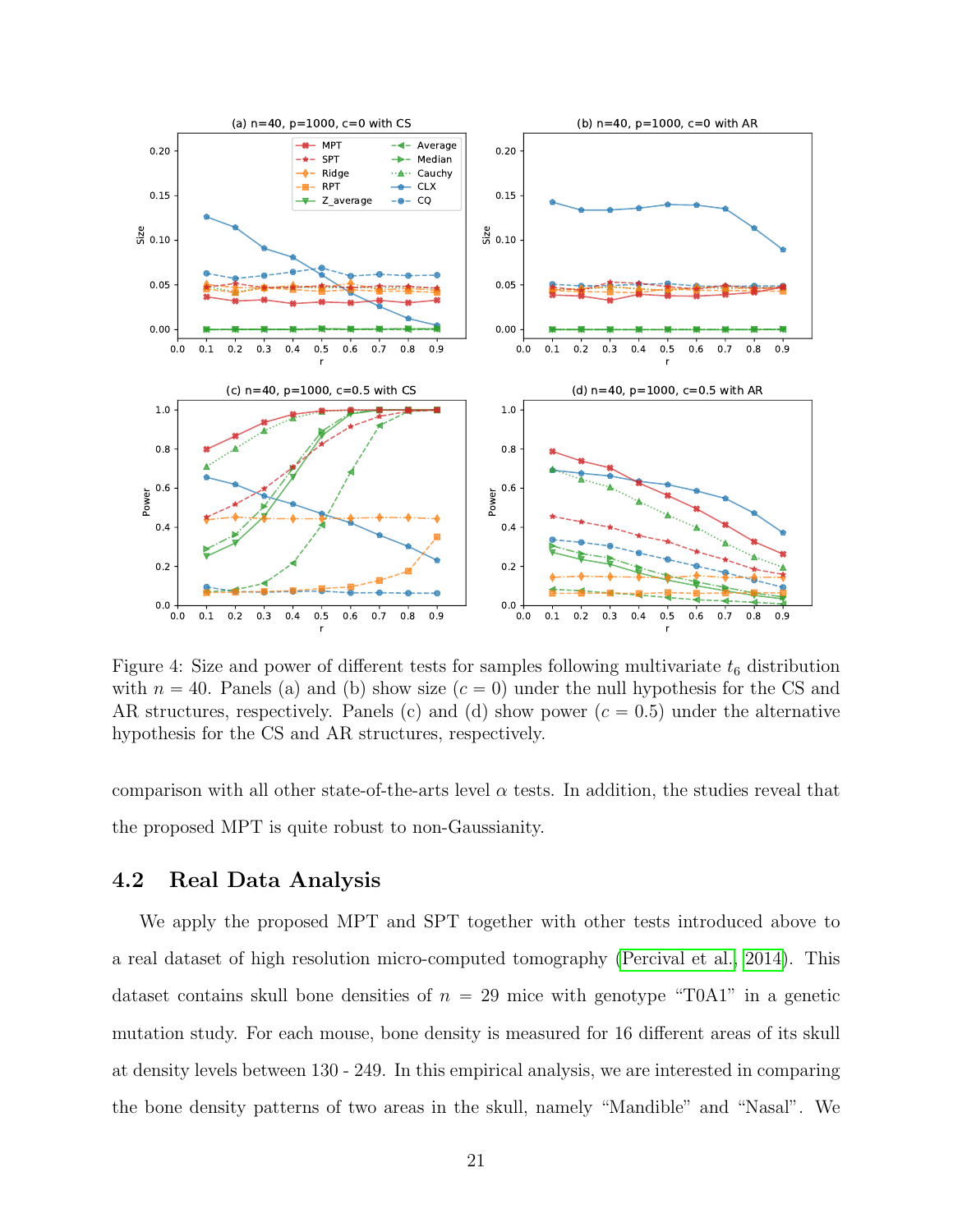use all density levels between  $130 - 249$  for our analysis, and hence dimension  $p = 120$ . Since the two areas come from the same mouse, we first take the difference of bone density in the two areas at the corresponding density level for each observation. Then we normalize the bone density in the sense that  $\frac{1}{29}$  $\overline{\nabla}^{29}$  $_{i=1}^{29} X_{ij}^2 = 1$  for all  $1 \leq j \leq 120$ . The null hypothesis is the density patterns of two skull areas are the same.

<span id="page-21-0"></span>Table 1: Decisions on whether null hypothesis should be rejected or not at significance level  $\alpha = 0.05$  based on different tests for the bone density dataset with various signal strengths. The numbers in the parentheses in the *p*-values if applicable.

| $\delta$   | 1.0                               | 0.8               | 0.6               | 0.4              | 0.3              | 0.2               | 0.18             |
|------------|-----------------------------------|-------------------|-------------------|------------------|------------------|-------------------|------------------|
| <b>MPT</b> | V                                 | V                 | V                 | ✔                | V                |                   | ✔                |
| Cauchy     | V                                 |                   |                   |                  |                  |                   |                  |
| Median     | V                                 |                   |                   |                  |                  |                   |                  |
| Average    | V                                 |                   | V                 |                  | χ                |                   |                  |
| Z-average  | V                                 |                   | V                 |                  |                  |                   |                  |
| <b>SPT</b> | $\blacktriangledown$ $(10^{-10})$ | $(10^{-9})$<br>V  | $\checkmark$ (10) | $(10^{-6})$<br>V | $(10^{-4})$<br>V | $\bigvee$ (0.042) | $\times (0.246)$ |
| Ridge      | $(10^{-8})$<br>V                  | $(10^{-7})$<br>V  | $(10^{-5})$<br>V  | (0.001)<br>V     | (0.014)<br>V     | $\times (0.146)$  | X(0.387)         |
| <b>RPT</b> | $(10^{-9})$<br>V                  | $(10^{-8})$<br>V  | $(10^{-6})$<br>V  | $(10^{-4})$<br>V | (0.010)<br>V     | $\times (0.203)$  | $\times (0.347)$ |
| CQ         | $\blacktriangleright$ (0)         | (0)<br>V          | (0)<br>V          | $(10^{-4})$<br>V | $\times (0.081)$ | $\times (0.772)$  | $\times (0.945)$ |
| <b>CLX</b> | $\blacktriangleright$ (0)         | $(10^{-14})$<br>V | $(10^{-8})$<br>V  | (0.004)<br>V     | $\times (0.189)$ | $\times (0.965)$  | $\times (0.994)$ |

We apply the proposed MPT and SPT together with other tests to the bone density dataset. The decisions as well as p-values if applicable (in the parentheses) are reported in the first column in Table [1.](#page-21-0) All tests are able to reject the null hypothesis, implying that the bone density patterns are significantly different. To compare the power of different tests, we further conduct tests as we decrease the signal strength in the bone density difference. To be specific, let  $\bar{\mathbf{x}}$  be the sample mean and  $\mathbf{r}_i = \mathbf{x}_i - \bar{\mathbf{x}}$  be the residual for the *i*th subject. Then a new observation  $\mathbf{z}_i = \delta \bar{\mathbf{x}} + \mathbf{r}_i$  is constructed for the *i*th subject for some  $\delta \in [0, 1]$ . By this construction, a smaller  $\delta$  leads to a weaker signal strength and would make the test more challenging. Table [1](#page-21-0) also reports the decisions and  $p$ -values (in the parentheses) for  $\delta = 1.0, 0.8, 0.6, 0.4, 0.3, 0.2, 0.18$ . When  $\delta \ge 0.4$ , all the tests perform well and reject the null hypothesis at level 0.05. When  $\delta$  decreases to 0.3, the CQ test, the CLX test and the average based combination test start to fail to reject the null hypothesis. When  $\delta = 0.2$ , the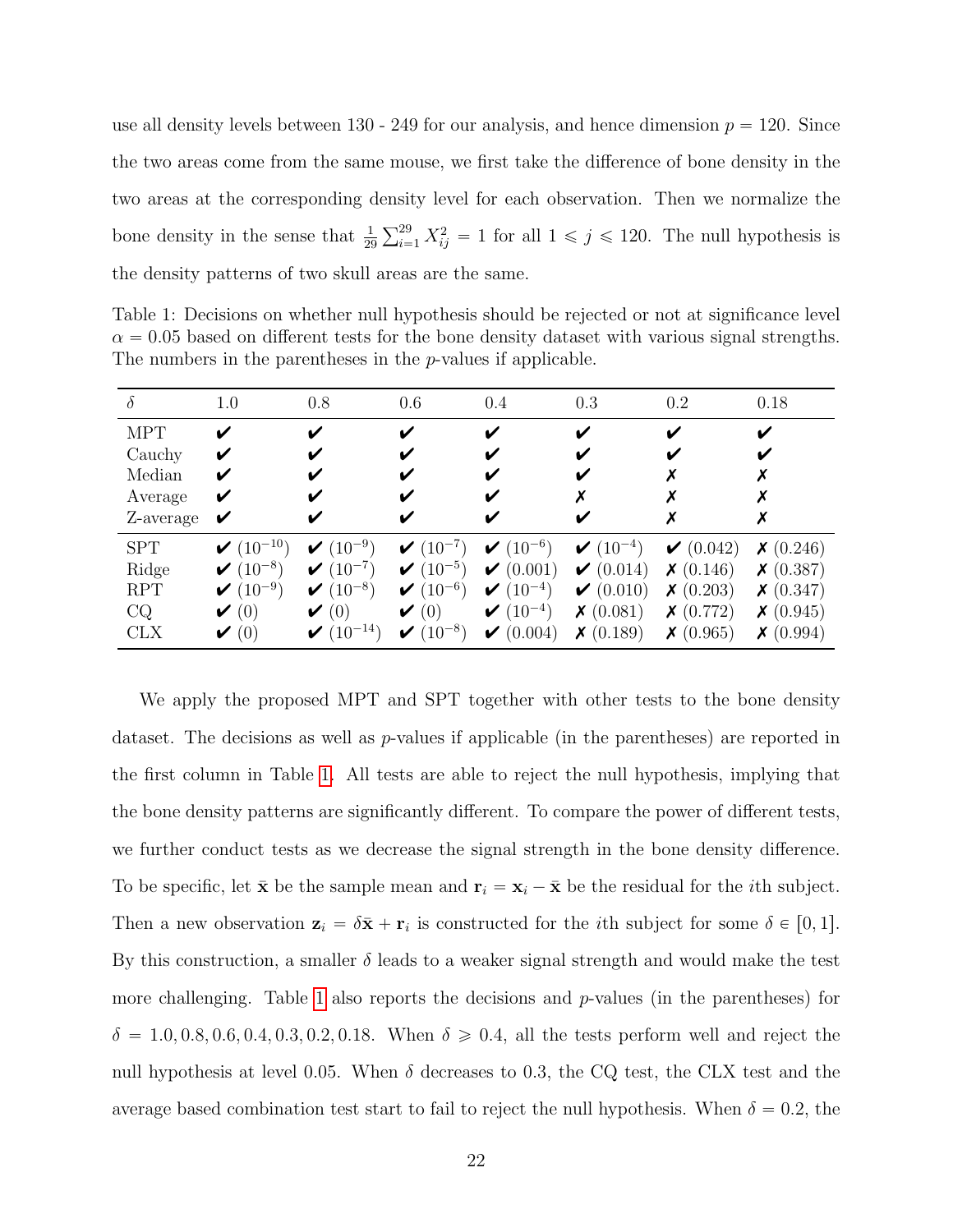proposed MPT and SPT and Cauchy combination test are able to reject the null. Further decreasing  $\delta$  to 0.18, only the MPT and Cauchy combination test can detect the density difference. This real data example demonstrates that the proposed MPT is more powerful than existing tests and performs well even when the signal is very weak.

## <span id="page-22-0"></span>5 Discussion

In this work, we study the hypothesis test for one-sample mean vectors in high dimensions. We first study the question of estimating optimal projection direction and provide statistical guarantee. Furthermore, we propose the multiple-splitting projection test, which makes use of the exchangeability of multiple p-values, to mitigate the power loss arising from the single data-splitting procedure. The proposed multiple data-splitting framework can be easily extended to a two-sample problem in which the optimal projection direction is  $\Sigma^{-1}(\mu_1 \mu_2$ ) [\(Huang, 2015\)](#page-24-2). Sharing the same spirit, half of the sample can be used to estimate the projection direction and the remaining half is used to perform the two-sample t-test. Then resultant multiple p-values can be combined similarly to the MPT. As pointed out in Theorem [4,](#page-11-1) the exchangeability phenomenon generally holds for a permutation framework. This work can be extended to many other statistical inference problems, such as testing the coefficients for a high-dimensional regression model. We hope such insight provides new ideas for researchers from related areas. Another interesting extension is to develop more refined combination methods which better handle the exchangeability. We leave these interesting questions as future work.

## <span id="page-22-1"></span>References

Agarwal, A., Negahban, S. and Wainwright, M. J. (2012), 'Fast global convergence of gradient methods for high-dimensional statistical recovery', The Annals of Statistics  $40(5)$ , 2452– 2482.

<span id="page-22-2"></span>Aldous, D. J. (1985), Exchangeability and related topics, in 'École d'Été de Probabilités de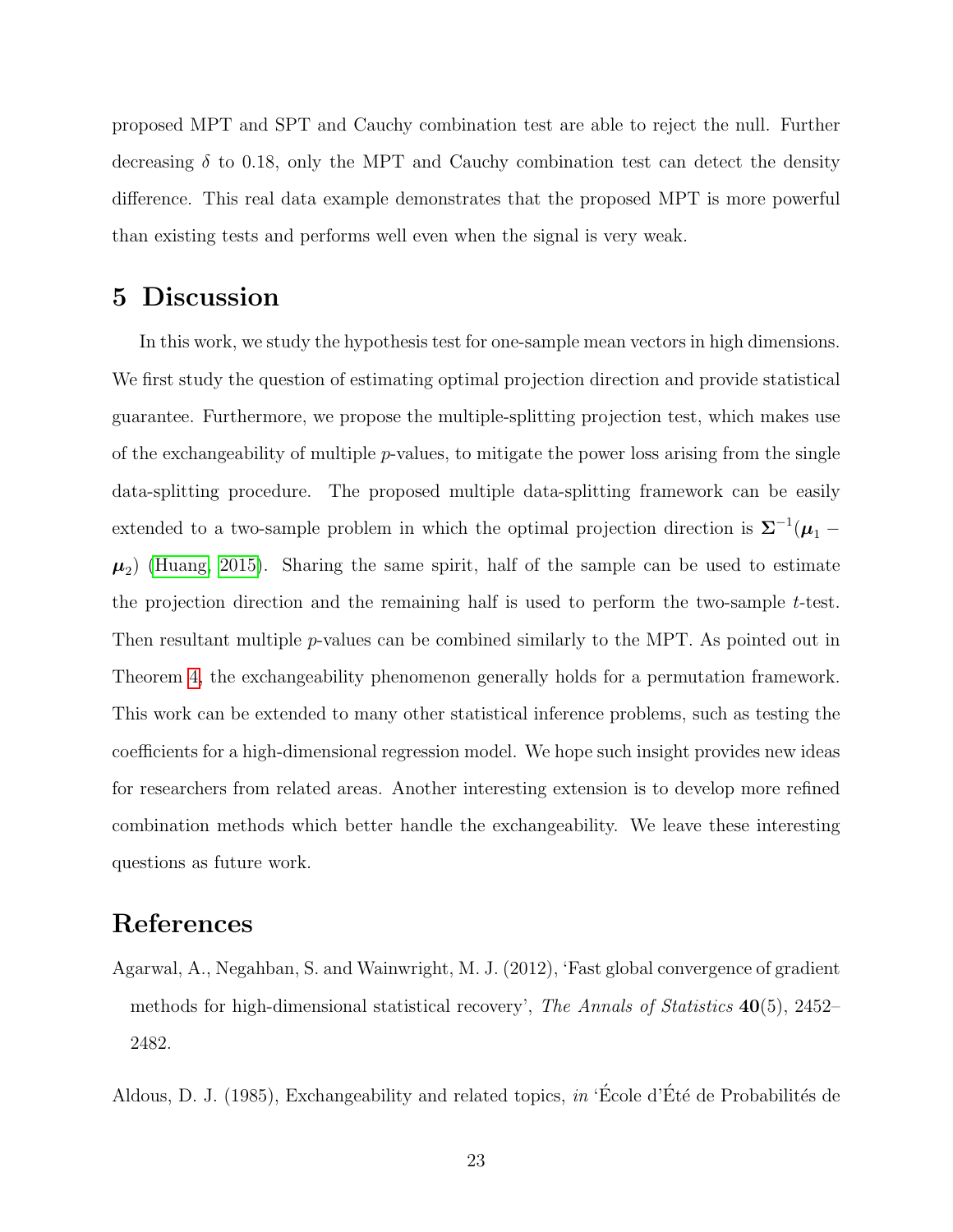Saint-Flour XIII-1983', Springer, pp. 1–198.

- <span id="page-23-0"></span>Bai, Z. and Saranadasa, H. (1996), 'Effect of high dimension: By an example of a two sample problem', Statistica Sinica 6, 311–329.
- <span id="page-23-7"></span>Barber, R. F. and Candès, E. J. (2019), 'A knockoff filter for high-dimensional selective inference', The Annals of Statistics 47(5), 2504–2537.
- <span id="page-23-5"></span>Bickel, P. J., Ritov, Y. and Tsybakov, A. B. (2009), 'Simultaneous analysis of lasso and dantzig selector', The Annals of Statistics 37(4), 1705–1732.
- <span id="page-23-3"></span>Cai, T. T., Liu, W. and Xia, Y. (2014), 'Two-sample test of high dimensional means under dependence', Journal of the Royal Statistical Society: Series B (Statistical Methodology) 76(2), 349–372.
- <span id="page-23-1"></span>Chen, L. S., Paul, D., Prentice, R. L. and Wang, P.  $(2011)$ , 'A regularized hotelling's  $T^2$  test for pathway analysis in proteomic studies', Journal of the American Statistical Association 106(496), 1345–1360.
- <span id="page-23-2"></span>Chen, S. X. and Qin, Y.-L. (2010), 'A two-sample test for high-dimensional data with applications to gene-set testing', The Annals of Statistics 38(2), 808–835.
- <span id="page-23-4"></span>Fan, J. and Li, R. (2001), 'Variable selection via nonconcave penalized likelihood and its oracle properties', Journal of the American Statistical Association 96(456), 1348–1360.
- <span id="page-23-6"></span>Fan, J., Xue, L. and Zou, H. (2014), 'Strong oracle optimality of folded concave penalized estimation', The Annals of Statistics  $42(3)$ , 819–849.
- <span id="page-23-8"></span>Follmann, D. and Proschan, M. (2012), 'A test of location for exchangeable multivariate normal data with unknown correlation', *Journal of Multivariate Analysis* 104(1), 115– 125.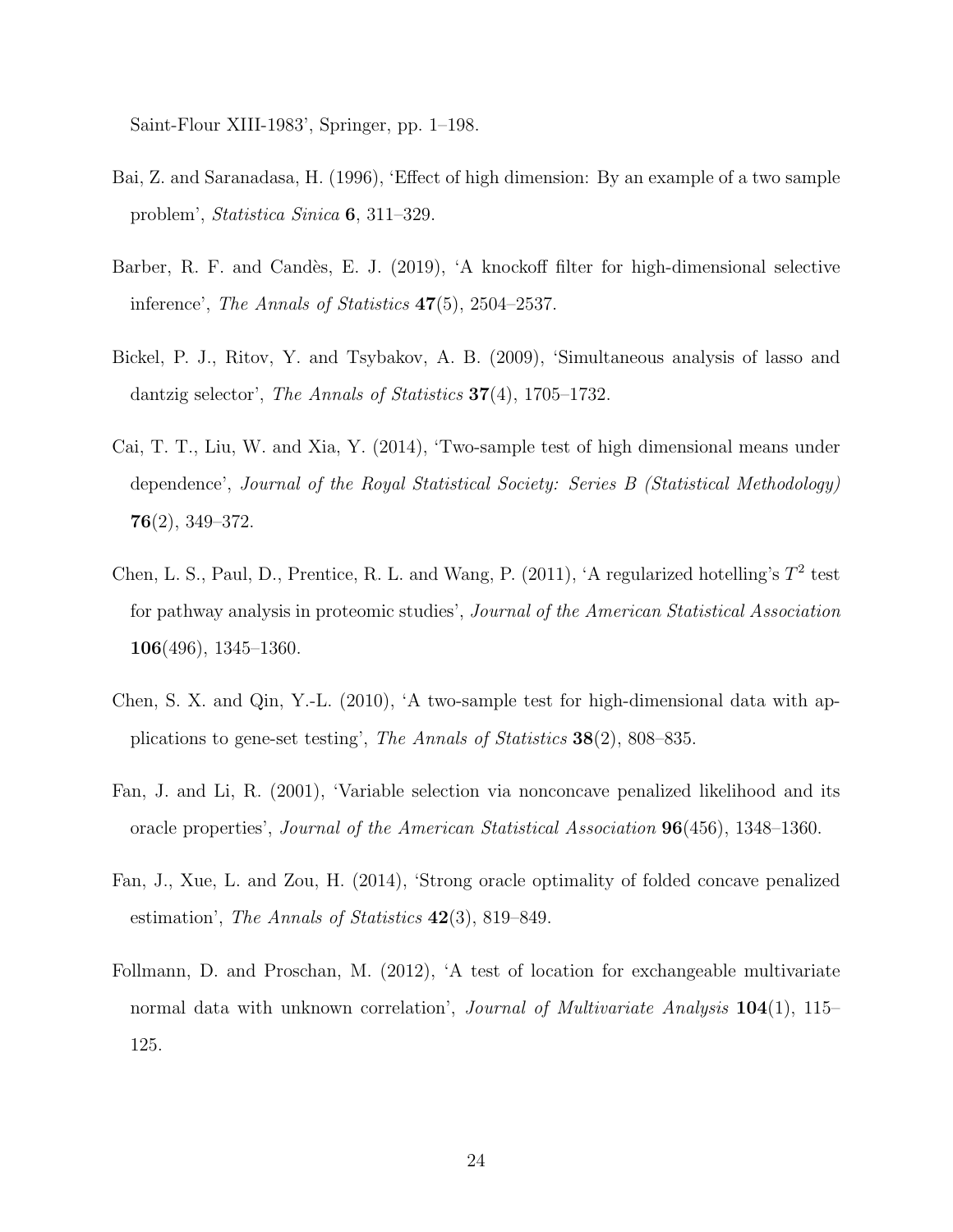- <span id="page-24-0"></span>Ginestet, C. E., Li, J., Balachandran, P., Rosenberg, S. and Kolaczyk, E. D. (2017), 'Hypothesis testing for network data in functional neuroimaging', The Annals of Applied Statistics  $11(2)$ , 725–750.
- <span id="page-24-2"></span>Huang, Y. (2015), 'Projection test for high-dimensional mean vectors with optimal direction', Department of Statistics, The Pennsylvania State University at University Park .
- <span id="page-24-9"></span>Klass, M. and Teicher, H. (1987), 'The central limit theorem for exchangeable random variables without moments', The Annals of Probability 15(1), 138–153.
- <span id="page-24-5"></span>Lauter, J. (1996), 'Exact t and F tests for analyzing studies with multiple endpoints', Biometrics 52(3), 964–970.
- <span id="page-24-4"></span>Li, C. and Li, R. (2021), 'Linear hypothesis testing in linear models with high-dimensional responses', Journal of the American Statistical Association (forthcoming), 1–13.
- <span id="page-24-3"></span>Liu, W. and Li, R. (2020), Projection test with sparse optimal direction for high-dimensional one sample mean problem, in 'Contemporary Experimental Design, Multivariate Analysis and Data Mining', Springer, pp. 295–309.
- <span id="page-24-8"></span>Liu, Y. and Xie, J. (2020), 'Cauchy combination test: A powerful test with analytic p-value calculation under arbitrary dependency structures', Journal of the American Statistical Association 115(529), 393–402.
- <span id="page-24-6"></span>Loh, P.-L. and Wainwright, M. J. (2015), 'Regularized M-estimators with nonconvexity: statistical and algorithmic theory for local optima', Journal of Machine Learning Research  $16(1), 559-616.$
- <span id="page-24-7"></span>Loh, P.-L. and Wainwright, M. J. (2017), 'Support recovery without incoherence: A case for nonconvex regularization', The Annals of Statistics 45(6), 2455-2482.
- <span id="page-24-1"></span>Lopes, M., Jacob, L. and Wainwright, M. J. (2011), 'A more powerful two-sample test in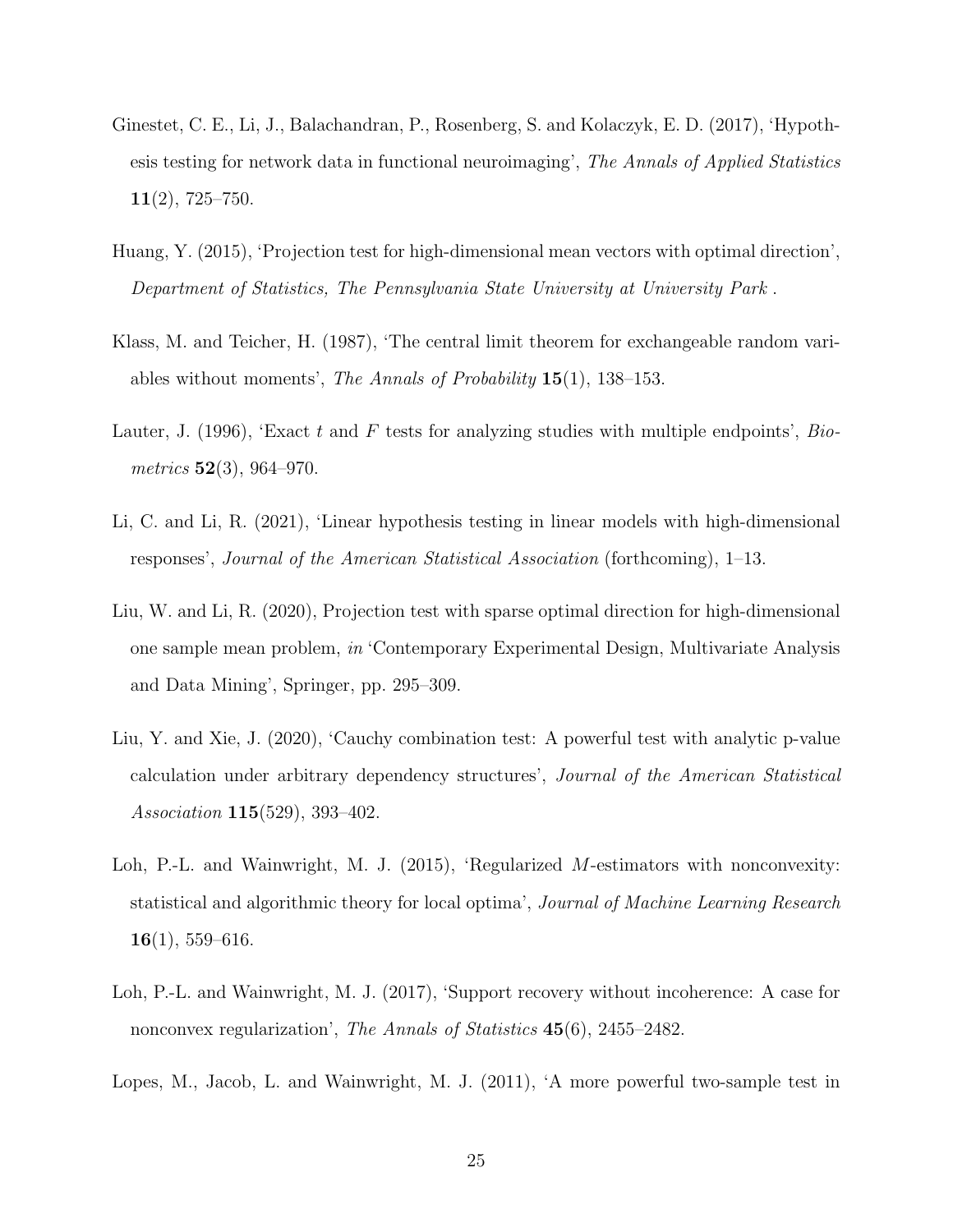high dimensions using random projection', Advances in Neural Information Processing Systems pp. 1206–1214.

- <span id="page-25-4"></span>Nesterov, Y. (2013), 'Gradient methods for minimizing composite functions', Mathematical *Programming*  $140(1)$ , 125.
- <span id="page-25-9"></span>Percival, C. J., Huang, Y., Jabs, E. W., Li, R. and Richtsmeier, J. T. (2014), 'Embryonic craniofacial bone volume and bone mineral density in Fgfr2+/P253R and nonmutant mice', *Developmental Dynamics*  $243(4)$ , 541–551.
- <span id="page-25-7"></span>Romano, J. P. and DiCiccio, C. (2019), Multiple data splitting for testing, Technical report.
- <span id="page-25-8"></span>Rüschendorf, L. (1982), 'Random variables with maximum sums', Advances in Applied Probability  $14(3)$ , 623–632.
- <span id="page-25-1"></span>Tibshirani, R. (1996), 'Regression shrinkage and selection via the Lasso', Journal of the Royal Statistical Society: Series B (Statistical Methodology) 58(1), 267–288.
- <span id="page-25-2"></span>Van De Geer, S. A. and Bühlmann, P. (2009), 'On the conditions used to prove oracle results for the lasso', Electronic Journal of Statistics 3, 1360–1392.
- <span id="page-25-3"></span>Wang, L., Kim, Y. and Li, R. (2013), 'Calibrating non-convex penalized regression in ultrahigh dimension', *The Annals of Statistics* 41(5), 2505.
- <span id="page-25-0"></span>Wang, L., Peng, B. and Li, R. (2015), 'A high-dimensional nonparametric multivariate test for mean vector', Journal of the American Statistical Association 110(512), 1658–1669.
- <span id="page-25-5"></span>Wang, Z., Liu, H. and Zhang, T. (2014), 'Optimal computational and statistical rates of convergence for sparse nonconvex learning problems', The Annals of Statistics  $42(6)$ , 2164– 2201.
- <span id="page-25-6"></span>Wasserman, L. and Roeder, K. (2009), 'High dimensional variable selection', Annals of Statistics 37(5A), 2178–2201.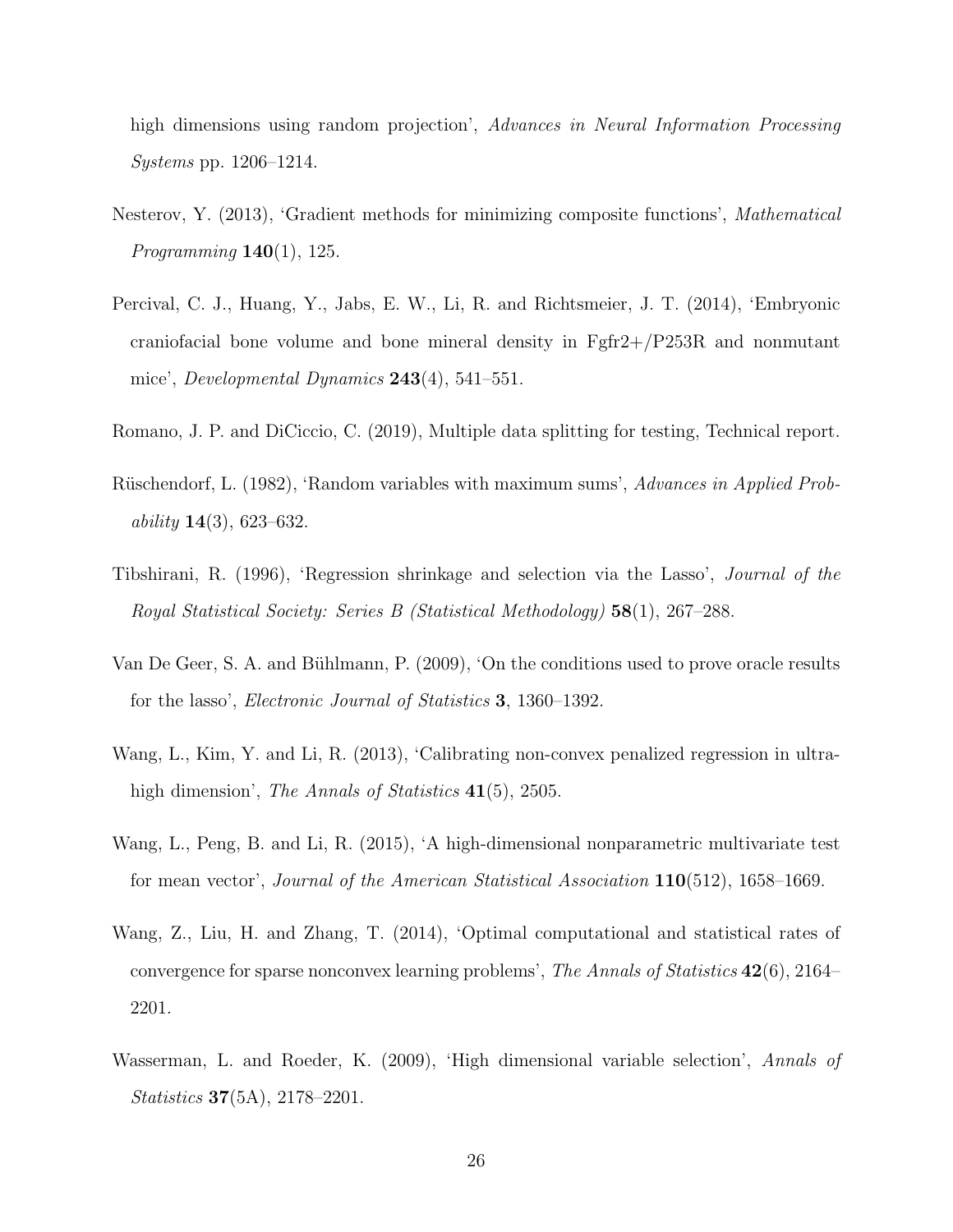- <span id="page-26-4"></span>Yu, X., Li, D. and Xue, L. (2020), 'Fisher's combined probability test for high-dimensional covariance matrices', arXiv preprint arXiv:2006.00426 .
- <span id="page-26-5"></span>Yu, X., Li, D., Xue, L. and Li, R. (2022), 'Power-enhanced simultaneous test of highdimensional mean vectors and covariance matrices with application to gene-set testing', Journal of the American Statistical Association (forthcoming), 1–39.
- <span id="page-26-3"></span>Yu, X., Yao, J. and Xue, L. (2019), 'Innovated power enhancement for testing multi-factor asset pricing models', Available at SSRN 3809369 .
- <span id="page-26-1"></span>Zhang, C.-H. (2010), 'Nearly unbiased variable selection under minimax concave penalty', The Annals of Statistics  $38(2)$ , 894-942.
- <span id="page-26-0"></span>Zhong, P.-S., Chen, S. X. and Xu, M. (2013), 'Tests alternative to higher criticism for highdimensional means under sparsity and column-wise dependence', The Annals of Statistics  $41(6)$ , 2820–2851.
- <span id="page-26-2"></span>Zou, H. and Li, R. (2008), 'One-step sparse estimates in nonconcave penalized likelihood models', The Annals of Statistics  $36(4)$ , 1509–1533.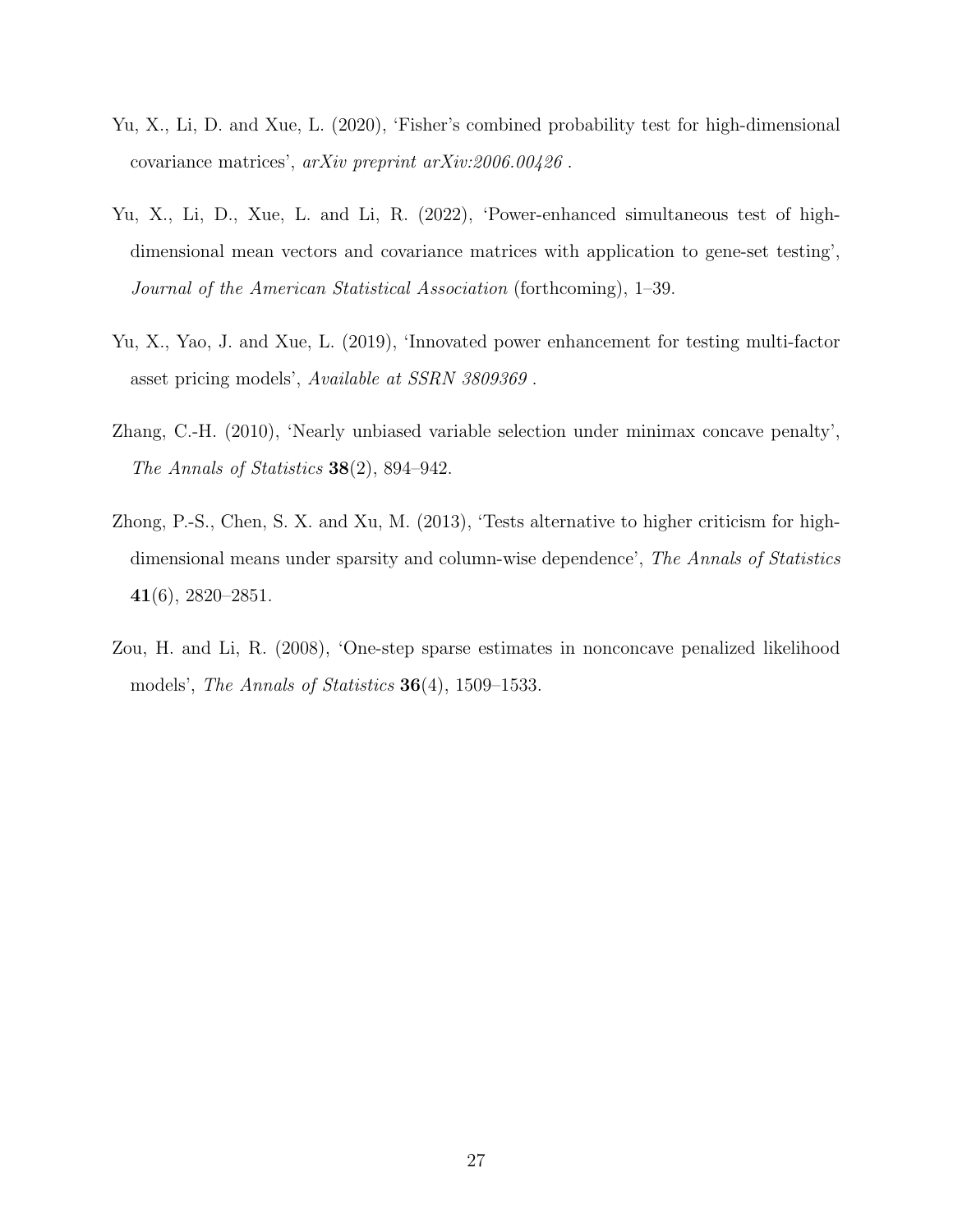# Appendices

The appendices provide additional materials for the main manuscript. Appendix [A](#page-27-2) provides the tables of critical values for the proposed MPT. Appendix [B](#page-27-3) presents technical lemmas and complete proofs of theoretical results. Appendix [C](#page-35-0) reports additional numerical results of size and power comparisons for  $n = 100$  to serve as a complementary to the numerical studies in Section [4.](#page-16-0)

## <span id="page-27-2"></span>A Tables of Critical Values

In this section, we present the tables of critical values for the proposed MPT. [Follmann](#page-23-8) [and Proschan](#page-23-8) [\(2012\)](#page-23-8) derives the critical values of  $c(m, \alpha/2)$  and  $\beta$  for tests  $M_{\hat{\rho}_1}$  and  $M_{\hat{\rho}_2}$  at level  $\alpha = 0.05$ , respectively. We summarize the critical values in Tables [2](#page-27-0)[-3.](#page-27-1)

<span id="page-27-0"></span>Table 2: Critical value  $c(m, \alpha/2)$  with respect to m for the test  $M_{\hat{\rho}_1}$  at level  $\alpha = 0.05$ 

|                        |                                                                             | number of splits $m$ |             |   |              |    |    |    |     |      |       |
|------------------------|-----------------------------------------------------------------------------|----------------------|-------------|---|--------------|----|----|----|-----|------|-------|
| Method                 | Value                                                                       | 2                    | $3^{\circ}$ | 4 | $\mathbf{h}$ | 10 | 20 | 40 | 100 | 1000 | 10000 |
| $M_{\widehat{\rho}_1}$ | $c(m, \alpha/2)$ 1.988 2.058 2.133 2.204 2.489 2.865 3.126 4.115 7.17 12.66 |                      |             |   |              |    |    |    |     |      |       |

<span id="page-27-1"></span>Table 3: The smallest value  $\beta$  with respect to m to control the type I error of the test  $M_{\hat{\rho}_2}$ with  $c(m, \alpha/2) = z_{\alpha/2}$  at level  $\alpha = 0.05$ 

|                                        | number of splits $m$ |  |  |  |  |  |  |  |                                                                       |                   |
|----------------------------------------|----------------------|--|--|--|--|--|--|--|-----------------------------------------------------------------------|-------------------|
| Method Value $2 \t3 \t4 \t5 \t10 \t20$ |                      |  |  |  |  |  |  |  |                                                                       | 40 100 1000 10000 |
| $M_{\hat{\rho}_2}$                     |                      |  |  |  |  |  |  |  | $0.25$ $0.25$ $0.25$ $0.25$ $0.20$ $0.20$ $0.15$ $0.15$ $0.10$ $0.05$ |                   |

## <span id="page-27-3"></span>B Lemmas and Proofs

#### B.1 Technical Lemmas

In this subsection, we introduce a few technical lemmas to help establish theoretical results. Before proceeding, we first introduce some notations for sub-Gaussian and subexponential random variables. The sub-Gaussian norm of a sub-Gaussian random variable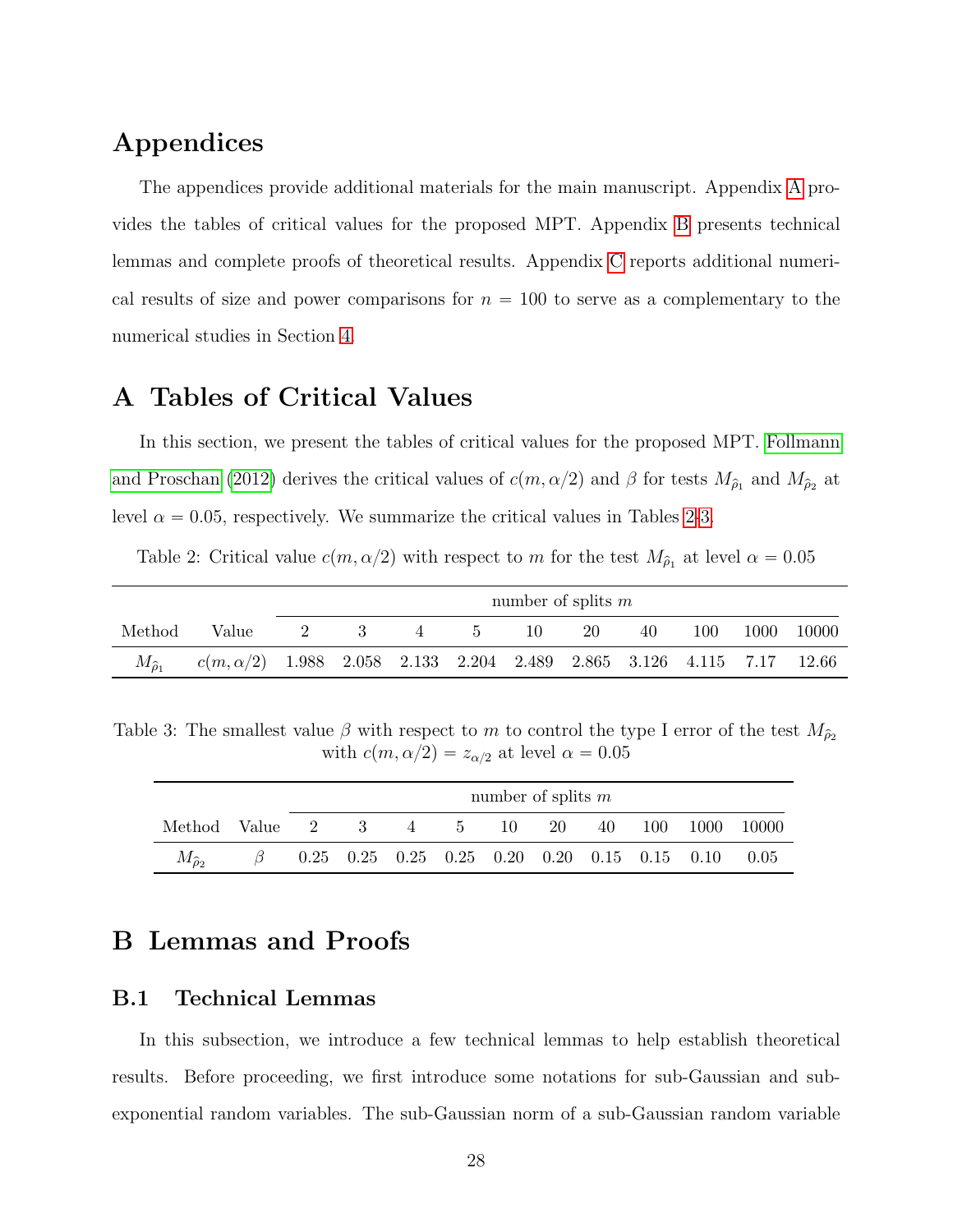$X$  is

$$
||X||_{\psi_2} = \sup_{p \geq 1} p^{-\frac{1}{2}} (E|X|^p)^{1/p}.
$$

The sub-exponential norm of a sub-exponential random variable  $X$  is

$$
||X||_{\psi_1} = \sup_{p \ge 1} p^{-1} (E|X|^p)^{1/p}.
$$

<span id="page-28-0"></span>**Lemma 1.** If the RSC condition  $(2.2)$  holds, then

$$
\Delta^{\top} \mathbf{W} \Delta \geqslant \nu \|\Delta\|_2^2 - \tau \sqrt{\frac{\log p}{n}} \|\Delta\|_1 \text{ for all } \Delta \in \mathbb{R}^p.
$$

*Proof.* For any  $\|\Delta\|_1 < 1$ , the  $L_1$  norm of  $\Delta/\|\Delta\|_1$  is 1 and hence satisfies the RSC condition in [\(2.2\)](#page-5-1). We have

$$
\frac{\mathbf{\Delta}^{\top}}{\|\mathbf{\Delta}\|_1}\mathbf{W}\frac{\mathbf{\Delta}}{\|\mathbf{\Delta}\|_1} \geqslant \nu \frac{\|\mathbf{\Delta}\|_2^2}{\|\mathbf{\Delta}\|_1^2} - \tau \sqrt{\frac{\log p}{n}} \frac{\|\mathbf{\Delta}\|_1}{\|\mathbf{\Delta}\|_1}
$$
\n
$$
\frac{\mathbf{\Delta}^{\top}}{\|\mathbf{\Delta}\|_1}\mathbf{W}\frac{\mathbf{\Delta}}{\|\mathbf{\Delta}\|_1} \geqslant \nu \frac{\|\mathbf{\Delta}\|_2^2}{\|\mathbf{\Delta}\|_1^2} - \tau \sqrt{\frac{\log p}{n}} \frac{\|\mathbf{\Delta}\|_1^2}{\|\mathbf{\Delta}\|_1^2}
$$
\n
$$
\mathbf{\Delta}^{\top}\mathbf{W}\mathbf{\Delta} \geqslant \nu \|\mathbf{\Delta}\|_2^2 - \tau \sqrt{\frac{\log p}{n}} \|\mathbf{\Delta}\|_1^2.
$$

Since  $\|\mathbf{\Delta}\|_1 < 1$ , then  $\|\mathbf{\Delta}\|_1^2 \leq \|\mathbf{\Delta}\|_1$ , implying

$$
\mathbf{\Delta}^{\top} \widehat{\boldsymbol{\Sigma}} \mathbf{\Delta} \geqslant \nu \|\mathbf{\Delta}\|_2^2 - \tau \sqrt{\frac{\log p}{n}} \|\mathbf{\Delta}\|_1.
$$

The proof of Lemma [1](#page-28-0) is complete.

**Lemma 2.** Suppose  $\mathbf{x}_1, \ldots, \mathbf{x}_n \in \mathbb{R}^p$   $\sim (\mu, \Sigma)$  are independent and identically distributed sub-Gaussian random vectors. Let  $\bar{\mathbf{x}}$  and  $\hat{\Sigma} = (\hat{\sigma}_{ij})_{p \times p}$  be the sample mean and sample covariance matrix. If  $\log p < n$ , then with probability at least  $1 - 2p^{-1}$ , we have

(i)  $\|\bar{\mathbf{x}} - \boldsymbol{\mu}\|_{\infty} \leq C$  $\log p/n$  for some large C.  $\Box$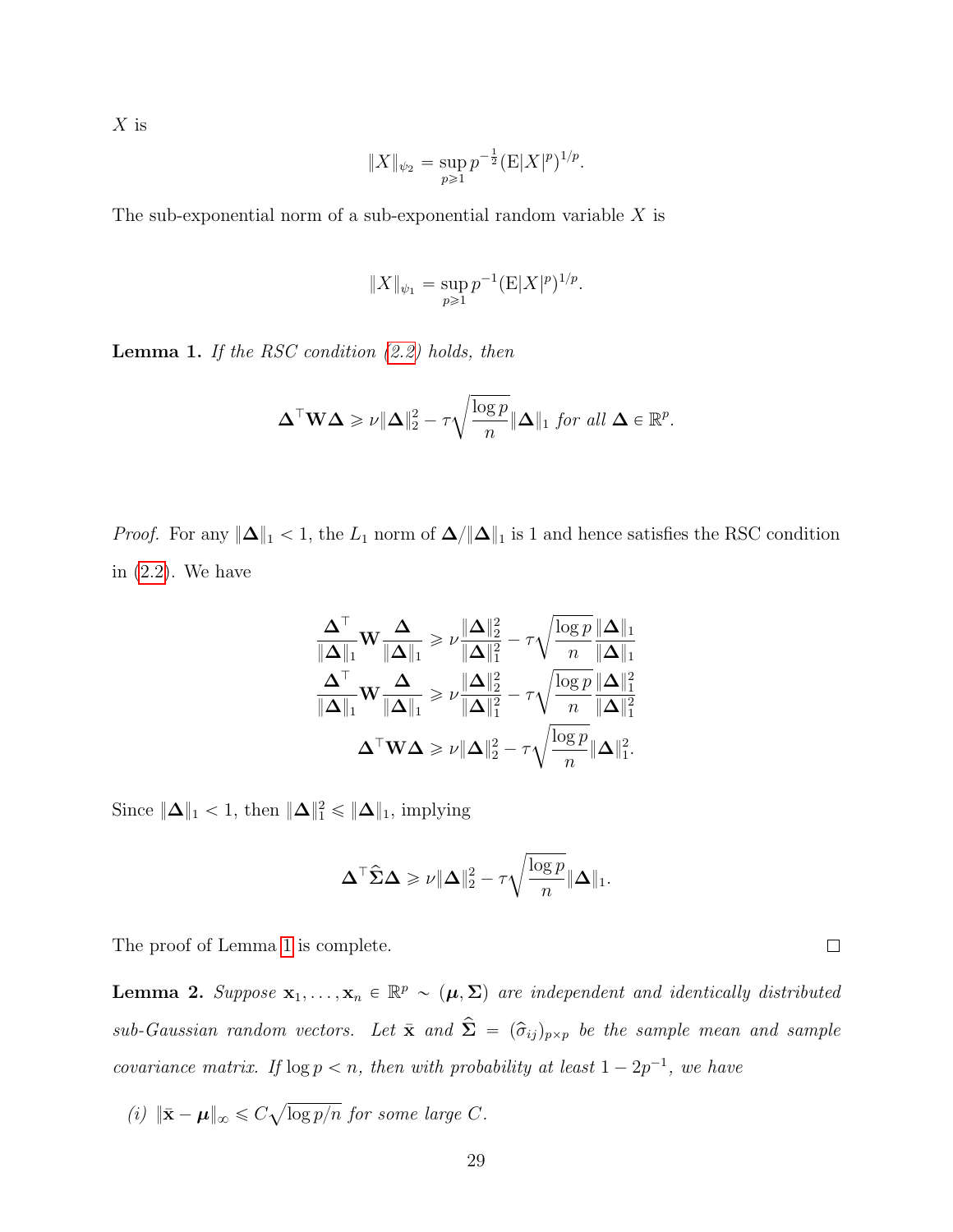<span id="page-29-0"></span>(ii) 
$$
\|\hat{\Sigma} - \Sigma\|_{\text{max}} \leqslant C \sqrt{\log p/n}
$$
 for some large C.

*Proof.* Let  $\bar{\mathbf{x}} = \frac{1}{n}$ n  $\sum_{k=1}^{n} \mathbf{x}_k$  be the sample mean and  $\hat{\Sigma} = \frac{1}{n}$ n  $\sum_{n}$  $\sum_{k=1}^n (\mathbf{x}_k - \bar{\mathbf{x}})(\mathbf{x}_k - \bar{\mathbf{x}})^{\top}$  be the sample covariance matrix. Without loss of generality, we assume  $E(\mathbf{x}_i) = \mathbf{0}$  and the sub-Gaussian parameter for  $\mathbf{x}_i$  is  $\sigma^2$ . Write  $\mathbf{x}_k = (\mathbf{x}_{k1}, \dots, \mathbf{x}_{kp})^\top$  and each  $X_{kj}$  is a sub-Gaussian random variable with parameter  $\sigma^2$  and let  $K = \max_{1 \leq j \leq p} ||\mathbf{x}_{kj}||_{\psi_2}$ . Obviously,  $\bar{\mathbf{x}}$  is also sub-Gaussian random vector with parameter  $\sigma^2/$  $\sqrt{n}$ . For any  $t > 0$ , we have

$$
\Pr(\|\bar{\mathbf{x}} - \boldsymbol{\mu}\|_{\infty} > t) \leq 2p \exp\left\{-cnt^2/K^2\right\}.
$$

Take  $t = C$ a  $\log p/n$  for some large  $C > 0$ , we have

$$
\Pr(\|\bar{\mathbf{x}} - \boldsymbol{\mu}\|_{\infty} < C\sqrt{\log p/n}) \geq 1 - 2p^{-1}.\tag{B.1}
$$

The sample covariance  $\hat{\Sigma}$  can be decomposed as

$$
\hat{\mathbf{\Sigma}} = \frac{1}{n} \sum_{k=1}^{n} \mathbf{x}_k \mathbf{x}_k^{\top} - \bar{\mathbf{x}} \bar{\mathbf{x}}^{\top}.
$$

Hence we know,

$$
\max_{i,j} |\hat{\sigma}_{ij} - \sigma_{ij}| \leqslant \max_{i,j} |\frac{1}{n} \sum_{k=1}^n \mathbf{x}_{ki} \mathbf{x}_{kj} - \sigma_{ij}| + \max_{i,j} |\bar{\mathbf{x}}_i \bar{\mathbf{x}}_j|.
$$

In addition, we have

$$
\|\mathbf{x}_{ki}\mathbf{x}_{kj}\|_{\psi_1} \leq 2\|\mathbf{x}_{ki}\|_{\psi_2}\|\mathbf{x}_{kj}\|_{\psi_2} \leq 2K^2.
$$

Hence  $\|\mathbf{x}_{ki}\mathbf{x}_{kj} - \sigma_{ij}\|_{\psi_1} \leq 4K^2$ . According to the inequality of tail probability for subexponential variables, we have

$$
\Pr\left(\max_{i,j}\left|\frac{1}{n}\sum_{k=1}^n\mathbf{x}_{ki}\mathbf{x}_{kj}-\sigma_{ij}\right|>t\right)\leqslant\max\left(2p^2\exp\left\{-cn\frac{t^2}{16K^4}\right\},2p^2\exp\left\{-cn\frac{t}{4K^2}\right\}\right).
$$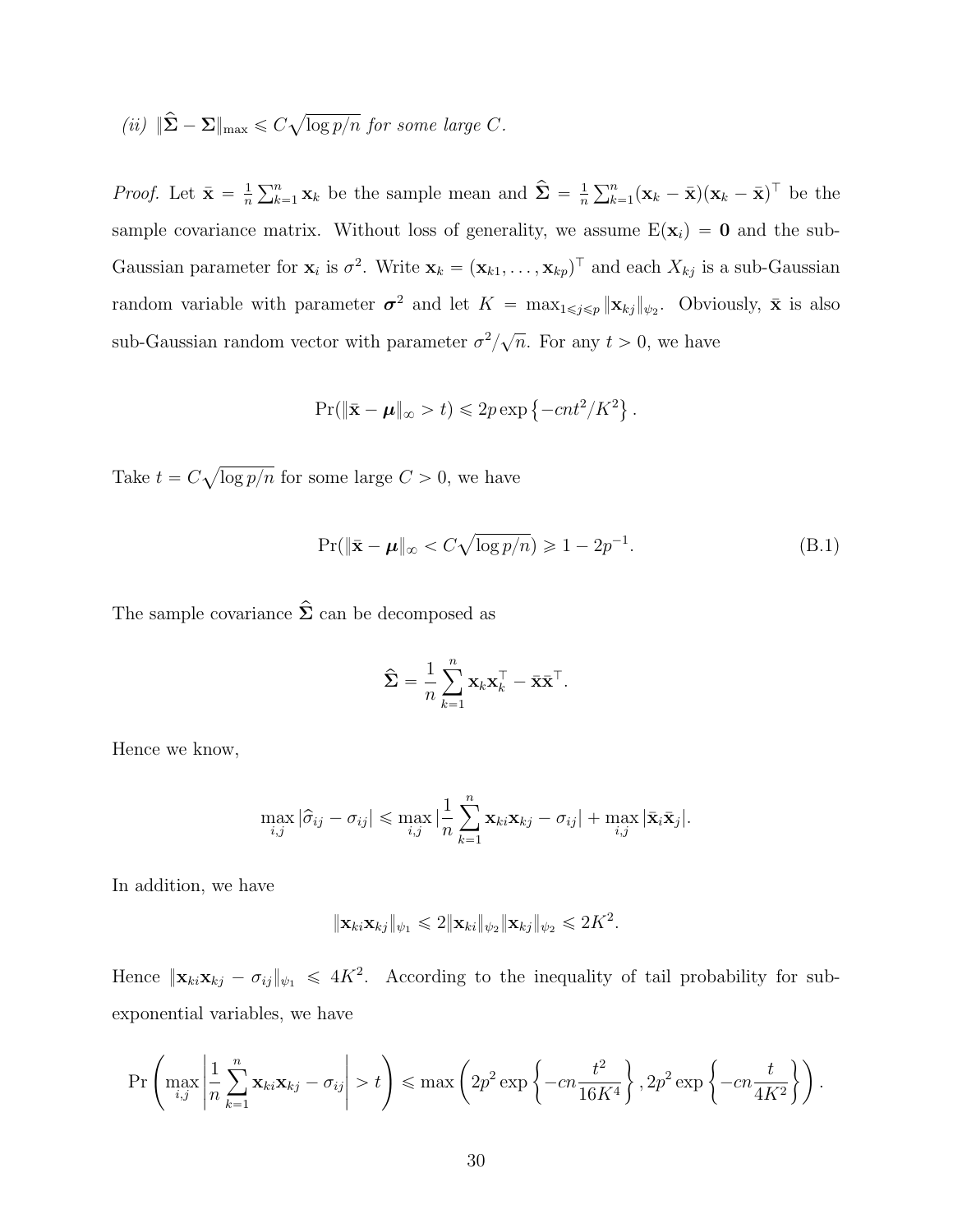It is easy to verify that  $\|\bar{\mathbf{x}}_i\|_{\psi_2} \leqslant K/$  $\overline{1/n}$  and  $\|\bar{\mathbf{x}}_i\bar{\mathbf{x}}_j\|_{\psi_1} \leq 2\|\bar{\mathbf{x}}_i\|_{\psi_2} \|\bar{\mathbf{x}}_j\|_{\psi_2} \leq 2K^2/n$ , we have

$$
\Pr(\max_{i,j} |\bar{\mathbf{x}}_i \bar{\mathbf{x}}_j| > t) \leq 2p^2 \exp\left\{-\frac{cnt}{2K^2}\right\}.
$$

By the choice of  $t = \frac{C}{2}$ 2  $\log p$  $\frac{\log p}{n}$  for some large  $C > 0$ , we have  $\max_{i,j} |\hat{\sigma}_{ij} - \sigma_{ij}| \leq C$  $\log p/n$ with probability at least  $1 - 2p^{-1}$ , which completes the proof.

**Lemma 3** [\(Loh and Wainwright](#page-24-6) [\(2015\)](#page-24-6)). Assume penalty function  $P_{\lambda}(t)$  satisfies conditions  $(i)-(v)$ , then

- (a)  $|P_\lambda(t_1) P_\lambda(t_2)| \leq \lambda |t_1 t_2|$  for any  $t_1, t_2 \in \mathbb{R}$ .
- (b) For any  $\mathbf{w} \in \mathbb{R}^p$ , we have  $\lambda \|\mathbf{w}\|_1 \leq P_\lambda(\mathbf{w}) + \frac{\nu}{2} \|\mathbf{w}\|_2^2$ .
- (c) Suppose  $\|\mathbf{w}^*\|_0 = s > 0$ , then for any  $\mathbf{w} \in \mathbb{R}^p$  such that  $cP_\lambda(\mathbf{w}^*) P_\lambda(\mathbf{w}) \geq 0$  with  $c \geq 1$ , we have  $cP_{\lambda}(\mathbf{w}^{\star}) - P_{\lambda}(\mathbf{w}) \leq \lambda (c \|\boldsymbol{\delta}_{\mathcal{A}}\|_{1} - \|\boldsymbol{\delta}_{\mathcal{A}^c}\|_{1}),$  where  $\boldsymbol{\delta} = \mathbf{w} - \mathbf{w}^{\star}$  and  $\boldsymbol{\mathcal{A}}$  is the index set of the s largest elements of  $\delta$  in magnitude.
- <span id="page-30-2"></span>(d) Define  $J_{\lambda}(t) = \lambda |t| - P_{\lambda}(t)$ . Then the function  $J_{\lambda}(t) - \frac{\mu}{2}t^2 = \lambda |t| - P_{\lambda}(t) - \frac{\mu}{2}t^2$  is concave and differentiable.

#### B.2 Proof of Theorem [1](#page-7-0)

Lemma [1](#page-28-0) shows that the RSC condition in [\(2.2\)](#page-5-1) actually holds for all  $\Delta \in \mathbb{R}^p$ . Now we are ready to prove Theorem [1.](#page-7-0) Define  $\mathbf{w}^* = \Sigma^{-1} \mu$  and  $\hat{\Delta} = \hat{\mathbf{w}} - \mathbf{w}^*$ . The first order necessary condition [\(2.3\)](#page-6-0) implies that

<span id="page-30-0"></span>
$$
\widehat{\boldsymbol{\Delta}}^{\top} \widehat{\boldsymbol{\Sigma}} \widehat{\mathbf{w}} + \langle \nabla P_{\lambda}(\widehat{\mathbf{w}}) - \bar{\mathbf{x}}, \widehat{\boldsymbol{\Delta}} \rangle = 0.
$$
 (B.2)

 $\Box$ 

By the RSC condition [\(2.2\)](#page-5-1), we have

<span id="page-30-1"></span>
$$
\hat{\Delta}^{\top} \hat{\Sigma} \hat{\Delta} \ge \nu \|\hat{\Delta}\|_{2}^{2} - \tau \sqrt{\frac{\log p}{n}} \|\hat{\Delta}\|_{1}.
$$
\n(B.3)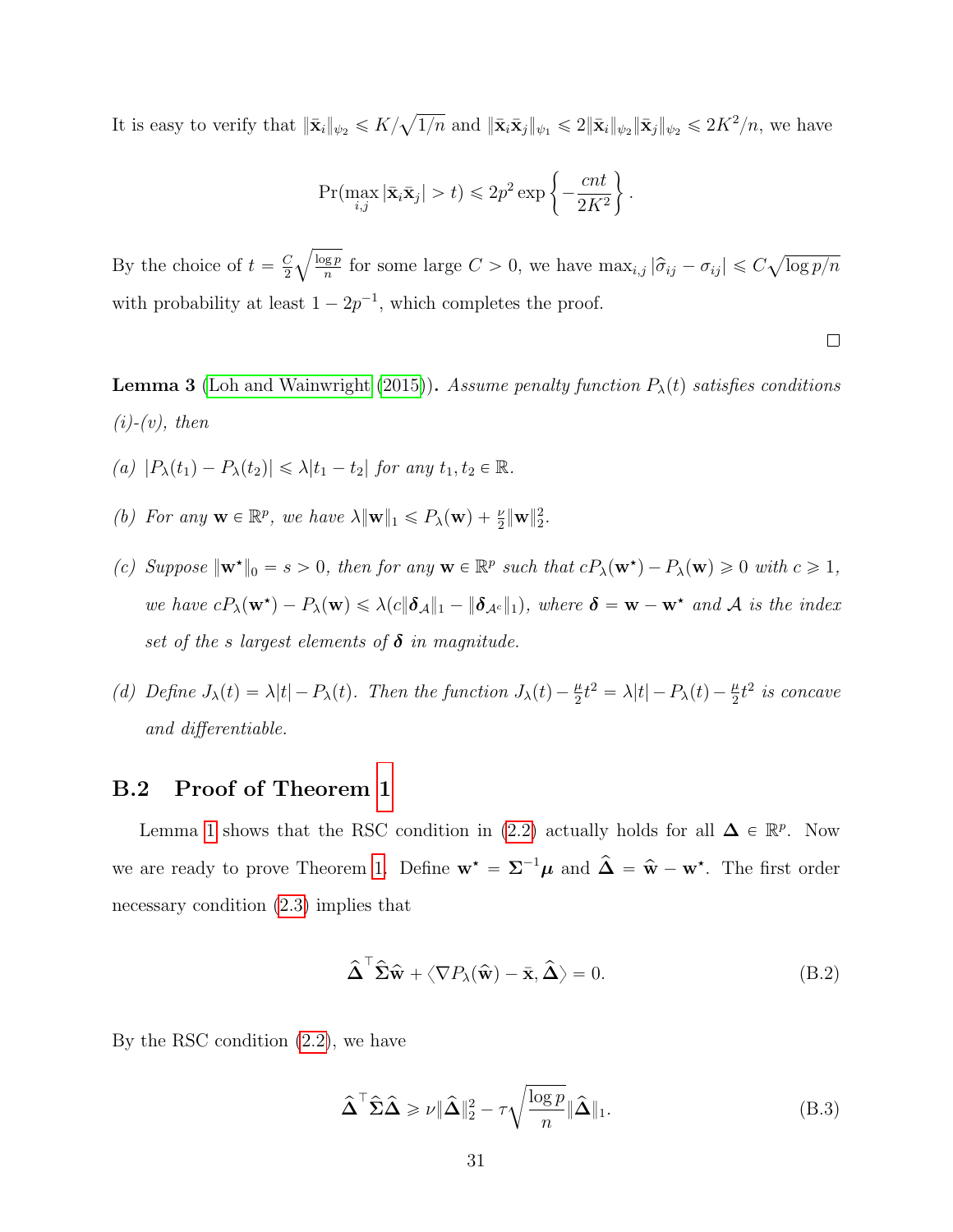Adding  $(B.2)$  to  $(B.3)$ , we have

<span id="page-31-0"></span>
$$
-\hat{\Delta}^{\top} \hat{\Sigma} \mathbf{w}^{\star} - \langle \nabla P_{\lambda}(\hat{\mathbf{w}}) - \bar{\mathbf{x}}, \hat{\Delta} \rangle \ge \nu \|\hat{\Delta}\|_{2}^{2} - \tau \sqrt{\frac{\log p}{n}} \|\hat{\Delta}\|_{1}.
$$
 (B.4)

Lemma [3](#page-30-2) shows that  $P_{\lambda,\gamma}(\mathbf{w}) = P_{\lambda}(\mathbf{w}) + \frac{\gamma}{2} \|\mathbf{w}\|_2^2$  is a convex function, hence

$$
P_{\lambda,\gamma}(\mathbf{w}^{\star}) - P_{\lambda,\gamma}(\widehat{\mathbf{w}}) \geqslant \langle \nabla P_{\lambda}(\widehat{\mathbf{w}}) + \gamma \widehat{\mathbf{w}}, \mathbf{w}^{\star} - \widehat{\mathbf{w}} \rangle,
$$

which implies

<span id="page-31-1"></span>
$$
-\langle \nabla P_{\lambda}(\widehat{\mathbf{w}}), \widehat{\Delta} \rangle \leq P_{\lambda}(\mathbf{w}^{\star}) - P_{\lambda}(\widehat{\mathbf{w}}) + \frac{\gamma}{2} \|\widehat{\Delta}\|_{2}^{2}.
$$
 (B.5)

Combining [\(B.4\)](#page-31-0) and [\(B.5\)](#page-31-1),

$$
\nu \|\hat{\Delta}\|_{2}^{2} - \tau \sqrt{\frac{\log p}{n}} \|\hat{\Delta}\|_{1} \leqslant -\hat{\Delta}^{\top} \hat{\Sigma} \mathbf{w}^{\star} + \bar{\mathbf{x}}^{\top} \hat{\Delta} + P_{\lambda}(\mathbf{w}^{\star}) - P_{\lambda}(\hat{\mathbf{w}}) + \frac{\gamma}{2} \|\hat{\Delta}\|_{2}^{2}
$$
\n
$$
(\nu - \gamma/2) \|\hat{\Delta}\|_{2}^{2} \leqslant P_{\lambda}(\mathbf{w}^{\star}) - P_{\lambda}(\hat{\mathbf{w}}) + \|\tilde{\Sigma} \mathbf{w}^{\star} - \bar{\mathbf{x}}\|_{\infty} \|\hat{\Delta}\|_{1} + \tau \sqrt{\frac{\log p}{n}} \|\hat{\Delta}\|_{1}
$$
\n
$$
(\nu - \gamma/2) \|\hat{\Delta}\|_{2}^{2} \leqslant P_{\lambda}(\mathbf{w}^{\star}) - P_{\lambda}(\hat{\mathbf{w}}) + \left( \|\hat{\Sigma} \mathbf{w}^{\star} - \bar{\mathbf{x}}\|_{\infty} + \tau \sqrt{\frac{\log p}{n}} \right) \|\hat{\Delta}\|_{1}.
$$

By triangle inequality, we know  $\|\widehat{\boldsymbol{\Sigma}}\mathbf{w}^\star - \bar{\mathbf{x}}\|_\infty \leqslant \|\widehat{\boldsymbol{\Sigma}}\mathbf{w}^\star - \boldsymbol{\mu}\|_\infty + \|\bar{\mathbf{x}} - \boldsymbol{\mu}\|_\infty$ . According to Lemma [2,](#page-29-0) there exists  $M_1, M_2 > 0$  such that

<span id="page-31-2"></span>
$$
\Pr(\|\bar{\mathbf{x}} - \boldsymbol{\mu}\|_{\infty} \le M_1 \sqrt{\log p/n}) \ge 1 - 2p^{-1}.
$$
 (B.6)

$$
\Pr(\|\widehat{\mathbf{\Sigma}} - \mathbf{\Sigma}\|_{\max} \leq M_2 \sqrt{\log p/n}) \geq 1 - 2p^{-1}.
$$

Then with probability at least  $1 - 2p^{-1}$ ,

<span id="page-31-3"></span>
$$
\|\widehat{\boldsymbol{\Sigma}}\mathbf{w}^{\star} - \boldsymbol{\mu}\|_{\infty} = \|\widehat{\boldsymbol{\Sigma}}\mathbf{w}^{\star} - \boldsymbol{\Sigma}\mathbf{w}^{\star}\|_{\infty} \le \|\widehat{\boldsymbol{\Sigma}} - \boldsymbol{\Sigma}\|_{\infty}\|\mathbf{w}^{\star}\|_{1} \le M_{2}C_{1}\sqrt{\log p/n}.
$$
 (B.7)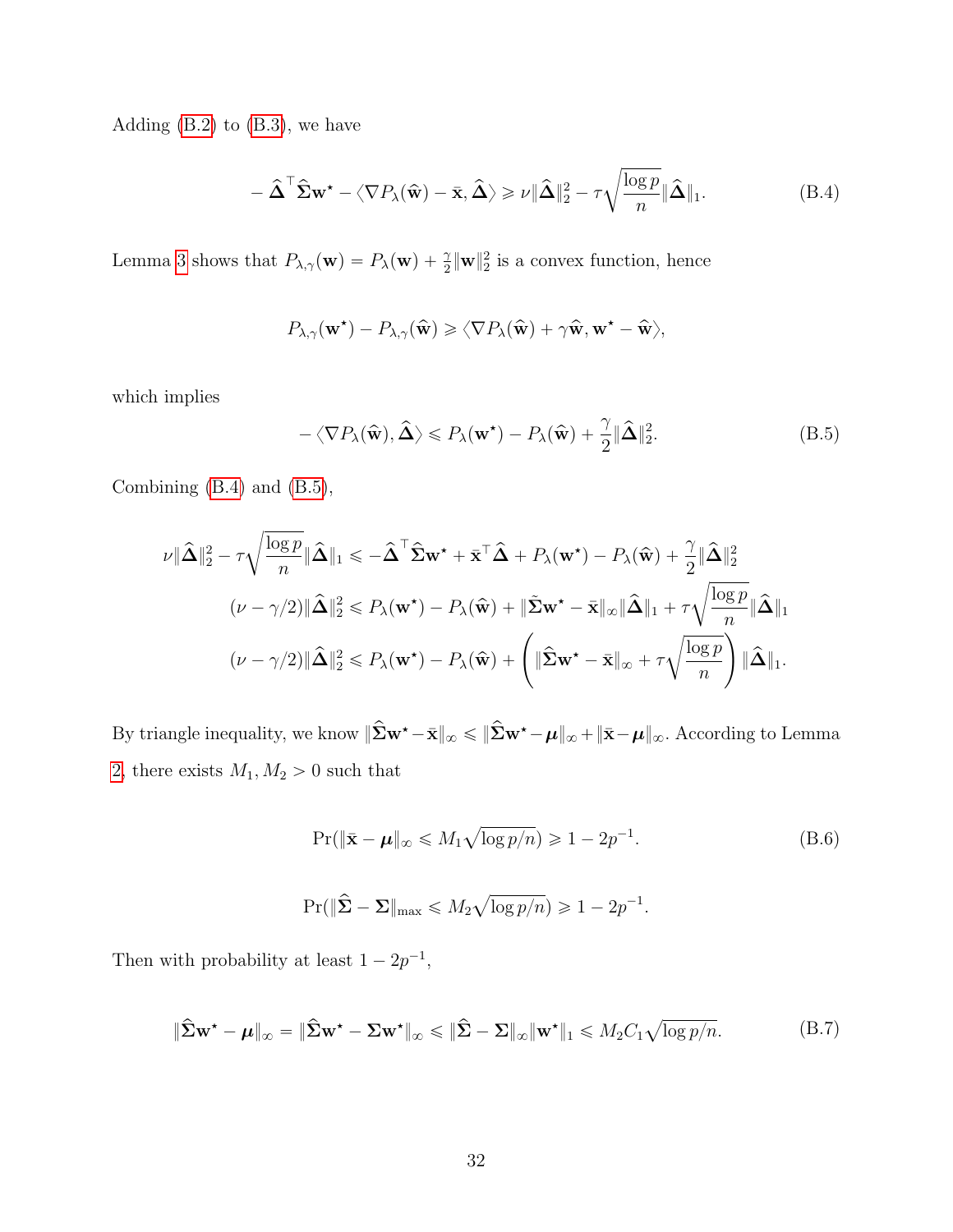Combining [\(B.6\)](#page-31-2) and [\(B.7\)](#page-31-3), we know that with probability at least  $1 - 4p^{-1}$ , we have

$$
\|\widehat{\mathbf{\Sigma}}\mathbf{w}^{\star} - \bar{\mathbf{x}}\|_{\infty} \leqslant M' \sqrt{\log p/n},
$$

with  $M' = M_1 + M_2C_1$ . Take  $\lambda = M$  $\log p/n$  with  $M = 4 \max\{M', \tau\}$ , we have

$$
\|\hat{\boldsymbol{\Sigma}} \mathbf{w}^\star - \bar{\mathbf{x}}\|_\infty + \tau \sqrt{\log p / n} \leqslant \lambda / 2.
$$

Hence

$$
(\nu - \gamma/2) \|\hat{\Delta}\|_2^2 \le P_\lambda(\mathbf{w}^\star) - P_\lambda(\hat{\mathbf{w}}) + \frac{\lambda}{2} \|\hat{\Delta}\|_1
$$
  

$$
\le P_\lambda(\mathbf{w}^\star) - P_\lambda(\hat{\mathbf{w}}) + \frac{1}{2} P_\lambda(\hat{\Delta}) + \frac{\gamma}{4} \|\hat{\Delta}\|_2^2,
$$

where the second inequality is because  $\frac{\lambda}{2} \|\hat{\Delta}\|_1 \leq \frac{1}{2}$  $\frac{1}{2}P_{\lambda}(\widehat{\Delta}) + \frac{\gamma}{4} \|\widehat{\Delta}\|_{2}^{2}$  by Lemma [3\(](#page-30-2)b). By the subadditivity of  $P_{\lambda}$ , we have  $P_{\lambda}(\hat{\Delta}) = P_{\lambda}(\hat{\mathbf{w}} - \mathbf{w}^*) \leq P_{\lambda}(\hat{\mathbf{w}}) + P_{\lambda}(\mathbf{w}^*)$ . Then

$$
(\nu - \gamma/2) \|\widehat{\Delta}\|_2^2 \le P_{\lambda}(\mathbf{w}^*) - P_{\lambda}(\widehat{\mathbf{w}}) + \frac{1}{2}P_{\lambda}(\widehat{\mathbf{w}}) + \frac{1}{2}P_{\lambda}(\mathbf{w}^*) + \frac{\gamma}{4}\|\widehat{\Delta}\|_2^2
$$
  

$$
(\nu - 3\gamma/4) \|\widehat{\Delta}\|_2^2 \le \frac{3}{2}P_{\lambda}(\mathbf{w}^*) - \frac{1}{2}P_{\lambda}(\widehat{\mathbf{w}})
$$
  

$$
(2\nu - 3\gamma/2) \|\widehat{\Delta}\|_2^2 \le 3P_{\lambda}(\mathbf{w}^*) - P_{\lambda}(\widehat{\mathbf{w}}).
$$

By Lemma [3\(](#page-30-2)c), we have  $3\lambda \|\hat{\Delta}_{\mathcal{I}}\|_1 - \lambda \|\hat{\Delta}_{\mathcal{I}^c}\|_1 \geq 3P_{\lambda}(\mathbf{w}^{\star}) - P_{\lambda}(\hat{\mathbf{w}}) \geq 0$ , where  $\mathcal{I}$  denotes the index set of the  $s$  largest elements of  $\hat{\Delta}$  in magnitude. Since  $\nu \geqslant 3\gamma/4,$  we have

$$
0\leqslant (2\nu-3\gamma/2)\,\|\widehat{\Delta}\|_2^2\leqslant 3\lambda\|\widehat{\Delta}_{\mathcal{I}}\|_1-\lambda\|\widehat{\Delta}_{\mathcal{I}^c}\|_1.
$$

As a result, we have  $\|\widehat{\Delta}_{\mathcal{I}^c}\|_1\leqslant 3\|\widehat{\Delta}_{\mathcal{I}}\|_1$  and

$$
\left(2\nu-\frac{3}{2}\gamma\right)\|\widehat{\Delta}\|_2^2\leqslant 3\lambda\|\widehat{\Delta}_{\mathcal{I}}\|_1-\lambda\|\widehat{\Delta}_{\mathcal{I}^c}\|_1\leqslant 3\lambda\|\widehat{\Delta}_{\mathcal{I}}\|_1\leqslant 3\lambda\sqrt{s}\|\widehat{\Delta}_{\mathcal{I}}\|_2,
$$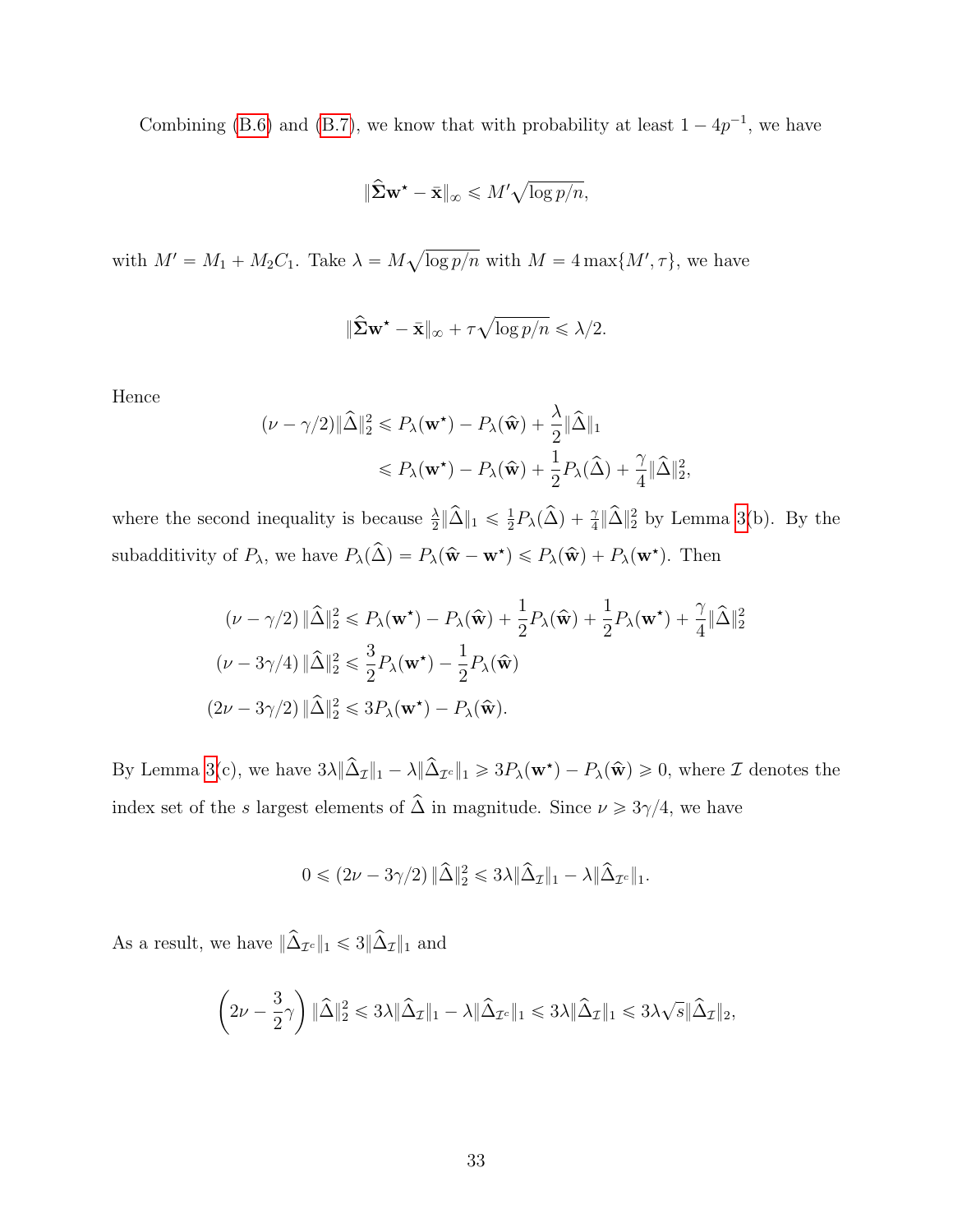from which we conclude that

$$
\|\widehat{\Delta}\|_2 \leq \frac{6\lambda\sqrt{s}}{4\nu - 3\gamma} = O\left(\sqrt{\frac{s\log p}{n}}\right).
$$

The  $\ell_1$  norm bound follows immediately from the  $\ell_2$  norm bound

$$
\|\widehat{\Delta}\|_1 = \|\widehat{\Delta}_{\mathcal{I}}\|_1 + \|\widehat{\Delta}_{\mathcal{I}^c}\|_1 \leq 4\|\widehat{\Delta}_{\mathcal{I}}\|_1 \leq 4\sqrt{s}\|\widehat{\Delta}_{\mathcal{I}}\|_2 \leq \frac{24\lambda s}{4\nu - 3\gamma} = O\left(s\sqrt{\frac{\log p}{n}}\right).
$$

˜

¸

## B.3 Proof of Theorem [2](#page-9-1)

According to Theorem [1,](#page-7-0) we know  $\|\hat{\mathbf{w}} - \mathbf{w}^{\star}\|_1 = O(s)$  $\log p/n_1$  =  $o(1)$  with high probability. Let  $\bar{\mathbf{x}}_2$  and  $\hat{\Sigma}_2$  be the sample mean and sample covariance matrix based on  $\mathcal{D}_2 = {\mathbf{x}_{n_1+1}, \ldots, \mathbf{x}_n}$ . On one hand,

$$
\begin{aligned}\n|\hat{\mathbf{w}}^{\top} \Sigma \hat{\mathbf{w}} - \hat{\mathbf{w}}^{\top} \Sigma \mathbf{w}^{\star}| &= |\hat{\mathbf{w}}^{\top} \Sigma (\hat{\mathbf{w}} - \mathbf{w}^{\star})| \\
&\leq \|\Sigma\|_{\max} \|\hat{\mathbf{w}}\|_1 \|\hat{\mathbf{w}} - \mathbf{w}^{\star}\|_1 \\
&\leq \|\Sigma\|_{\max} (\|\mathbf{w}^{\star}\|_1 + \|\hat{\mathbf{w}} - \mathbf{w}^{\star}\|_1) \|\hat{\mathbf{w}} - \mathbf{w}^{\star}\|_1 \\
&= O\left(s \sqrt{\log p/n_1}\right).\n\end{aligned}
$$

One the other hand,

$$
\begin{aligned} |\hat{\mathbf{w}}^{\top} \Sigma \mathbf{w}^{\star} - \mathbf{w}^{\star \top} \Sigma \mathbf{w}^{\star}| &= |(\hat{\mathbf{w}} - \mathbf{w}^{\star})^{\top} \Sigma \mathbf{w}^{\star}| \\ &\leqslant \|\Sigma\|_{\max} \|\mathbf{w}^{\star}\|_1 \|\hat{\mathbf{w}} - \mathbf{w}^{\star}\|_1 \\ &= O\left(s \sqrt{\log p / n_1}\right). \end{aligned}
$$

Hence by triangle inequality,

$$
|\hat{\mathbf{w}}^{\top} \Sigma \hat{\mathbf{w}} - \mathbf{w}^{\star \top} \Sigma \mathbf{w}^{\star}| \leq |\hat{\mathbf{w}}^{\top} \Sigma \hat{\mathbf{w}} - \hat{\mathbf{w}}^{\top} \Sigma \mathbf{w}^{\star}| + |\hat{\mathbf{w}}^{\top} \Sigma \mathbf{w}^{\star} - \mathbf{w}^{\star \top} \Sigma \mathbf{w}^{\star}|
$$
  
=  $O\left(s\sqrt{\log p/n_1}\right)$ . (B.8)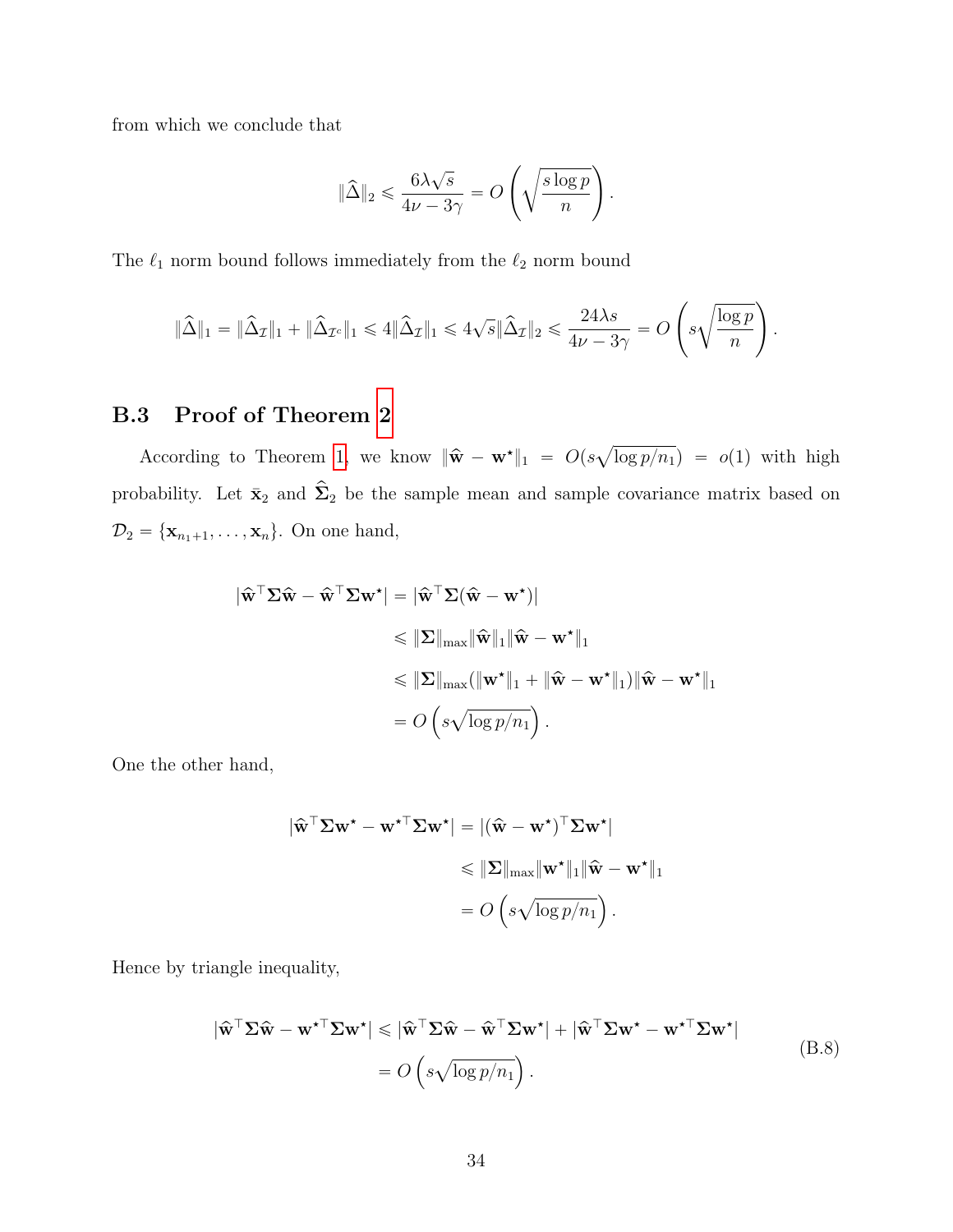Given  $\hat{\mathbf{w}}$ , we know that  $y_{n_1+1}, \ldots, y_n$  are i.i.d. random variables with mean  $\boldsymbol{\mu}^\top \hat{\mathbf{w}}$  and variance  $\hat{\mathbf{w}}^{\top} \Sigma \hat{\mathbf{w}}$ . By central limit theorem and  $\hat{\mathbf{w}}^{\top} \Sigma \hat{\mathbf{w}} - \mathbf{w}^{*T} \Sigma \mathbf{w}^{*} = o(1)$ , we know

$$
\frac{\sqrt{n_2}(\bar{y} - \boldsymbol{\mu}^\top \widehat{\mathbf{w}})}{\sqrt{\mathbf{w}^{\star \top} \boldsymbol{\Sigma} \mathbf{w}^{\star}}} \stackrel{d}{\to} N(0, 1).
$$

The test statistic of the SPT is  $T_{\hat{\mathbf{w}}} = \sqrt{n_2} \bar{y}/s_y$  and we reject  $H_0$  whenever  $|T_{\hat{\mathbf{w}}}| > z_{\alpha/2}$ . The power function for the SPT is

$$
\Pr\left(\left|\frac{\sqrt{n_2}\bar{y}}{\sqrt{\mathbf{w}^{\star}\mathsf{^{T}}\mathbf{\Sigma}\mathbf{w}^{\star}}}\right| > z_{\alpha/2}\right) = \Pr\left(\frac{\sqrt{n_2}\bar{y}}{\sqrt{\mathbf{w}^{\star}\mathsf{^{T}}\mathbf{\Sigma}\mathbf{w}^{\star}}}, z_{\alpha/2}\right) + \Pr\left(\frac{\sqrt{n_2}\bar{y}}{\sqrt{\mathbf{w}^{\star}\mathsf{^{T}}\mathbf{\Sigma}\mathbf{w}^{\star}}}, -z_{\alpha/2}\right) \\
= \Pr\left(\frac{\sqrt{n_2}(\bar{y} - \boldsymbol{\mu}^{\top}\hat{\mathbf{w}})}{\sqrt{\mathbf{w}^{\star}\mathsf{^{T}}\mathbf{\Sigma}\mathbf{w}^{\star}}}, z_{\alpha/2} + \frac{\sqrt{n_2}\boldsymbol{\mu}^{\top}\hat{\mathbf{w}}}{\sqrt{\mathbf{w}^{\star}\mathsf{^{T}}\mathbf{\Sigma}\mathbf{w}^{\star}}}\right) + \Pr\left(\frac{\sqrt{n_2}(\bar{y} - \boldsymbol{\mu}^{\top}\hat{\mathbf{w}})}{\sqrt{\mathbf{w}^{\star}\mathsf{^{T}}\mathbf{\Sigma}\mathbf{w}^{\star}}}, -z_{\alpha/2} + \frac{\sqrt{n_2}\boldsymbol{\mu}^{\top}\hat{\mathbf{w}}}{\sqrt{\mathbf{w}^{\star}\mathsf{^{T}}\mathbf{\Sigma}\mathbf{w}^{\star}}}\right) \\
\approx \Phi\left(-z_{\alpha/2} + \frac{\sqrt{n_2}\boldsymbol{\mu}^{\top}\hat{\mathbf{w}}}{\sqrt{\mathbf{w}^{\star}\mathsf{^{T}}\mathbf{\Sigma}\mathbf{w}^{\star}}}\right) + o(1) \\
\approx \Phi\left(-z_{\alpha/2} + \frac{\sqrt{n_2}\boldsymbol{\mu}^{\top}\hat{\mathbf{w}}}{\sqrt{\boldsymbol{\mu}^{\top}\mathbf{\Sigma}^{-1}\boldsymbol{\mu}}}\right).
$$

Notice that

$$
\mu^{\top} \hat{\mathbf{w}} - \mu^{\top} \Sigma^{-1} \mu = \mu^{\top} \hat{\mathbf{w}} - \mu^{\top} \mathbf{w}^{\star} = \mu^{\top} (\hat{\mathbf{w}} - \mathbf{w}^{\star})
$$

$$
\leqslant \|\mu\|_{\infty} \|\hat{\mathbf{w}} - \mathbf{w}^{\star}\|_{1} = O\left(\|\mu\|_{\infty} s \sqrt{\frac{\log p}{n_{1}}}\right) \to 0.
$$

As a result, we know the asymptotic power is

$$
\beta(T_{\hat{\mathbf{w}}}) = \Phi\left(-z_{\alpha/2} + \sqrt{n_2 \boldsymbol{\mu}^{\top} \boldsymbol{\Sigma}^{-1} \boldsymbol{\mu}}\right).
$$

## B.4 Proof of Theorems [3](#page-10-1) and [4](#page-11-1)

Theorem [3](#page-10-1) is a direct corollary of Theorem [4](#page-11-1) by setting  $T_k = p_k$ , we only prove Theorem 4 here. Conditioning on the observed data  $\mathcal{D}$ , we know its random permutations  $\mathcal{D}^{\pi_1}, \mathcal{D}^{\pi_2}, \ldots$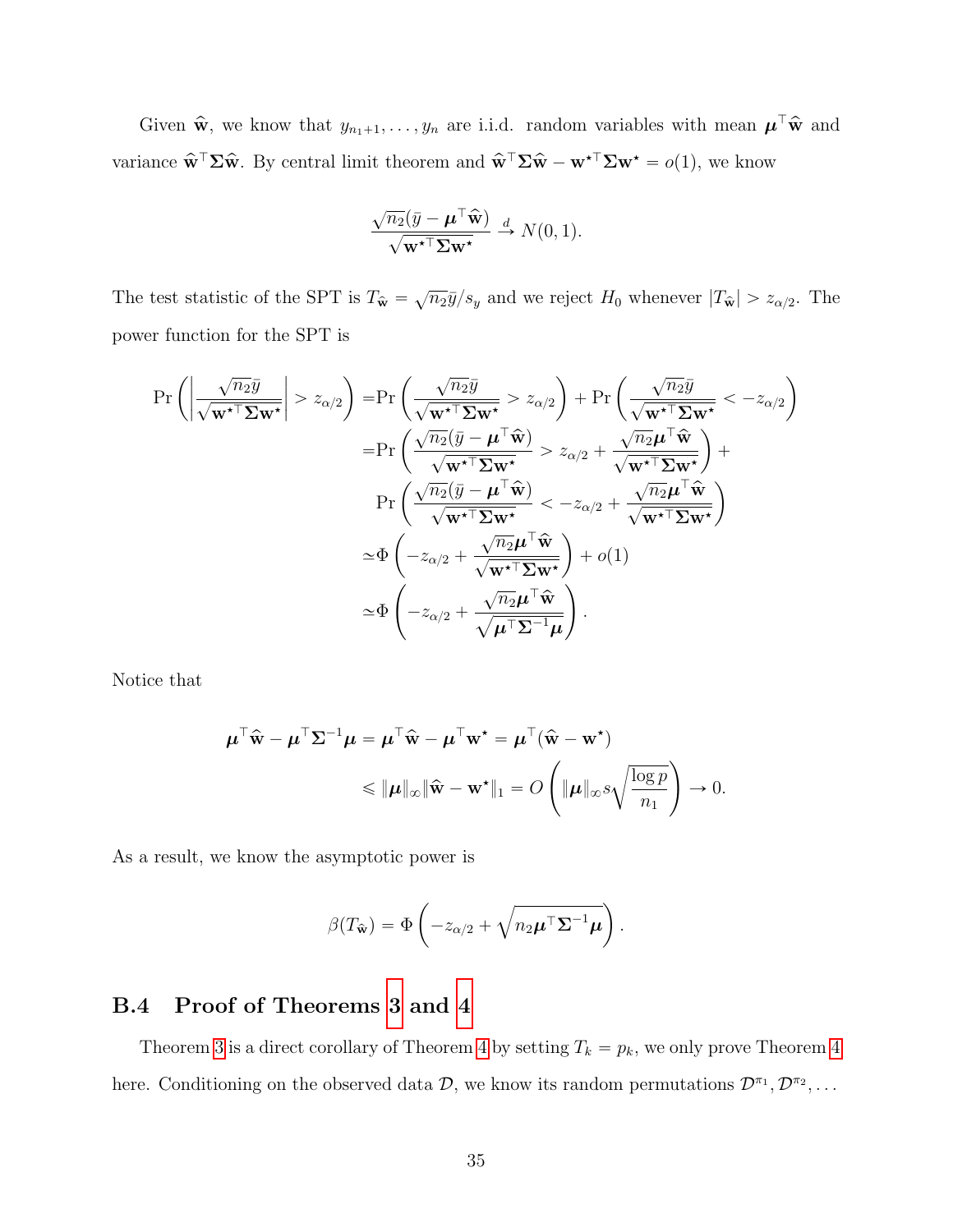are independent from each other. Therefore, the resultant statistics  $T_k = g(\mathcal{D}^{\pi_k})$  are independent and identically distributed conditioning on D. By the de Finete theorem [\(Aldous,](#page-22-2) [1985\)](#page-22-2) which states that a mixture of independent and identically distributed sequences are exchangeable, we know is  $(T_1, T_2, \ldots)$  is an exchangeable sequence, and hence  $(T_1, \ldots, T_m)$ is exchangeable for any finite  $m$ .

### B.5 Proof of Theorem [5](#page-13-2)

According to the central limit theorem for exchangeable random variables, we have

$$
M_{\rho} = \bar{Z}/\sqrt{(1 + (m-1)\rho)/m} \stackrel{d}{\to} N(0, 1).
$$

Let  $\hat{\rho}$  be a consistent estimator for  $\rho \neq 0$ , i.e.,  $\hat{\rho} \stackrel{p}{\rightarrow} \rho$ . Hence,

$$
\frac{\sqrt{(1+(m-1)\rho)/m}}{\sqrt{(1+(m-1)\widehat{\rho})/m}} \xrightarrow{p} 1.
$$

As a result, we know

$$
M_{\hat{\rho}} = \bar{Z}/\sqrt{(1 + (m-1)\hat{\rho})/m} \stackrel{d}{\rightarrow} N(0, 1).
$$

## <span id="page-35-0"></span>C Additional Numerical Results

Figures [5](#page-36-0) and [6](#page-37-0) reports the size and power of different tests with  $n = 100$  for samples following multivariate normal distribution and  $t<sub>6</sub>$  distribution, respectively. The pattern of size and power for different tests is similar to that of  $n = 40$ . The proposed MPT can control the type I error rate below the pre-specified significance level  $\alpha = 0.05$  while the CLX test completely fails to control the size. Among those tests which can retain the type I error rate, the proposed MPT is the most powerful one for both CS and AR covariance structure. The studies also reveal that the proposed MPT is quite robust to non-Gaussianity.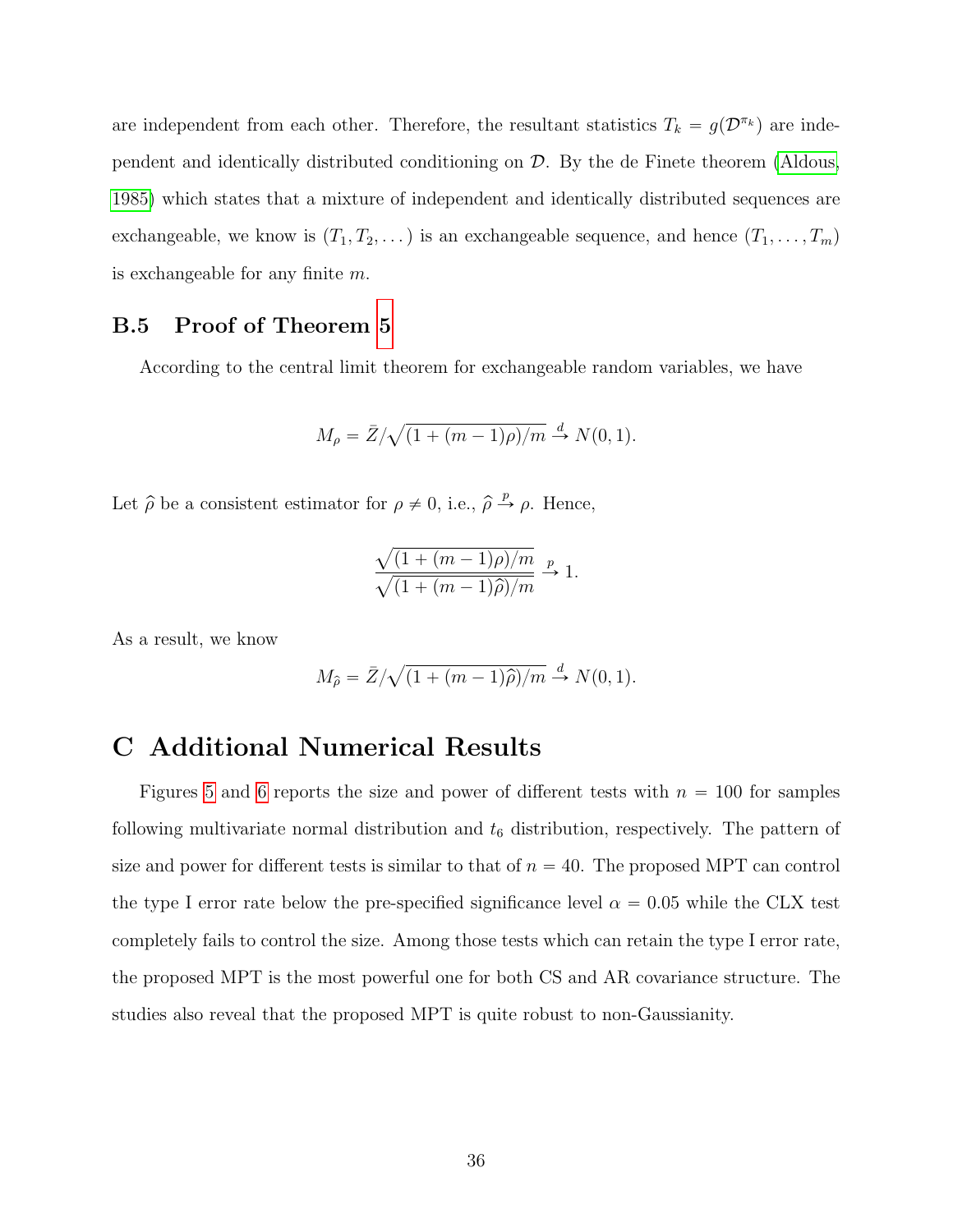<span id="page-36-0"></span>

Figure 5: Size and power of different tests for normally distributed samples with  $n = 100$ . Panels (a) and (b) show size  $(c = 0)$  under the null hypothesis for the CS and AR structure, respectively. Panels (c) and (d) show power  $(c = 0.5)$  under the alternative hypothesis for the CS and AR structure, respectively.